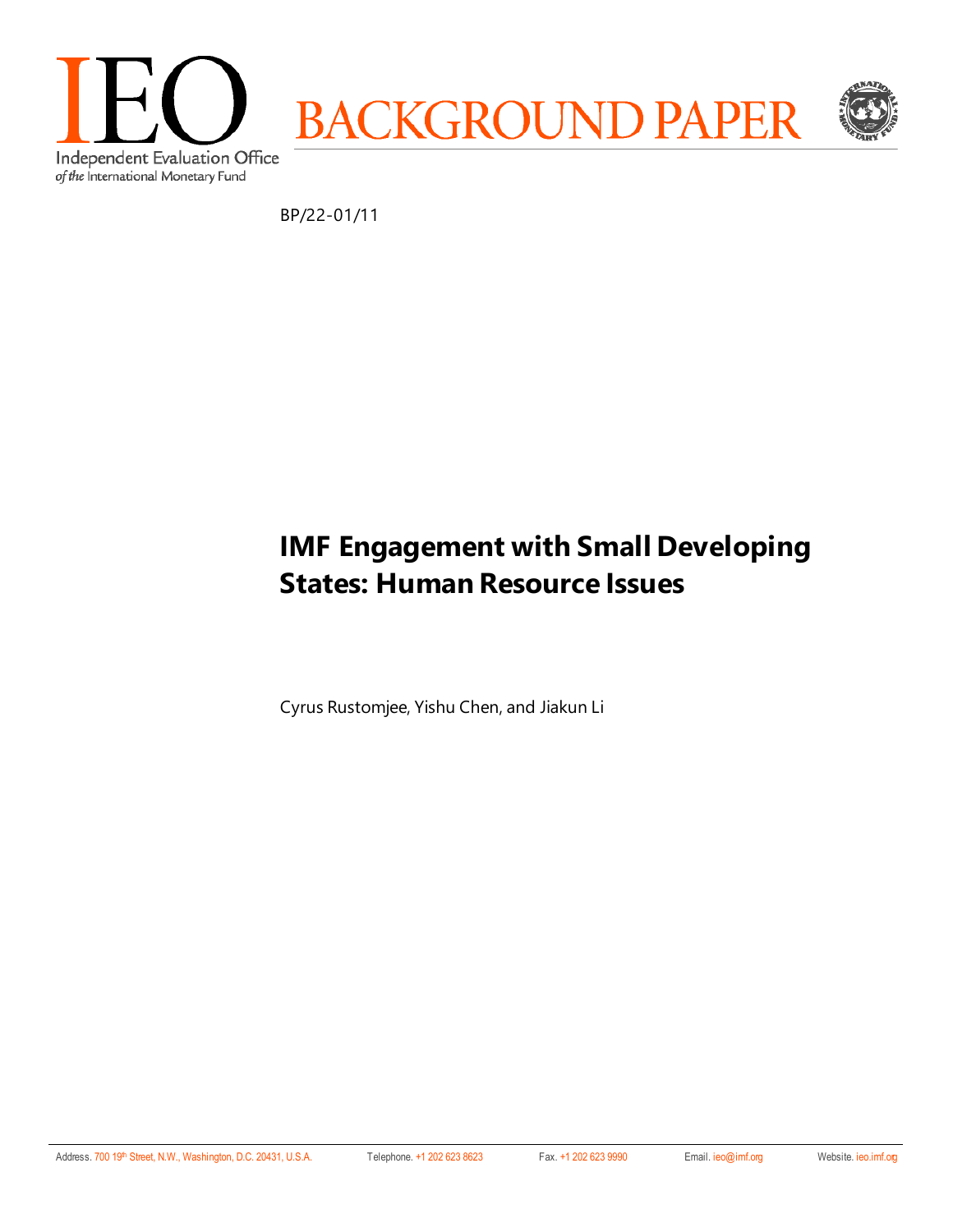#### **IEO Background Paper**

Independent Evaluation Office of the International Monetary Fund

IMF Engagement with Small Developing States: Human Resource Issues

Cyrus Rustomjee,\* Yishu Chen,† and Jiakun Li‡

March 30, 2022

The views expressed in this Background Paper are those of the authors and do not necessarily represent those of the IEO, the IMF or IMF policy. Background Papers report analyses related to the work of the IEO and are published to elicit comments and to further debate.

\_\_\_\_\_\_\_\_\_\_\_\_\_\_\_\_\_\_\_\_\_\_\_\_\_\_\_\_\_\_

<sup>\*</sup> Assistant Director, Independent Evaluation Office of the IMF.

<sup>†</sup> Former Research Officer, Independent Evaluation Office of the IMF.

<sup>‡</sup> Research Officer, Independent Evaluation Office of the IMF.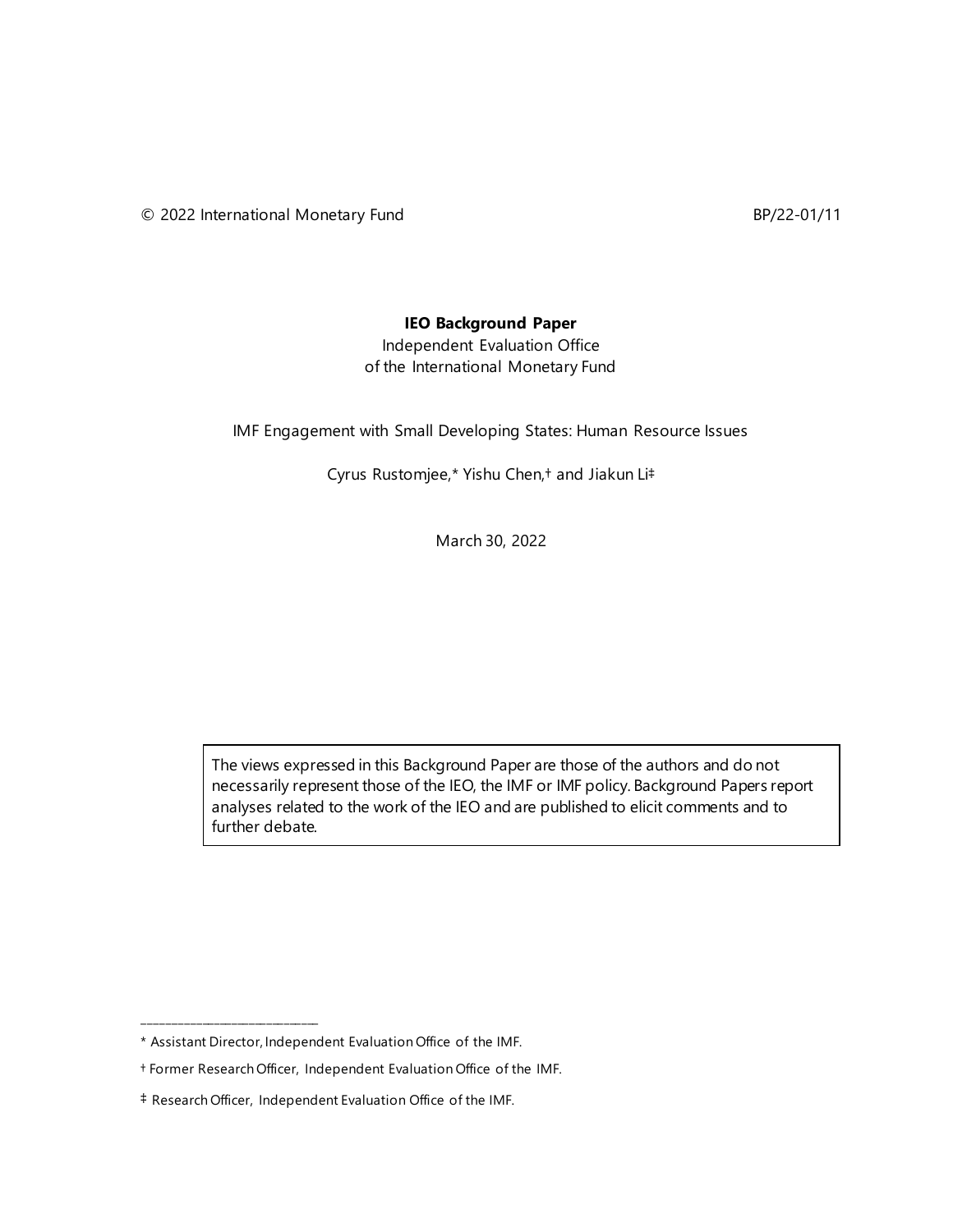| - V<br>1. IMF Average Spending Per Country, FY2020<br>$\frac{1}{\sqrt{3}}$<br>5. Distribution of All Staff on SDS Issues by Department, 2010-2020 ___________________________10<br>6. Share of All Staff on SDS and non-SDS Issues by Grade, 2010-2020 __________________________10<br>7. Staff Nationality Distribution _<br>10. SDS Mission Chiefs: Number of AIV Missions Led, 2010-2020___________________________14<br>11. SDS Mission Chiefs: Number of Missions to Same SDS, 2010-2020<br>12. SDS Mission Chief Tenure by Area Department, 2010-2020 _______________________________16<br>15. Spending on Standard and Intensive Surveillance Per Country, 2016-2020 _______________________20 | Contents | Page |
|-------------------------------------------------------------------------------------------------------------------------------------------------------------------------------------------------------------------------------------------------------------------------------------------------------------------------------------------------------------------------------------------------------------------------------------------------------------------------------------------------------------------------------------------------------------------------------------------------------------------------------------------------------------------------------------------------------|----------|------|
|                                                                                                                                                                                                                                                                                                                                                                                                                                                                                                                                                                                                                                                                                                       |          |      |
|                                                                                                                                                                                                                                                                                                                                                                                                                                                                                                                                                                                                                                                                                                       |          |      |
|                                                                                                                                                                                                                                                                                                                                                                                                                                                                                                                                                                                                                                                                                                       |          |      |
|                                                                                                                                                                                                                                                                                                                                                                                                                                                                                                                                                                                                                                                                                                       |          |      |
|                                                                                                                                                                                                                                                                                                                                                                                                                                                                                                                                                                                                                                                                                                       |          |      |
|                                                                                                                                                                                                                                                                                                                                                                                                                                                                                                                                                                                                                                                                                                       |          |      |
|                                                                                                                                                                                                                                                                                                                                                                                                                                                                                                                                                                                                                                                                                                       |          |      |
|                                                                                                                                                                                                                                                                                                                                                                                                                                                                                                                                                                                                                                                                                                       |          |      |
|                                                                                                                                                                                                                                                                                                                                                                                                                                                                                                                                                                                                                                                                                                       |          |      |
|                                                                                                                                                                                                                                                                                                                                                                                                                                                                                                                                                                                                                                                                                                       |          |      |
|                                                                                                                                                                                                                                                                                                                                                                                                                                                                                                                                                                                                                                                                                                       |          |      |
|                                                                                                                                                                                                                                                                                                                                                                                                                                                                                                                                                                                                                                                                                                       |          |      |
|                                                                                                                                                                                                                                                                                                                                                                                                                                                                                                                                                                                                                                                                                                       |          |      |
|                                                                                                                                                                                                                                                                                                                                                                                                                                                                                                                                                                                                                                                                                                       |          |      |
|                                                                                                                                                                                                                                                                                                                                                                                                                                                                                                                                                                                                                                                                                                       |          |      |
|                                                                                                                                                                                                                                                                                                                                                                                                                                                                                                                                                                                                                                                                                                       | Box      |      |
|                                                                                                                                                                                                                                                                                                                                                                                                                                                                                                                                                                                                                                                                                                       |          |      |
|                                                                                                                                                                                                                                                                                                                                                                                                                                                                                                                                                                                                                                                                                                       | Figures  |      |
|                                                                                                                                                                                                                                                                                                                                                                                                                                                                                                                                                                                                                                                                                                       |          |      |
|                                                                                                                                                                                                                                                                                                                                                                                                                                                                                                                                                                                                                                                                                                       |          |      |
|                                                                                                                                                                                                                                                                                                                                                                                                                                                                                                                                                                                                                                                                                                       |          |      |
|                                                                                                                                                                                                                                                                                                                                                                                                                                                                                                                                                                                                                                                                                                       |          |      |
|                                                                                                                                                                                                                                                                                                                                                                                                                                                                                                                                                                                                                                                                                                       |          |      |
|                                                                                                                                                                                                                                                                                                                                                                                                                                                                                                                                                                                                                                                                                                       |          |      |
|                                                                                                                                                                                                                                                                                                                                                                                                                                                                                                                                                                                                                                                                                                       |          |      |
|                                                                                                                                                                                                                                                                                                                                                                                                                                                                                                                                                                                                                                                                                                       |          |      |
|                                                                                                                                                                                                                                                                                                                                                                                                                                                                                                                                                                                                                                                                                                       |          |      |
|                                                                                                                                                                                                                                                                                                                                                                                                                                                                                                                                                                                                                                                                                                       |          |      |
|                                                                                                                                                                                                                                                                                                                                                                                                                                                                                                                                                                                                                                                                                                       |          |      |
|                                                                                                                                                                                                                                                                                                                                                                                                                                                                                                                                                                                                                                                                                                       |          |      |
|                                                                                                                                                                                                                                                                                                                                                                                                                                                                                                                                                                                                                                                                                                       |          |      |
|                                                                                                                                                                                                                                                                                                                                                                                                                                                                                                                                                                                                                                                                                                       |          |      |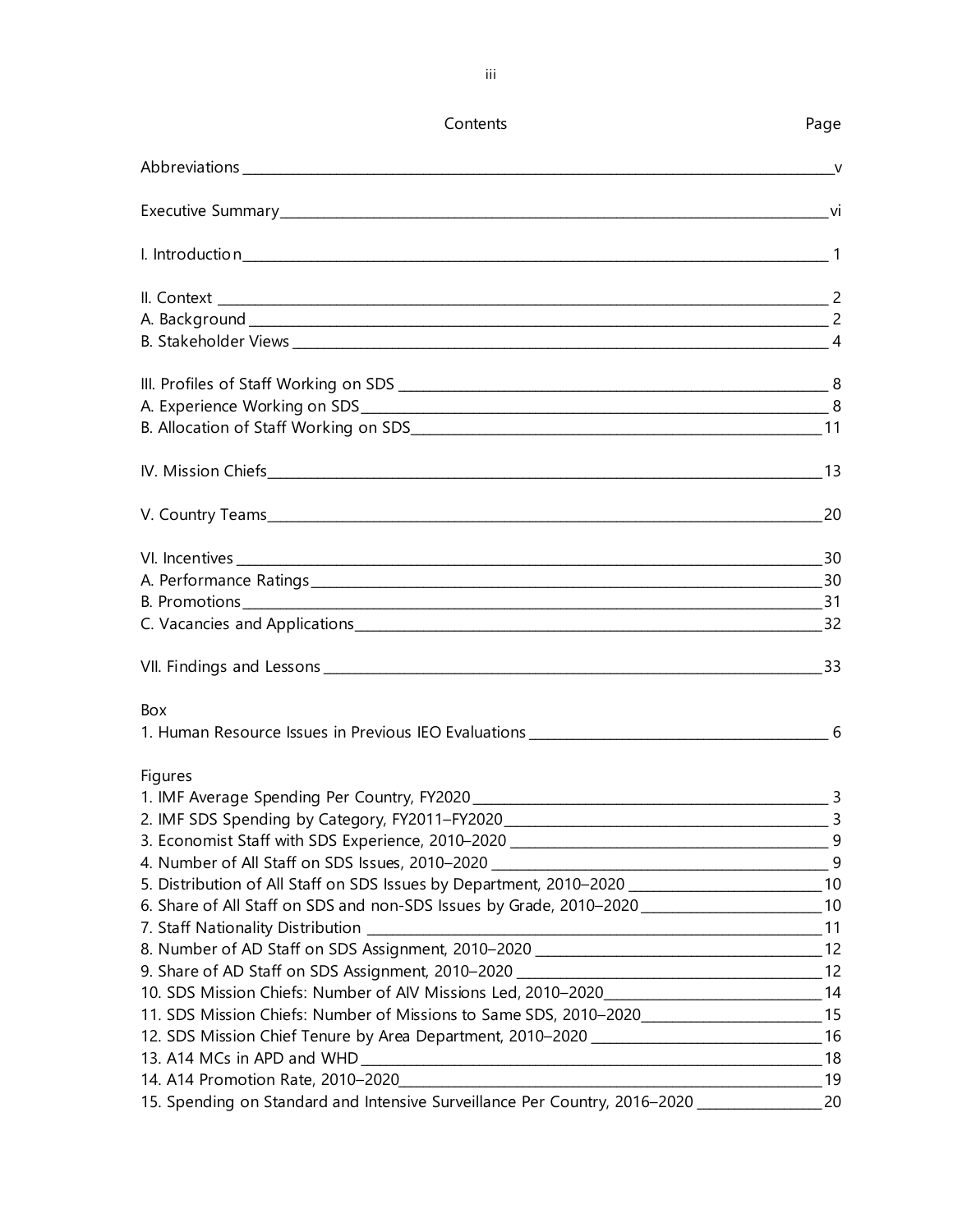| 16. SDS Country Teams: Average Size Per AIV Mission, 2010-2020             | 23 |
|----------------------------------------------------------------------------|----|
| 17. AD Staff Turnover in SDS AIV Missions, 2010-2020                       | 23 |
| 18. FD Staff Participation in SDS Missions by FD, 2010-2020                | 24 |
| 19. FD Staff Participation in SDS Missions by AD, 2010-2020                | 24 |
| 20. Number of Regional Staff, 2010-2020                                    | 26 |
| 21. Participation in SDS AIV Missions by OD Staff, 2010-2020               | 27 |
| 22. A13 and A14 Staff with "Superior" or "Outstanding" Ratings, 2010-2019  | 30 |
| 23. A15 Staff with "Superior" or "Outstanding" Ratings, 2010-2019          | 31 |
| 24. Promotion of Staff Working on SDS vs. Non-SDS Assignments, FY2010-2020 | 31 |
| 25. Applications Per Position-FY2016-FY2020                                | 32 |
| Appendix                                                                   |    |
| I. Staff and Authorities' Survey Responses _____                           | 38 |
| References                                                                 | 42 |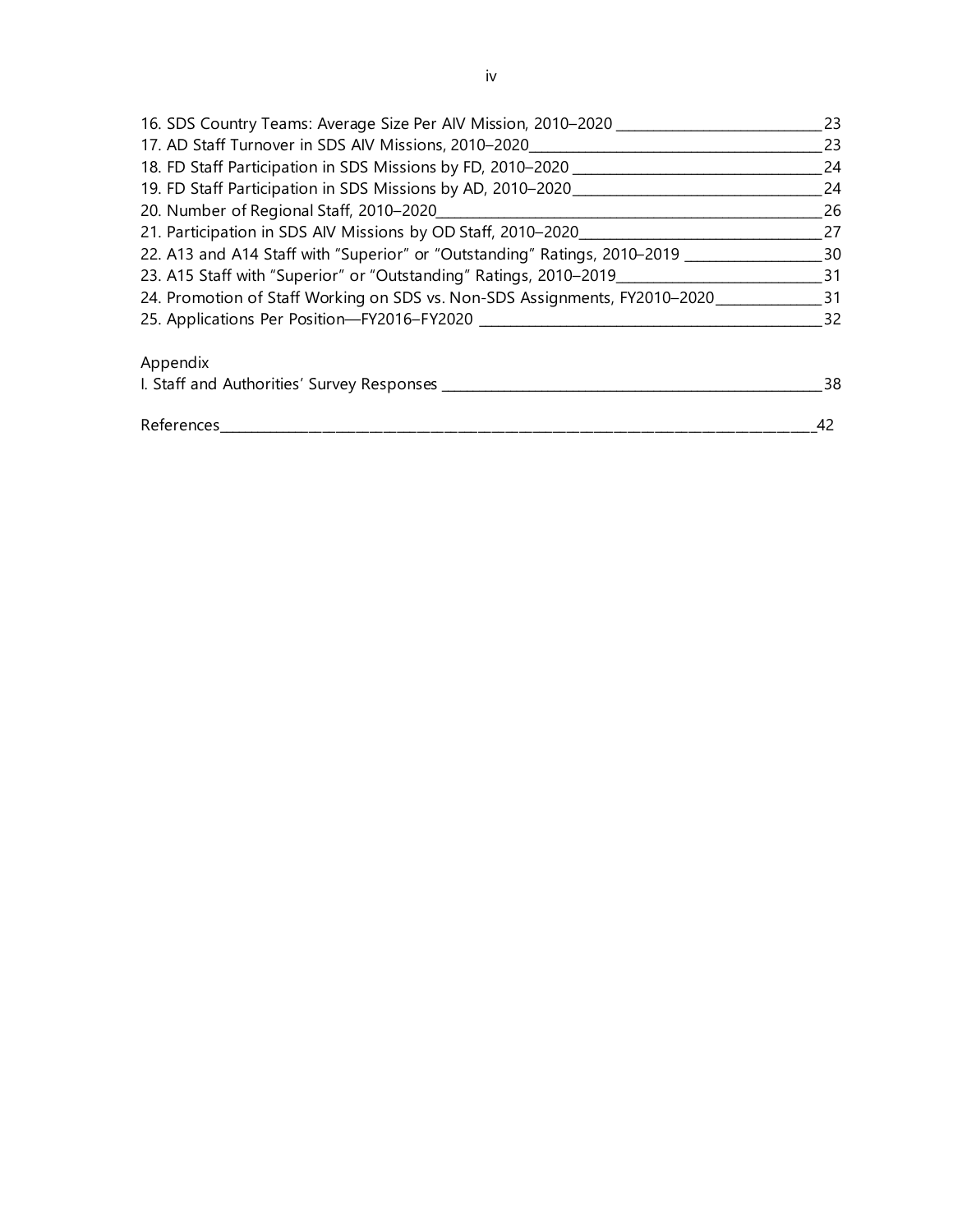#### **ABBREVIATIONS**

| AD             | Area Department                                   |
|----------------|---------------------------------------------------|
| <b>AFR</b>     | African Department (IMF)                          |
| <b>AFRITAC</b> | African Regional Technical Assistance Center      |
| AIV            | Article IV                                        |
| <b>APD</b>     | Asia and Pacific Department (IMF)                 |
| <b>CARTAC</b>  | Caribbean Regional Technical Assistance Center    |
| <b>EUR</b>     | European Department (IMF)                         |
| FAD            | Fiscal Affairs Department (IMF)                   |
| <b>FCS</b>     | Countries in Fragile and Conflict-Affected States |
| FD             | <b>Functional Department</b>                      |
| <b>FIN</b>     | Finance Department (IMF)                          |
| <b>FTE</b>     | Full-Time Equivalent                              |
| FY.            | <b>Fiscal Year</b>                                |
| HR.            | Human Resources                                   |
| <b>HRD</b>     | Human Resources Department (IMF)                  |
| ICD            | Institute for Capacity Development (IMF)          |
| <b>ITD</b>     | Information Technology Department (IMF)           |
| KMU            | Knowledge Management Unit (IMF)                   |
| LEG            | Legal Department (IMF)                            |
| LIC            | Low-Income Country                                |
| MC             | <b>Mission Chief</b>                              |
| MCD            | Middle East and Central Asia Department (IMF)     |
| <b>MCM</b>     | Monetary and Capital Markets Department (IMF)     |
| <b>METAC</b>   | Middle East Regional Technical Assistance Center  |
| OBP            | Office of Budget and Planning (IMF)               |
| OD.            | Other Department                                  |
| <b>PFTAC</b>   | Pacific Regional Technical Assistance Center      |
| <b>RCDC</b>    | Regional Capacity Development Center              |
| <b>RES</b>     | Research Department (IMF)                         |
| <b>RR</b>      | Resident Representative                           |
| <b>RRR</b>     | Regional Resident Representative                  |
| SDS            | Small Developing State                            |
| SEC            | Secretary's Department (IMF)                      |
| <b>SPR</b>     | Strategy, Policy, and Review Department (IMF)     |
| <b>STA</b>     | Statistics Department (IMF)                       |
| <b>WHD</b>     | Western Hemisphere Department (IMF)               |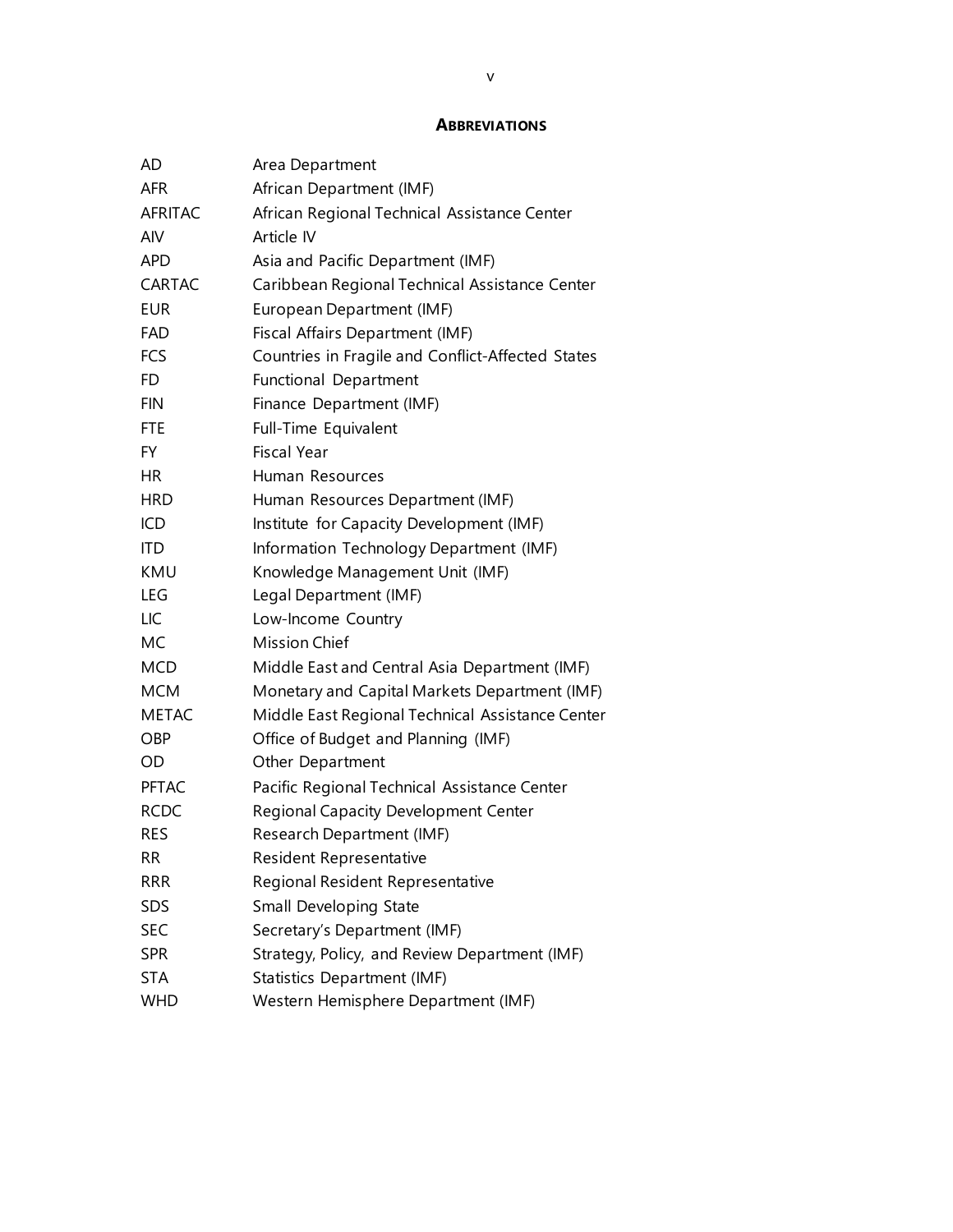#### **EXECUTIVE SUMMARY**

# **Context**

There are no specific overall HR or budgetary guidelines and rules applying to SDS work with the exception of the guideline for promotion on LIC/FCS. Individual area departments (ADs) have developed their own distinct approaches, including organization of SDS in the divisional structure, selection of MCs, mission size and staffing, within the broad set of IMF HR and budgetary procedures.

The Fund spends considerable staff resources in engaging with SDS. In FY2020, total IMF spending on SDS amounted to \$40.2 million, slightly over 10 percent of the IMF's operational budget for country work. Such spending averages \$1.2 million per SDS, only somewhat less than on an average standard surveillance case.

While country authorities praised the high quality of staff analytical work, surveillance and policy advice they expressed widespread concern about high turnover and short tenure of both SDS MCs and country teams, gaps in continuity of MC assignments, and limited size and narrow skill sets of country teams. Staff noted their personal satisfaction in SDS work, but while highlighting concerns due to high workload, small country team size, and limited country level data and incentives to work on SDS. Very few Fund economists—1.4 percent of the total—were nationals of SDS.

# **Mission Chiefs**

SDS authorities praised the role played by MCs, as highly skilled professionals but highlighted excessive MC turnover, short tenure of MC service, and gaps in MC appointments as key concerns. The evaluation found MC turnover to be high, particularly among microstates and other members on a 24-month AIV cycle. Similarly, MC tenure was low and for all ADs fell well short of the 3-year accountability framework objective. While generally a concern across the Fund, the problem seems to be more severe for SDS. Departmental efforts to reduce turnover and extend tenure made little progress during the evaluation period, partly reflecting use of SDS MC assignments as an opportunity to gain mission leading experience to enhance promotion prospects. While an expedient way to fill the MC role, this approach should be combined with greater commitment to avoid one-off assignments. Gaps in MC appointments occurred too frequently and should be systematically reduced, including through better planning and more systematic handover procedures. Departmental innovations to support MCs were notable but were not followed up adequately. There is considerable scope to revisit successful past initiatives, expand online tools for MCs and to better share these as intra-departmental resources.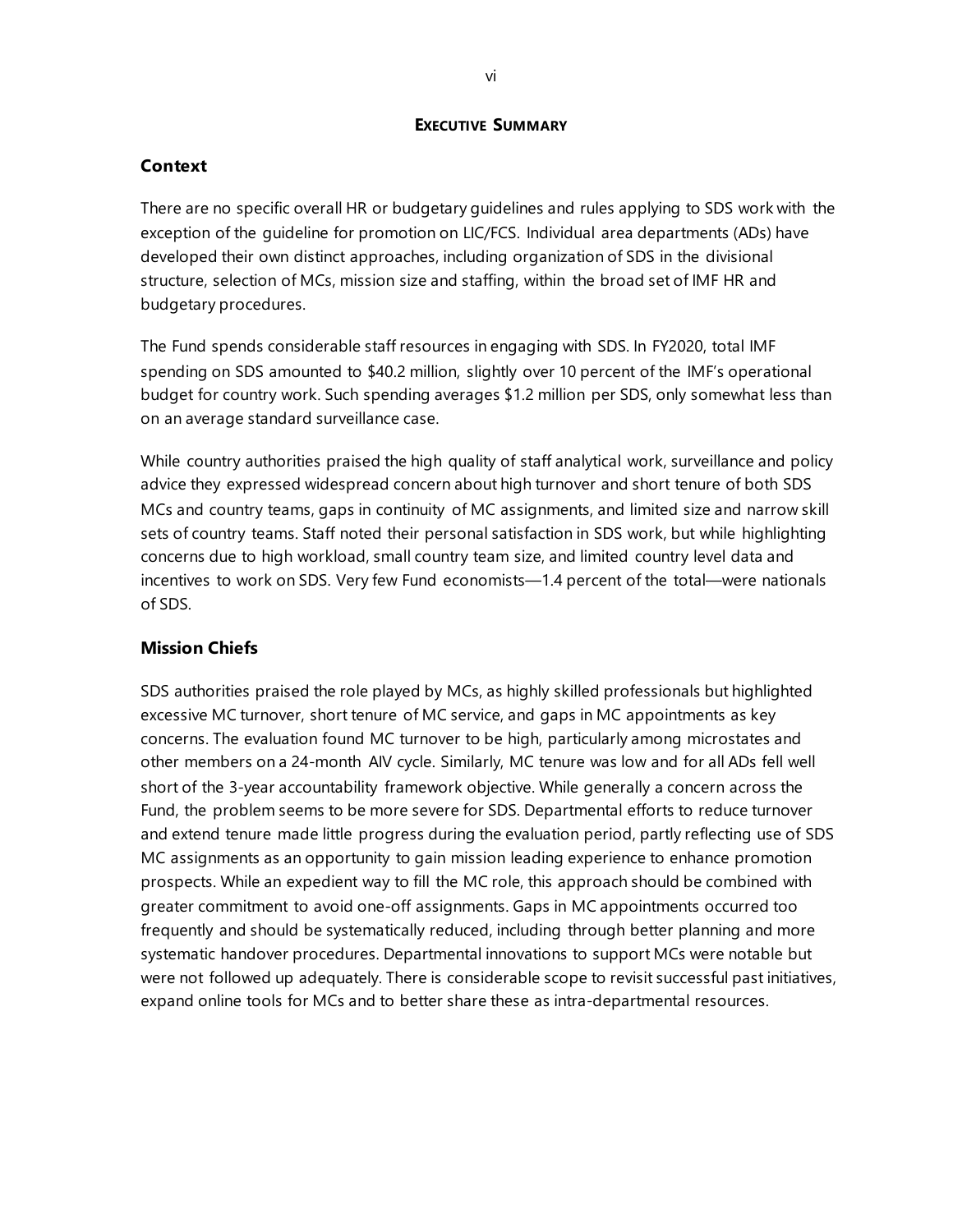## **Country Teams**

ADs devoted considerable staff resources to work on SDS, requiring various innovations, although with associated turnover costs. Turnover of Article IV mission teams, based on AIV mission participation, was high in all ADs, particularly on SDS on a 24-monthly AIV mission cycle. High turnover—an issue raised in previous IEO evaluations—was a significantly more severe problem in SDS than in non-SDS. This interrupted continuity, diminished trust and meant that relationships had to be regularly rebuilt, all resulting in reduced traction of Fund policy advice.

Country teams were smaller than for other country groups and faced several challenges associated with their composition. The use of co-desk responsibilities diluted time spent on SDS and reduced the sense of importance of the assignment. Functional department participation in AIV missions was relatively sparse, limiting capacity to provide granular advice. Moreover, staff from other non-AD and non-FD were often used as a stopgap measure to fill mission teams. This approach should be avoided if possible; and used more parsimoniously. Including staff from regional offices in AIV missions improved visibility, coordination and feel for local conditions, but Resident Representatives (RR) and Regional Resident Representatives (RRR) play a very limited role relative to non-SDS. More regular participation in AIV missions and post-mission follow-up support, as well as improved continuity in engagement can be achieved by expand the contribution of these offices. This could be done, for example, by creating dual, or multi-country RR assignments, strengthening staffing in RR and RRR offices, and locally hired economists or research officers.

#### **Incentives**

Institutional incentives for economists working on SDS have been weak relative to other assignments, based on experience with annual performance ratings and promotions and staff interest in working on SDS assignments, measured by vacancy and application data, although there has been some evidence of progress in the last two years of the evaluation period. Staff working on SDS as a Mission Chief tended to be better rewarded compared to more junior SDS economists, through higher ratings and greater promotion rates.

Overall, greater recognition of the value of staff work on SDS is needed to sustain and encourage staff interest in working on SDS countries, better acknowledge concerns arising from heavy workloads, small country small country team size and limited country level data. Some steps have been taken across departments in recent years in this direction, but a stronger set of incentives to work on SDS assignments is still needed. However, the recent decision to increase the promotion benefits of an LIC or FCS assignment seems likely to further complicate this task.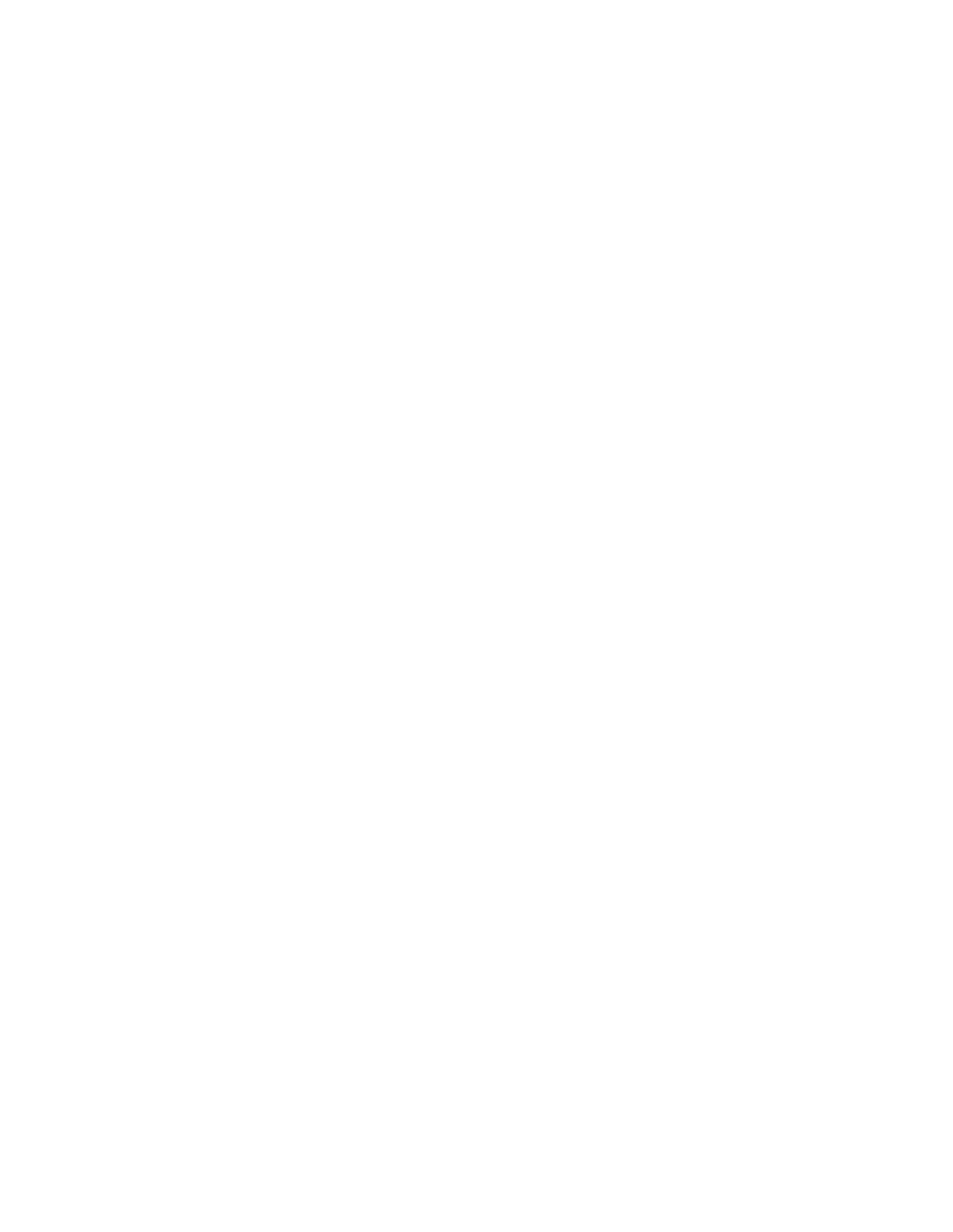#### **I. INTRODUCTION**

1. This paper analyzes the IMF's human resources (HR) policy and practices in its work on the IMF's 34 Small Developing States (SDS). Due to their small economic and population size, many of these members have limited administrative and institutional capacity compared to larger members and experience persistent vulnerability to exogenous shocks including natural disasters. These constraints pose particular challenges for the Fund to ensure that staff working on SDS assignments have the necessary experience, background, skills and knowledge to help these members manage volatility, achieve macroeconomic stability and build institutional capacity in areas of the Fund's core competence.

2. The paper considers several policy issues related to the Fund's engagement on HR issues in small states during the evaluation period 2010–2020. These issues include the challenge of being evenhanded in deployment of staff resources across the membership; the need to "think outside of the box" and to identify innovative practices that can help strengthen the Fund's contribution to SDS members; and the high turnover of Fund staff working in SDS. All these issues need to be viewed in the larger context of the Fund's overall approach to managing its HR to meet the broad needs of its membership, which can at times involve complex trade-offs.

3. The paper draws on detailed country-level data on HR deployment in SDS and other member countries, assembled from multiple sources including Human Resources Department (HRD), Office of Budget and Planning (OBP), and area departments (ADs). It also draws on analysis of IMF policy documents, qualitative and quantitative desk analysis, interviews with IMF management and staff, Offices of Executive Directors and country authorities, as well as surveys of IMF economist staff and SDS member country authorities. Where relevant, the paper also draws on previous IEO evaluations.

4. The following key questions are addressed in the paper: Have staff resources been appropriately allocated to SDS taking account of their special needs and the IMF's broader institutional and strategic needs and priorities? What factors influenced the allocation of staff resources in SDS? What factors affected staff's incentives to work on SDS? Did IMF staff working on SDS possess the adequate expertise/training to deal with the distinct challenges of these countries? Did the turnover of staff assigned to SDS reflect an appropriate balance between the special needs of these members and the Fund's institutional constraints?

5. The paper is structured as follows: The following section provides context on the Fund's allocation of resources to SDS and summarizes key observations from interviews with members of the Executive Board, country authorities, management and staff on HR issues related to the Fund's engagement. Section III details the overall profiles of staff working on SDS, including national origin, and grade level for AD staff who have worked on SDS. Section IV examines HR practices in deployment of SDS Mission Chiefs (MCs) including practices in assigning MC responsibilities, experience with MC turnover and tenure, and continuity of service between outgoing and incoming MCs across different ADs. Section V reviews the composition of SDS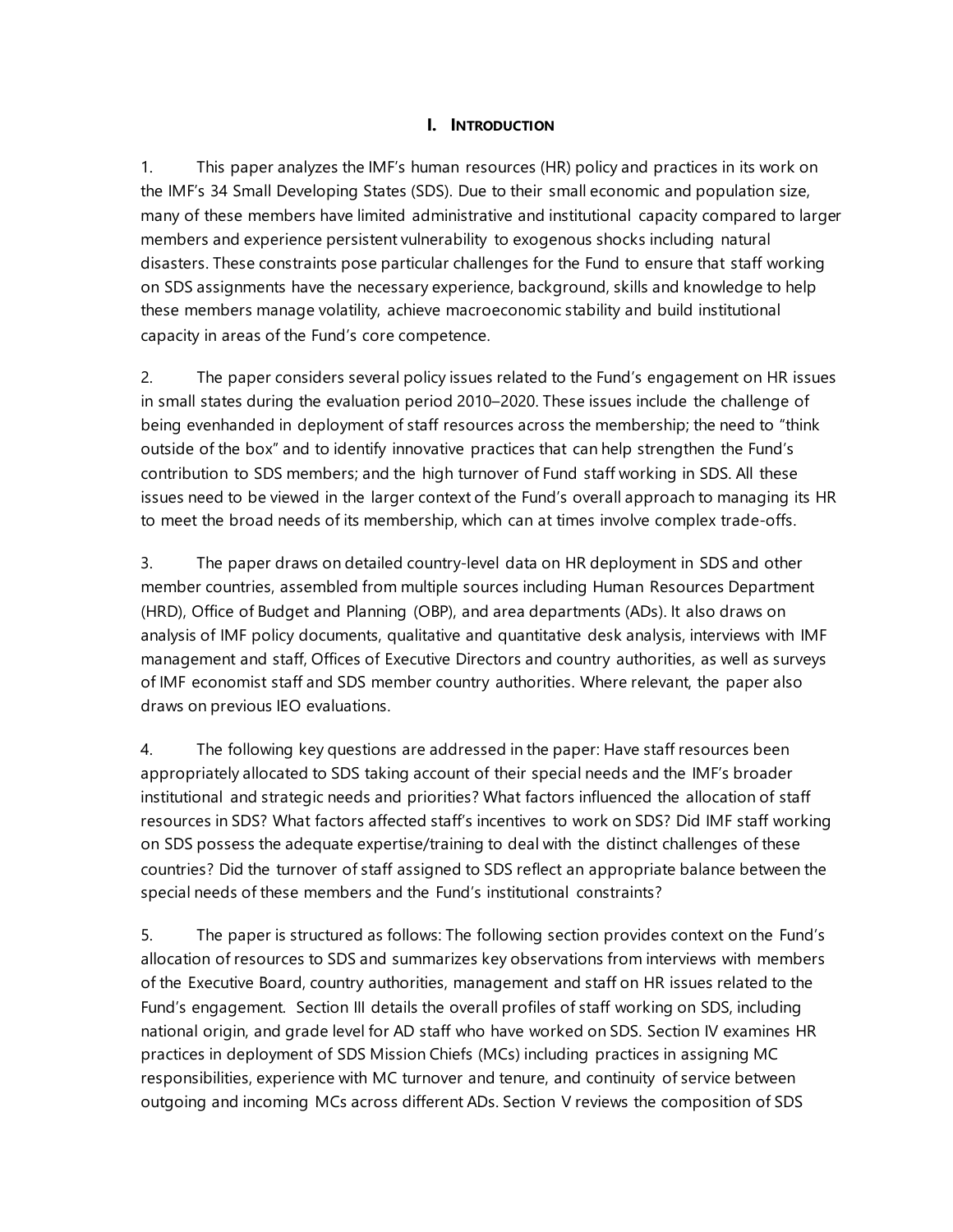country teams located at IMF headquarters, particularly AD staff. As SDS members are regionally concentrated, particularly in Asia and Pacific Department (APD) and Western Hemisphere Department (WHD), it also considers the role of regionally based staff, including Resident Representatives (RR) and Regional Resident Representatives (RRR). Section VI assesses incentives for staff working on SDS, reviewing staff performance ratings, vacancy and application records and promotions. Section VII concludes.

#### **II. CONTEXT**

## **A. Background**

6. SDS face acute administrative, policy capacity and HR constraints. Many are vulnerable to natural disasters and climate change. Small economic size, limited diversification and distance from global trade and financial markets limit these countries' fiscal, macroeconomic and other policy options. Consequently, as documented in the country case studies for this evaluation, SDS authorities typically rely very heavily on IMF staff for high quality, sustained and well-tailored macroeconomic analysis and policy advice. In turn, this reliance places a strong onus on the Fund to ensure that Fund teams are adequately staffed and incentivized, engage regularly with SDS authorities, and achieve a quality of engagement that builds trust and facilitates traction of Fund policy advice.

7. Notwithstanding the particular challenges of SDS work, there are no specific overall HR or budgetary guidelines and rules applying to staffing small states work with the exception of the guideline for promotion on low-income country/fragile and conflict-affected states (LIC/FCS). [1](#page-9-0) Individual area departments with SDS members are responsible for developing their own approaches, including in the divisional organization, selection of mission chiefs, mission size and staffing, within the broad set of IMF HR and budgetary procedures. In practice, as will emerge from the discussion in the rest of this paper, distinct approaches have been taken in the three main area departments with SDS members (African Department (AFR), Asian Pacific Department (APD), and Western Hemisphere Department (WHD)), as each department has responded to somewhat different specific circumstances of countries covered and broader departmental considerations.

8. The Fund already spends considerable staff resources in engaging with SDS and scope to devote additional resources to addressing difficulties related to incentive structure, turnover, tenure and other human resourcing challenges is limited in a budget-constrained environment. In FY2020, total IMF spending on SDS amounted to \$40.2 million, or slightly over 10 percent of the IMF's operational budget for country work.<sup>[2](#page-9-1)</sup> Spending per SDS averaged \$1.2 million,

<span id="page-9-0"></span> $1$  Special promotion incentives have been recently introduced for working on countries that are classified as fragile states or LICs, including a number of small states that fall within these categories. as part of the Fund's policy to encourage staff to work on fragile states and LICs.

<span id="page-9-1"></span><sup>2</sup> IMF (2020c).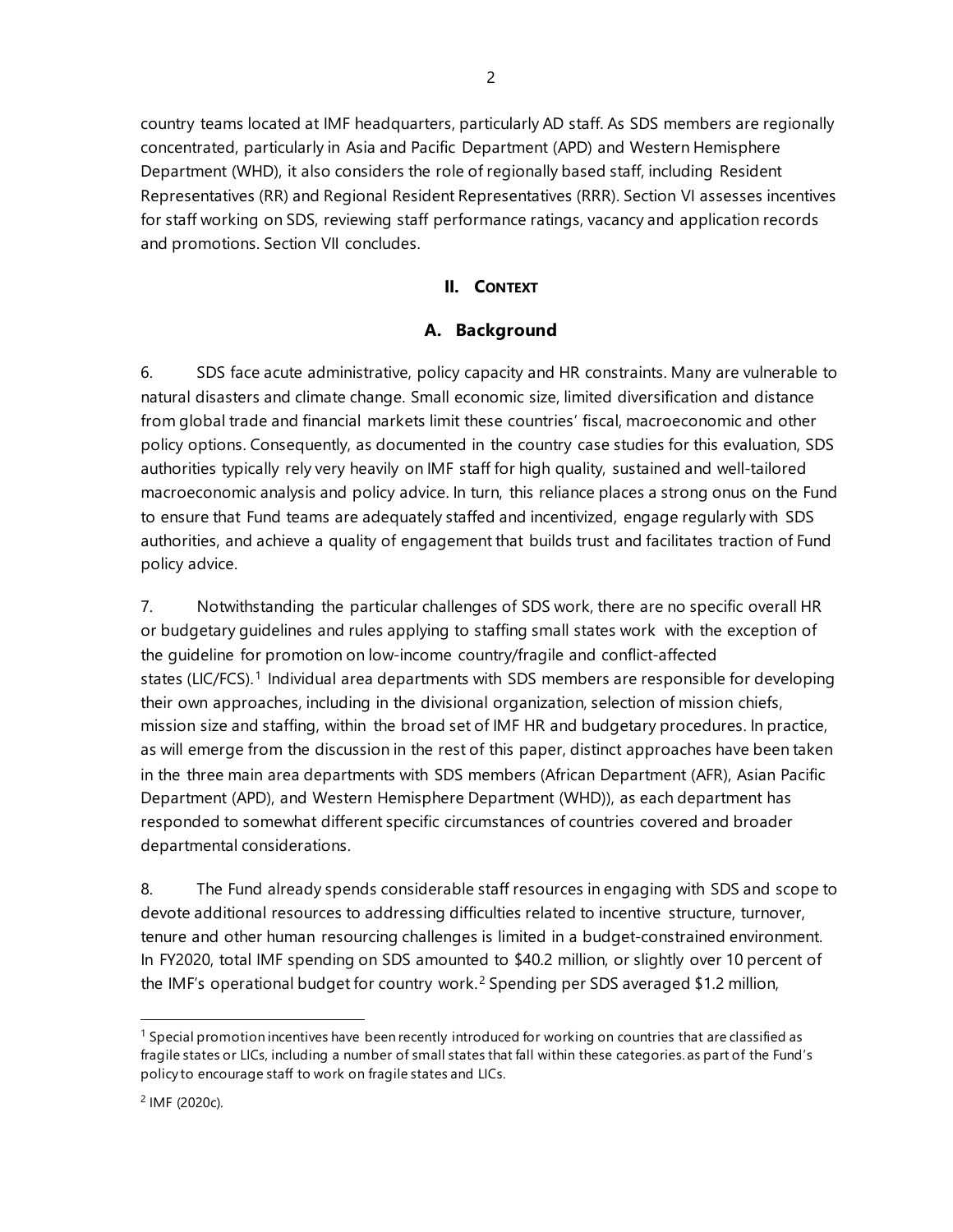compared to an average spending across the whole membership of \$2.1 million and an average spending of \$2.4 million per FCS, but only somewhat less than spending on a standard surveillance case (\$1.3 million) (Figure 1). However, the composition of spending on SDS was quite distinct, with the share of spending on capacity development, as opposed to surveillance or lending, significantly higher than the average across the membership. This pattern has in fact become more accentuated over time (Figure 2).



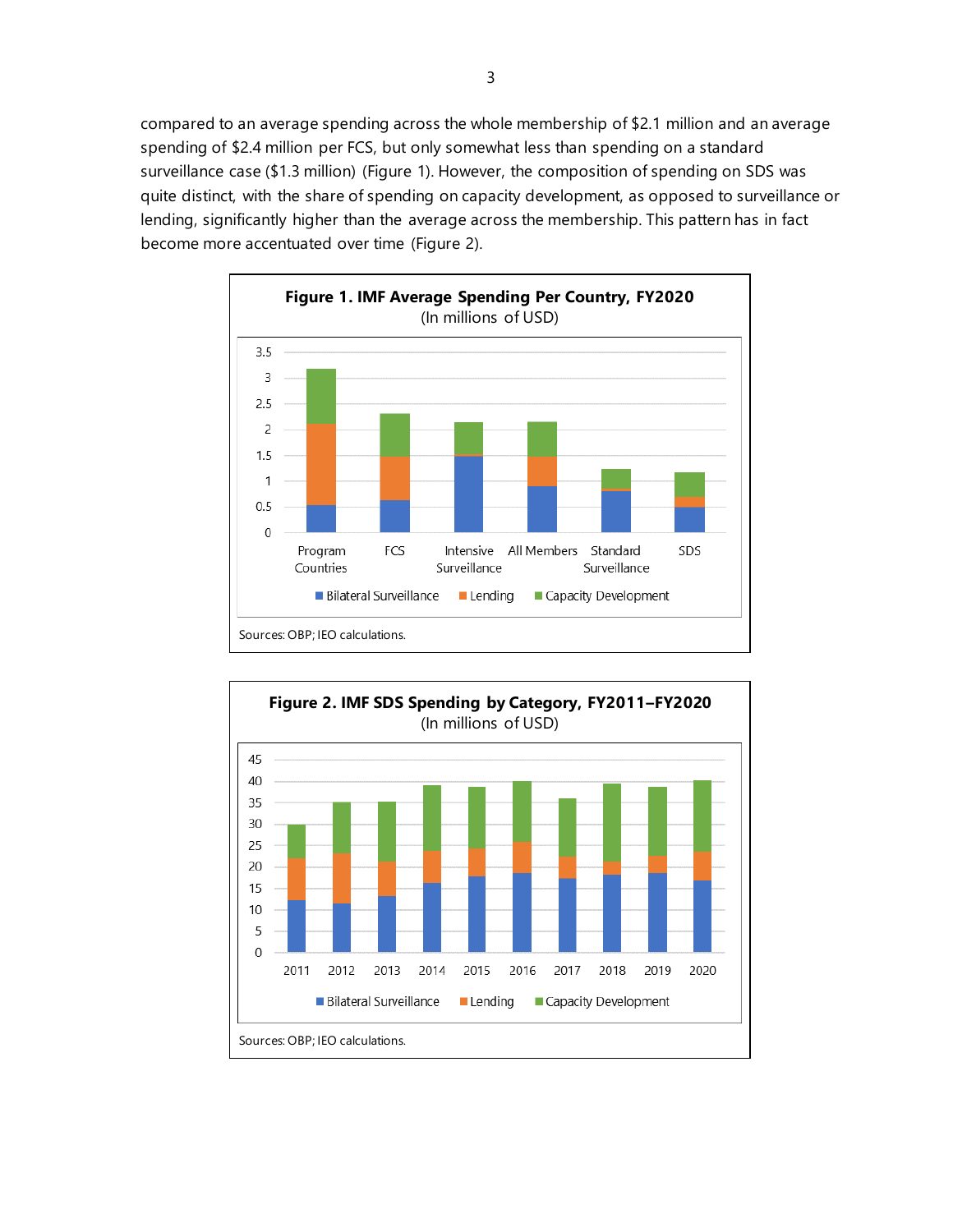#### **B. Stakeholder Views**

9. Staff working on SDS assignments across departments are generally perceived by both country officials and IMF insiders to be skilled, experienced professionals, whose work and contribution to supporting SDS members is widely recognized and valued by country authorities. In interviews, officials generally praised staff for delivering high quality analytical work, surveillance and policy advice, and for their efforts to tailor analysis to their specific needs and country circumstances. At the same time, the evaluation heard, from both staff and country officials alike, that several HR challenges and constraints adversely affect IMF work on small states. In particular, these included low incentives for Fund staff to work on SDS; excessive MC turnover, short tenure, and persistent gaps in continuity of service between MC assignments; and perceived small size, high turnover, and narrow skill set of country teams working on SDS.

10. Many staff interviewed for the evaluation expressed interest and satisfaction in work on SDS countries. Many felt their work to be extremely difficult, made particularly challenging due to limitations in country level data, yet felt personally rewarded by their experience in working on SDS. They welcomed the opportunity for close engagement with senior officials and felt that they were able to make a notable difference—often substantially greater than when working in larger teams and on larger and more systemic countries—with policy advice often taken forward by SDS authorities. Comparing experience with that on larger countries, some felt that the Fund should increase resources for work on SDS, where they felt that Fund could make the biggest difference on policy choices and economic outcomes.

11. At the same time, Board members and staff also pointed to limitations and challenges in working on SDS and indicated that incentives to work on SDS were low, for several reasons. These included insufficient recognition by the Fund in terms of career advancement, low visibility and recognition when assigned to work on an SDS assignment and some sense of stigma associated with being assigned to work on SDS countries rather than larger more complex economies. They noted that SDS country teams are typically smaller than those working on LICs, emerging markets and advanced economies. Moreover, SDS, with inherently small economies and with significant data gaps, provided limited opportunities for high quality research, which many staff saw as an important requirement for career progress in the Fund. Thus, staff generally preferred to work on larger systemic countries where high-quality data is readily available and macroeconomic and other challenges are seen as more complex. Staff also perceived that smaller team size and more limited experience in country teams working on SDS desks resulted in disproportionately large workloads for staff, including a heavy burden to complete a set of standard but demanding deliverables required in Article IV consultations. Staffing practices, including that SDS teams tended to be staffed by recent mid-career hires and by Economist Program hires and research officers with few functional department staff, also reinforced disincentives to work on SDS and encouraged staff to keep their assignments short. Few staff felt that there were easy remedies to improving incentives. Some suggested using bonuses and promotions to enhance seemingly worse institutional incentives for staff to work on SDS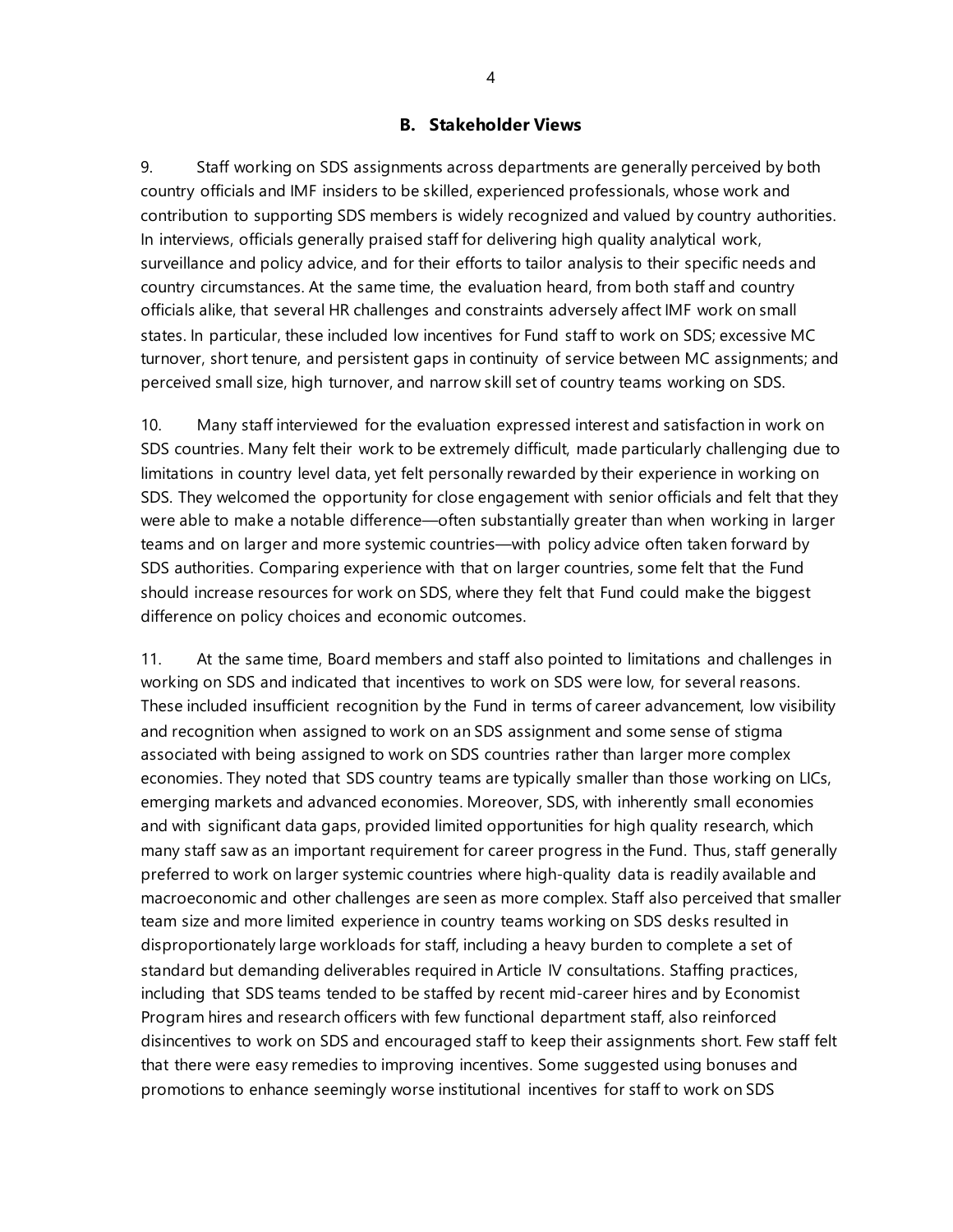countries. They highlighted that both APD and WHD have experimented with combining an SDS assignment with a systemic large country assignment to appeal to strong candidates that received positive results. APD specifically used the MC experience offered by working on an SDS country as a stepping stone for promotion from A14 to A15.

12. Weak incentives compound challenges of high turnover on SDS teams. Both country officials and staff interviewees identified high MC turnover and tenure as an important constraint on the Fund's engagement with SDS. Some suggested that MC turnover and short tenure was compounded by AD practices in offering MC positions to high-performing A14 staff, to test leadership capacity and as a path to further promotion. Together, frequent MC and country team turnover interrupted continuity of members' engagement with the Fund, diminished the quality of engagement, and meant that relationships had to be regularly rebuilt.

13. In previous evaluations, the IEO has drawn attention to similar challenges in effective deployment of Fund HR, including excessive turnover and limits on relevant expertise (Box 1). Recommendations, including those related to staff turnover, tenure, handover procedures, hiring and promotions, and diversity have subsequently been taken up in Management Implementation Plans and tracked in Periodic Monitoring Reports. However, progress has been slow, including in reducing excessive turnover, improving handover procedures, and increasing geographic diversity (IMF, 2020b).

14. Indeed, after a Board endorsed triage exercise in 2020, action items to address excessive turnover and improve handover procedures are now being reformulated. Steps to address high turnover include revision of recruitment guidelines used by heads of departments and senior hiring managers in AD with the expectation of limiting intradepartmental hiring of candidates for MCs, who have not fulfilled the minimum tenure of 2 years in their current assignments; integrating data on MC and desk economist tenure in the current HR system; improving transparency and accountability in management of tenure; and by end-2022, for ADs to start targeting median tenure of MCs at 2.7 years, with a range of 2.5–3 years as an intermediate target. Steps to strengthen handover practices include a commitment for the Knowledge Management Unit (KMU) to conduct a peer-learning event on AD's handover practices for country assignments, ADs taking steps to refine harmonize standard procedures for country assignment handover and revision of the Fund-wide Guidance Note on Objective Setting in the Annual Performance Review to include example on how to set objectives related to handover practices for MCs and desk economists; and establishment of a regular monitoring mechanism through a survey of MCs and desk economists (IMF, 2021b).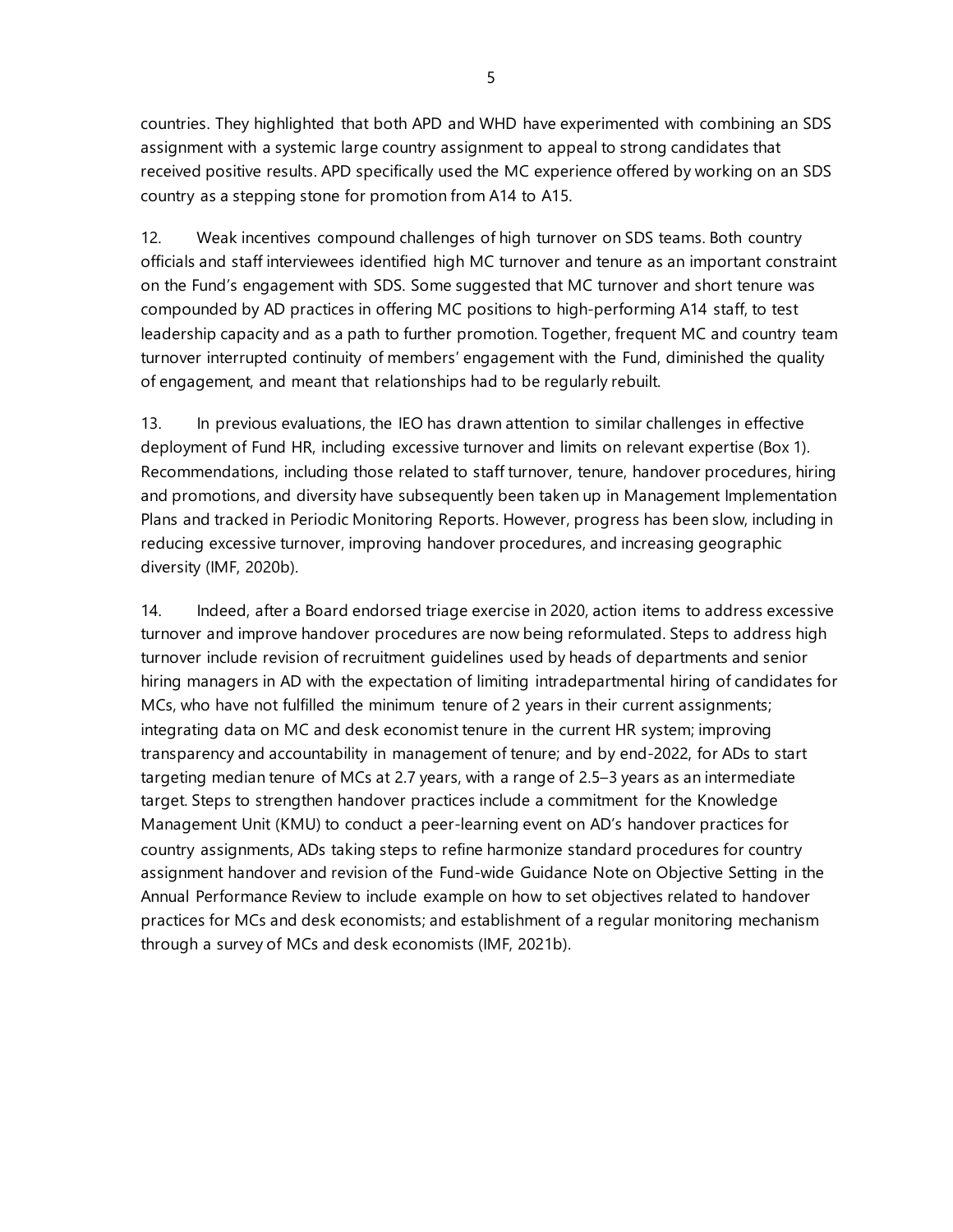#### **Box 1. Human Resource Issues in Previous IEO Evaluations**

#### *The IMF's Role as a Trusted Advisor* **(2013)**

The IEO made several recommendations to enhance the role of the institution as a trusted advisor, including strengthening the continuity of the relationship between the Fund and member countries. In response, Management committed to a number of follow-up actions, including increasing MC and staff tenure on assignments by setting a target of three years average tenure for country assignments, with these commitments to be monitored by HRD and reported to the Board on a regular basis. Other commitments included ensuring that the diversity of the Fund's membership would be reflected in staff; improving the process of orderly handovers from one economist to another on country work; managing the staff rotation process to ensure that mission chiefs, resident representatives, and senior desks did not leave a country assignment at the same time; and encouraging a strong role for OED in liaising between country teams and the country authorities.

Annual monitoring reports have observed little progress in achieving a three-year average tenure. Since 2013, average tenure of mission chiefs has remained unchanged at around 2.5 years, with some variations across area departments, even though it is included in annual departmental scorecards, as part of the Fund accountability framework (2020a).<sup>1</sup> Data to monitor tenure for desk economists is less reliable and has not been used consistently to monitor tenures, but the results are broadly similar as for mission chiefs according to HRD staff. This action is now being reformulated as part of the triage exercise approach in 2020.

#### *IMF Forecasts* **(2014)**

The evaluation found that poor handover procedures to new members of country teams was a factor explaining shortcomings in IMF forecasts. Responding to the evaluation recommendations, area departments issued data management guidelines on desk handover procedures but there has been weak compliance in practice, and this action has never been judged as completed (IMF, 2019a). This action is now being reformulated as part of the triage exercise on actions in implementation plans that have gone off track, including strengthening knowledge management practices.

#### *The IMF and Fragile States* **(2018)**

The evaluation found that while IMF mission chiefs and resident representatives were generally appreciated as dedicated, resourceful, and effective, the IMF teams working on FCS were often relatively inexperienced and subject to high turnover. The IMF had had difficulties in attracting experienced staff to FCS assignments, in part because of a widespread perception of a stigma attached to such work—a perception substantiated by slower promotion rates. Despite its labor-intensive nature, work on fragile states has not received additional staff resources, further diminishing its attractiveness as a country assignment. The evaluation found that Mission Chief and desk economist tenure for staff working on FCS continued to fall well short of the 3-year tenure goal. The evaluation recommended the need for a fundamental change in staff incentives to encourage work on FCS and noted that the IMF's HR strategy under development in 2018, provided an opportunity to introduce deeper changes in institution-wide HR policy and practice to achieve this goal.

Responding to the evaluation in July 2020, management launched a new HR policy, including a career path and mobility framework for fungible macroeconomists that establishes that from July 2023 promotions from A14 to A15 will require country team or equivalent experience in low-income countries and/or fragile states of at least two years. The broader strategy being developed for FCS continues to look at career incentives, term support, recruitment and incentives (IMF, 2021a).

#### *IMF Financial Surveillance* **(2019)**

\_\_\_\_\_\_\_\_\_\_\_\_\_\_\_\_\_\_\_\_\_\_\_\_\_\_\_\_\_\_

The evaluation found that notwithstanding a build-up in financial sectors expertise since Global Financial Crisis, skills gaps and resource constraints had still been important factors making it hard for the Fund to fulfill its responsibilities and meet the membership's expectations of high-quality and effective financial surveillance, notwithstanding its centrality to the Fund's mandate and the membership's desire to strengthen the Fund's capacity for high-quality work in this area.

Since the evaluation, efforts are continuing to increase total resources available for financial surveillance and to build up needed expertise. In July 2020, the Fund launched new career tools and guidance to support staff with career development, including for financial sector experts (IMF, 2021a). New tools for developing talent profiles and inventories are being developed and a proposal for an expert track for financial sector experts is being considered. However, these two items have fallen over a year behind schedule according to the latest monitoring report by OIA (IMF, 2021a).

#### *IMF Advice on Unconventional Monetary Policies* **(2019)**

The evaluation found that the influence and value added of the Fund's advice on monetary policy at a country level seems to have been limited by broader institutional constraints, including rapid turnover of country assignments that impeded developing deep relationships and understanding of country circumstances and the relatively limited direct engagement outside the annual Article IV cycle. The evaluation noted that specific steps could be taken to address these concerns, including longer tenure of mission chiefs and less turnover among country teams, which would help build deeper relationships and understanding of country circumstances, increasing the potential for the Fund to serve as trusted advisor. Evidence in the evaluation reinforced findings in earlier evaluations of the benefits of longer country assignments; and the evaluation also suggested that greater attention to ensuring effective handover procedures could also help mitigate the costs of frequent turnover of country desks (IEO, 2019).

<sup>1</sup> The Accountability Framework was introduced in 2013 to determine how departments achieve key priorities, including in the areas of human resources (HR) and budget management. The framework includes two semi-annual discussions between management and each department head, based on a scorecard that reports key deliverables as well as performance on budget, HR priorities, and risk mitigation measures. Departmental objectives have been documented since 2013.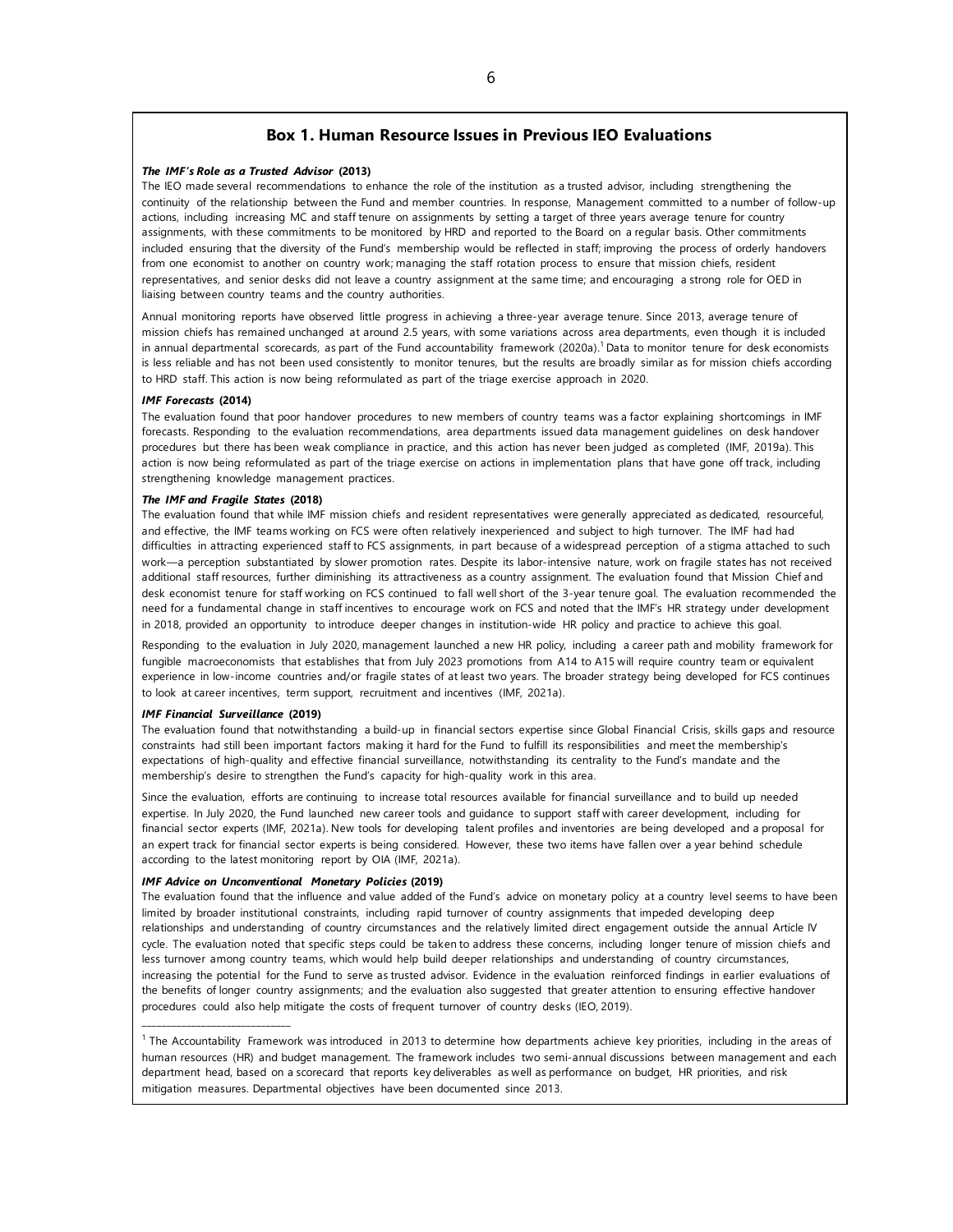15. Various Board reports have also periodically drawn attention to selected issues related to staffing in SDS. For example, annual Recruitment and Retention reports, Budget documents, and annual Risk Reports have often included selected information on staffing in SDS or have drawn attention to particular constraints or challenges in an SDS context. For example, in considering human capital risks, the Fund's 2016 Risk Report<sup>[3](#page-14-0)</sup> observed that while on average the allocation of staff is similar across different income groups, LIC, fragile and small states country teams are most likely to be small; and that small states teams are also most likely to rely on co-desk economists, whereby staff have two or more country assignments.

16. Interviews with Fund staff, including staff working on SDS assignments, presented a mixed view on whether or not staff resources were adequate. A few considered that the SDS countries had already been allocated more than enough resources compared to non-SDS countries based on their economic size and quota at the Fund. [4](#page-14-1) Some felt that the overall resource allocation was broadly sufficient. Several others considered that more staff resources were needed, particularly to address persistent challenges related to SDS' lack of growth, diversification and proneness to shocks, including natural disasters. Looking ahead, some also felt that given competing areas of work and priorities, it was simply not possible to assign more resources to SDS countries and that discussion should focus on how to expend resources more efficiently.

17. The evaluation survey of 196 staff currently working on SDS was broadly consistent with evidence from interviews. Only 25 percent of staff found that the level of staff resources dedicated to work on SDS to be sufficient. Almost a third considered resources to be somewhat sufficient, while 46 percent of staff considered staff resources to be somewhat insufficient (31 percent), or insufficient (13 percent) (Appendix 1).

18. Several interviewees drew a connection between the frequency of Article IV (AIV) missions and the quality of Fund engagement with SDS members, suggesting that infrequent AIV missions, particularly for members on a 24-month AIV cycle and outside of a program context, can negatively affect the quality of Fund engagement. Currently, 10 SDS are on a 24-month AIV cycle, including 6 of 8 Pacific Island microstates, Bhutan, and 3 program countries (Barbados, Cabo Verde, and Sao Tome & Principe).<sup>[5](#page-14-2), [6](#page-14-3)</sup>

<span id="page-14-0"></span> $3$  IMF (2016a).

<span id="page-14-1"></span><sup>4</sup> While the Fund's 34 SDS account for 18 percent of the Fund's membership, they make up a much smaller fraction of the Fund, based on other metrics. SDS have a total quota share of 0.39 percent, voting share of 1.31 percent; and contribute 0.13 percent to global GDP.

<span id="page-14-2"></span><sup>5</sup> Marshall Islands, Micronesia, Nauru, Palau, Tonga, and Tuvalu are on a 24-month AIV cycle, while Kiribati and Samoa are on the standard 12-month AIV cycle.

<span id="page-14-3"></span> $6$  The number of SDS on a 24-month cycle and their share of all members on the 24-month cycle varies, in part because of shifts in members' program or non-program status. On July 31, 2021, 34 IMF members were on a 24-month cycle, of which 11, or just over a third, were SDS members.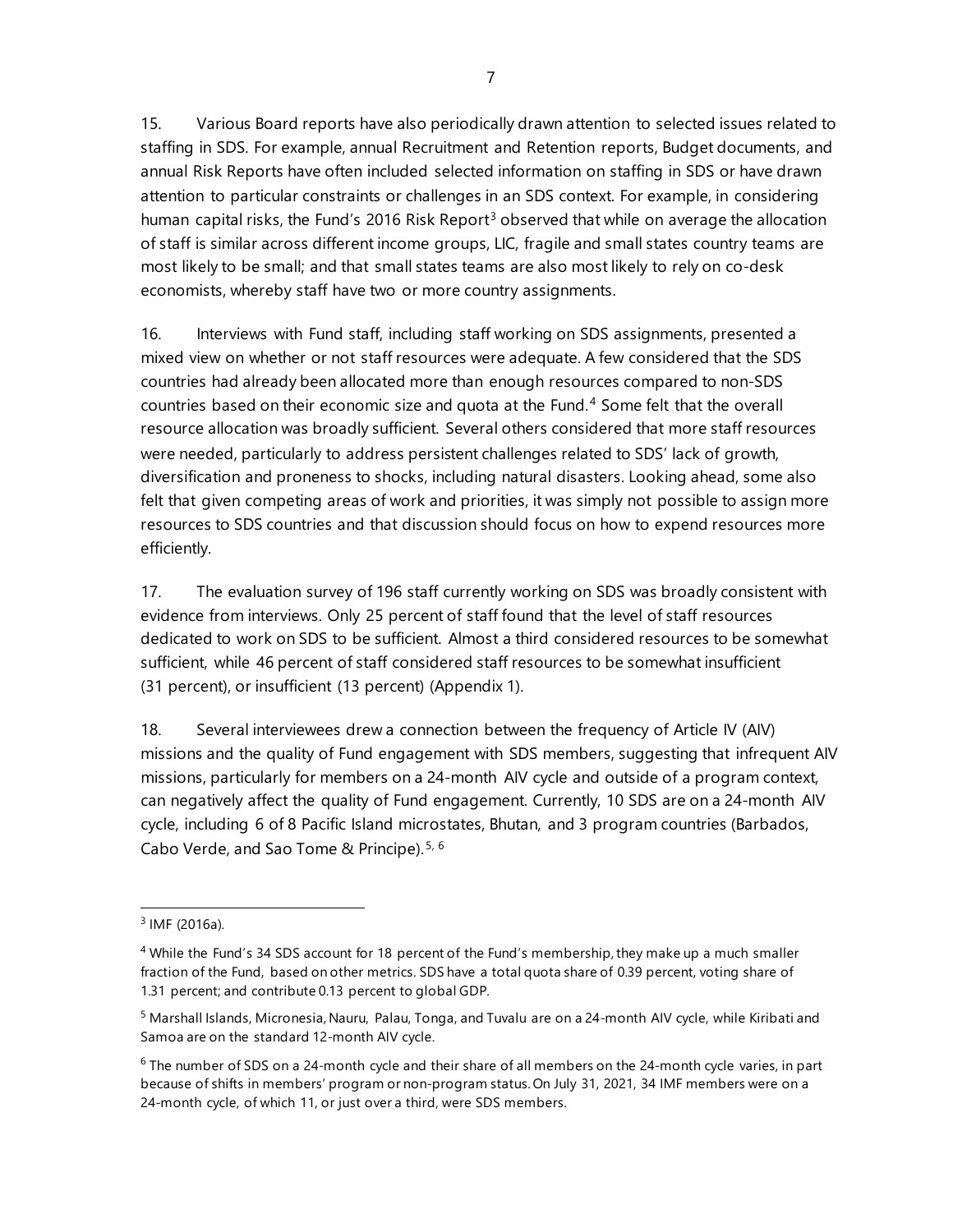19. The effectiveness of Fund engagement with SDS was also seen by staff to be related to particular challenges brought about by wide geographical dispersion of members, distance from HQ, and challenges in travel connections. These factors can present specific challenges to continuity and effectiveness of engagement and are additional factors to be addressed by staff seeking to maintain strong, effective relationships with these members. Many authorities in Pacific SDS, especially the six Pacific microstates, considered that the 24-month AIV cycle limited continuity of policy discussion, reduced traction of policy advice and eroded the visibility of the Fund. These challenges were aggravated in cases of high turnover of MCs and country teams.

20. In 2020, towards the end of the SDS evaluation period, the IMF announced a new career framework for fungible macroeconomists (staff at grades A11–A14) that could pose additional challenges for staffing SDS. The framework, which is intended to support career planning and strengthen incentives to work on LICs and fragile states, includes a provision, starting in July 2023, requiring a minimum of two years of operational experience on these country categories, before fungible macroeconomists can progress to A15 level. Currently 20 out of 34 SDS fall into this category.<sup>[7](#page-15-0)</sup> Several staff raised concerns about the impact of the new framework on incentives and motivation to work on SDS which were not included in the list of eligible LICs and FCS. Some highlighted that the new requirement had had an immediate impact, reducing the number of applications for SDS assignments at A14 level and felt that to restore the ability of ADs to attract staff to work on SDS members, it would be necessary to include SDS as a third country group in the new career framework.

# **III. PROFILES OF STAFF WORKING ON SDS**

# **A. Experience Working on SDS**

21. Drawing on HRD data, an average of just over 170 staff in the economist career stream worked in some capacity on SDS issues each year, around 20 percent of the total (Figure 3). Across the full 2010–2020 evaluation period, around 545 economists, approximately one-third of all Fund economists, had had some experience working on SDS issues.  $^8$  $^8$ 

<span id="page-15-0"></span> $^7$  These include 10 SDS currently classified as fragile states: Comoros, Djibouti, Kiribati, Maldives, Marshall Islands, Micronesia, Sao Tome & Principe, Solomon Islands, Timor Leste, and Tuvalu; and 9 SDS currently included as countries eligible to draw on PRGT resources (Bhutan, Cabo Verde, Dominica, Grenada, Samoa, St. Lucia, St. Vincent and the Grenadines, Tonga, and Vanuatu).

<span id="page-15-1"></span> $8$  Staff in the Economist career stream include Fund economists located in area, functional and other departments and offices in the Fund; and comprise individuals in various job grades, including Economists and Senior Economists, Division Chiefs and Deputy Division Chiefs, Advisors and Senior Advisors, Directors and Assistant Directors, RCDC and other Centre Coordinators, Deputy Resident Representatives, Resident Representatives and Senior Resident Representatives; Unit and Deputy Unit Chiefs, and Economists in the Economist Program and Technical Assistant Officers.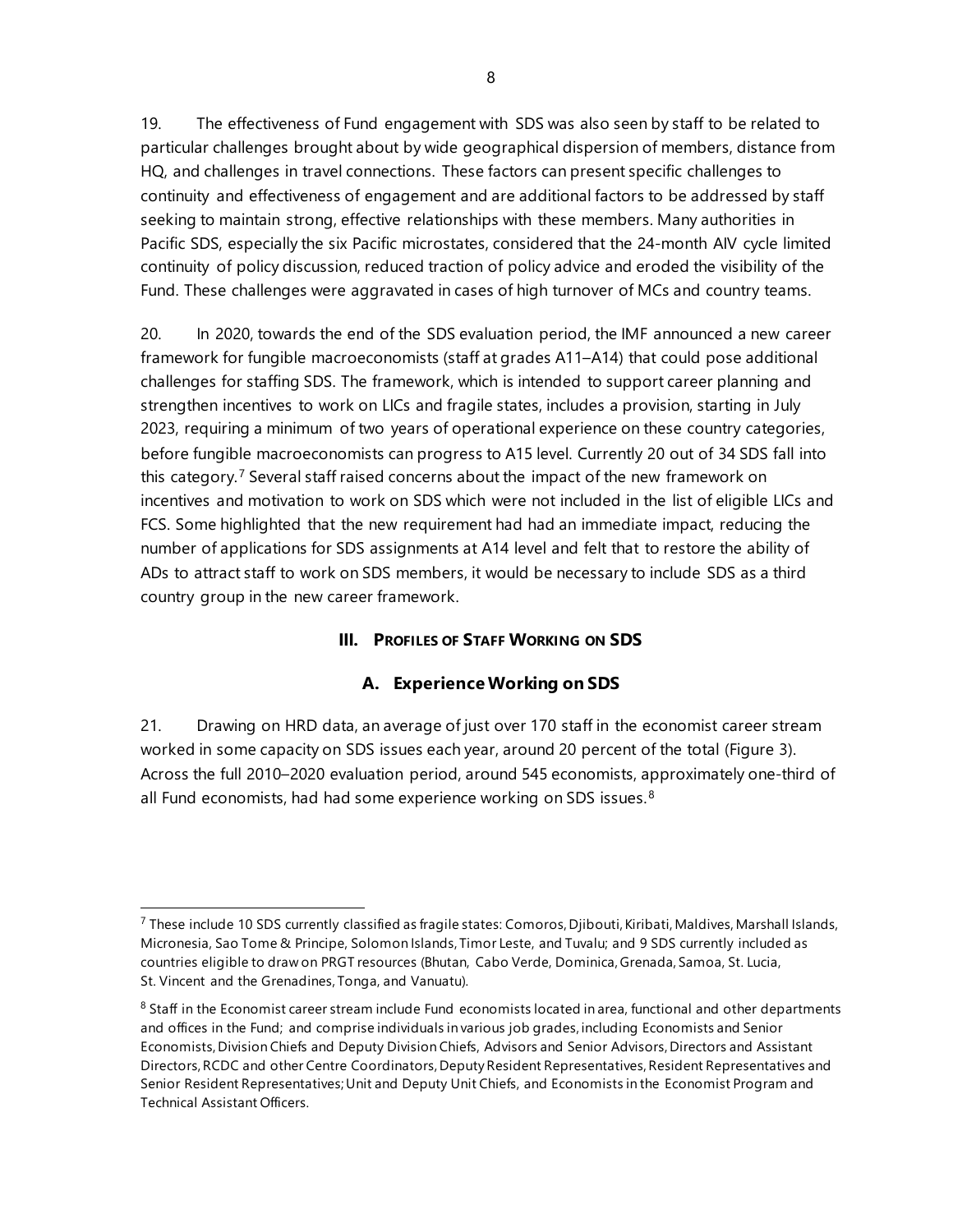

22. Consistent with the overall balance of Fund economists, A14 staff represented the majority of economists working on SDS (Figure 4).



23. In general, there were more staff on SDS issues in ADs than in functional departments (FDs). Intuitively, departments with the highest SDS concentration, such as WHD and APD, saw the highest number of staff on SDS issues. Among FDs, STA economists tended to work as tech cooperation economists on countries and, on average, 40 economists worked on SDS issues per year. Other FDs had, in total, an average of 3.5 economists that worked on SDS issues per year. They tended to lend economists as desk economists or assign them as country reviewer (Figure 5).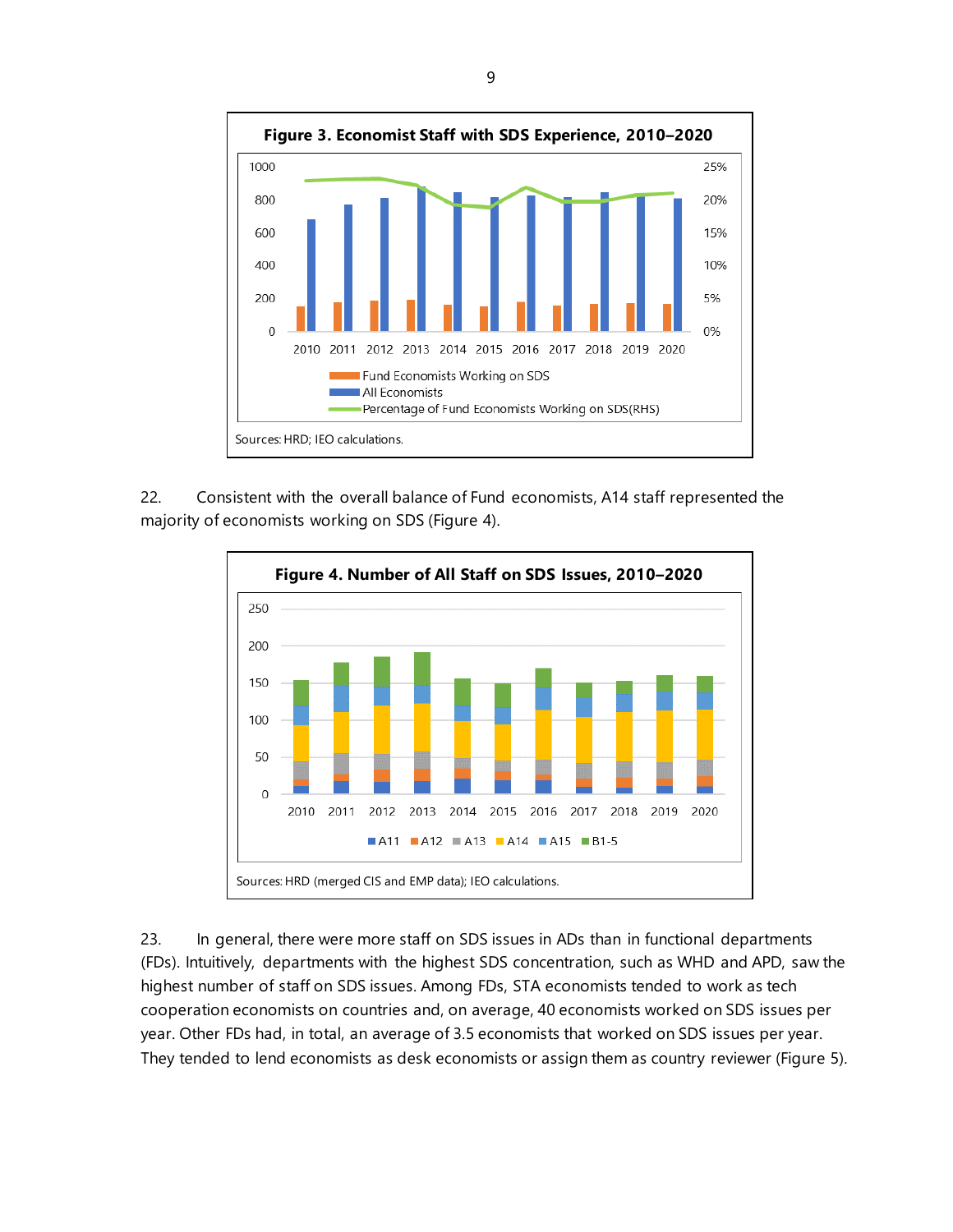

24. Over the evaluation period, the distribution of SDS economists by grade closely matched the distribution of non-SDS staff, although SDS economists share in A11–A12 was somewhat higher than from non-SDS assignments (Figure 6).



25. Very few Fund economists come from SDS. Over the evaluation period, 52 percent of economists working at the Fund at some stage during the period originated from advanced economies, 38 percent from emerging markets and 9 percent from LICs (Figure 7). Among all Fund economists, only 22 individuals (1.4 percent) were nationals of the IMF's 34 SDS members. By comparison, 138 Fund economists (9 percent) originated from LICs; and 53 Fund staff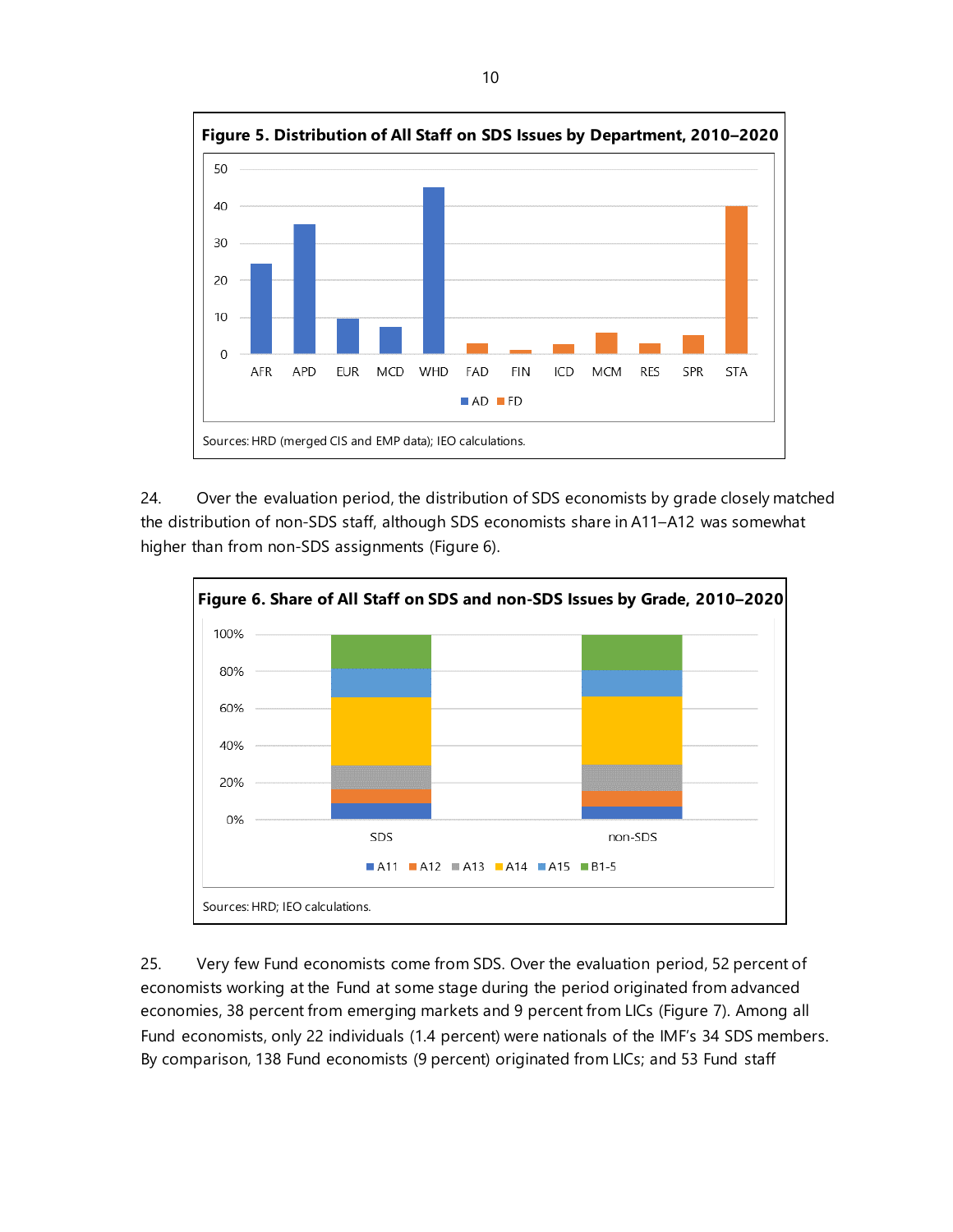

originated from the Fund's 32 non-SDS fragile states. [9](#page-18-0) This very low presence of SDS nationals may further challenge building relationships with these countries.

#### **B. Allocation of Staff Working on SDS**

26. The number of area department (AD) staff working on SDS assignments fluctuated over the evaluation period (Figure 8).<sup>[10](#page-18-1)</sup> A discernible increase occurred between 2010–2013, as the Fund stepped up its support to all members, including SDS, in the aftermath of the global financial crisis. The number of AD staff assigned to SDS peaked in 2013, and then declined in 2013–2015 to levels similar to those at the beginning of the evaluation period, as additional resources brought into the Fund to help address members' post-GFC needs were wound down. Thereafter, the level of AD staff working on SDS remained broadly stable at approximately 110 staff for the remainder of the evaluation period. By the end of the evaluation period, the number of AD staff working on SDS assignments was fractionally lower than the number of such staff in 2010.

<span id="page-18-0"></span> $9$  There is no fixed list of member countries considered to be fragile or conflict-affected, as fragility and conflict status varies over time. In October 2021, 42 countries were classified as FCS, among which 10 are also SDS (Knowledge Exchange, IMF).

<span id="page-18-1"></span> $10$  Data is from HRD (EMP and CIS data) and reflects all AD economists who worked on at least one SDS country assignment during the year.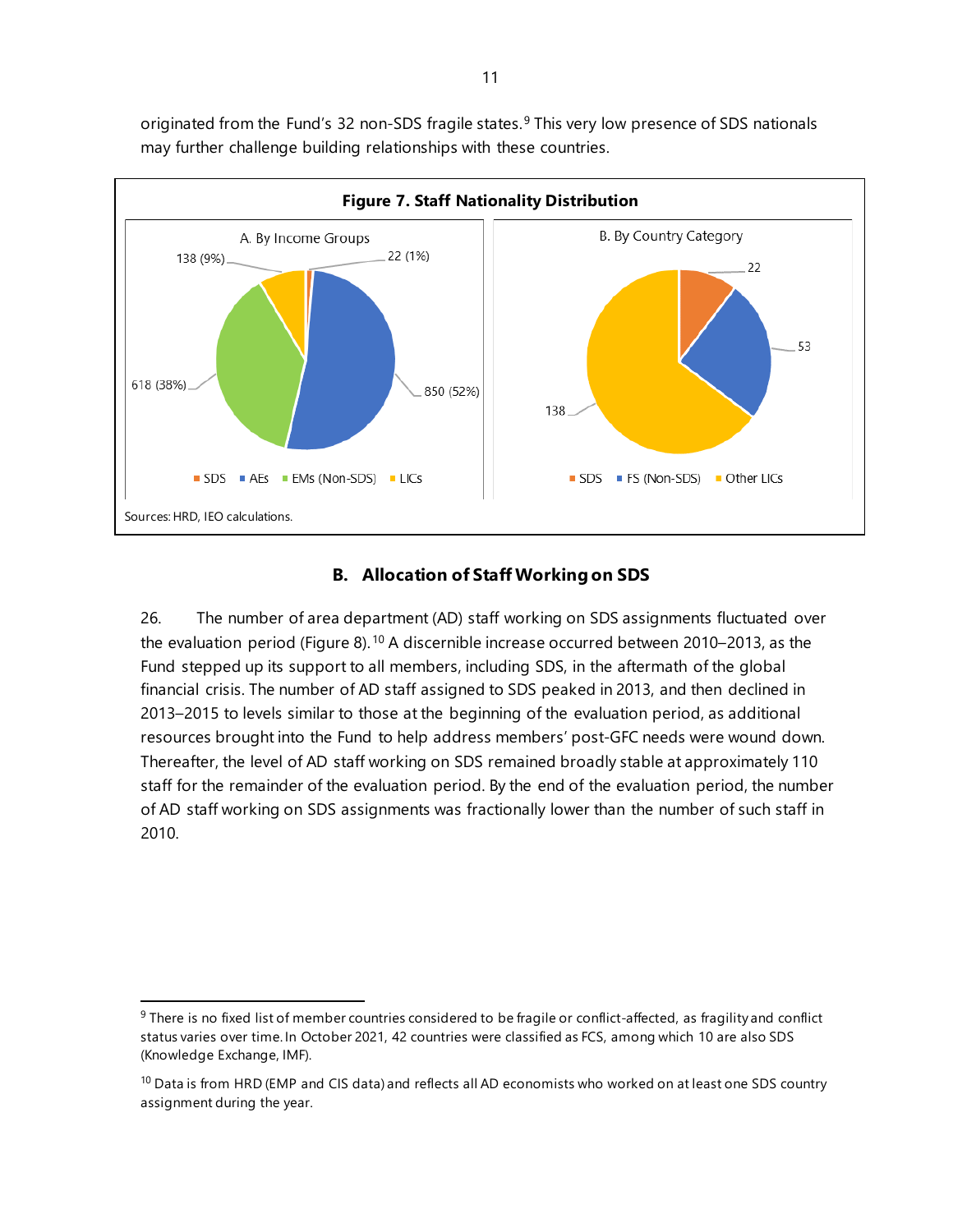

27. Two-thirds of AD staff working on SDS are located in two ADs—WHD (an average of 34 percent of staff since 2015) and APD (31 percent) (Figure 9). On average, AFR has accounted for just over a fifth of SDS staff and European Department (EUR) and Middle East and Central Asia Department (MCD) 7 percent each. A14 staff have comprised the largest proportion of staff—slightly less than a third—in both APD and WHD, while in all other ADs, A14 staff have comprised about a fifth of the AD staff complement. In addition, by comparison with other ADs, WHD had the smallest proportion of B-level staff assigned to working on SDS.

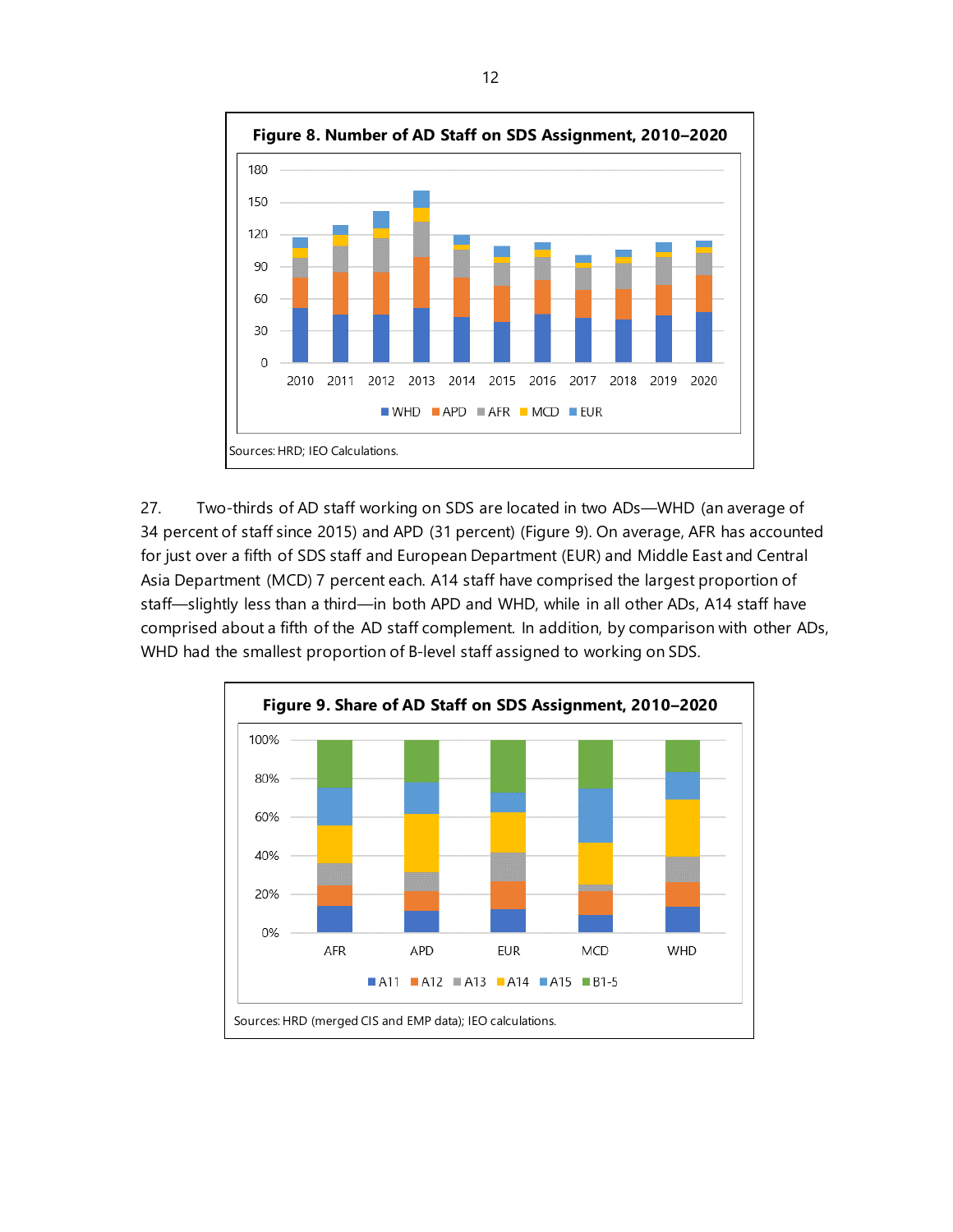#### **IV. MISSION CHIEFS**

28. Mission chiefs generally play the lead role in guiding country work on SDS and act as the principal for building the relationship with country authorities. In interviews, authorities generally praised the role played by MCs. They considered MCs to be highly skilled and educated, noted their professionalism and dedication to their work and felt that their knowledge of local conditions and efforts to attune Fund engagement more closely to the policy challenges faced by SDS had grown over the evaluation period. Interviews reflected a universal view that MCs played a pivotal role in steering the relationship and determining the quality of the Fund's engagement with SDS.

29. Interviews with authorities and staff drew attention to three MC-related concerns, all considered detrimental to engagement with SDS: (i) excessive MC turnover; (ii) short tenure of service of MCs; and (iii) gaps in MC appointment following departure of an outgoing MC. While recognizing benefits for career development of diverse country experience, high turnover and short tenure limited knowledge of country circumstances and made it difficult to build deep relationships. Where gaps occurred between the end of service of an MC and the successor, authorities and staff felt that this eroded the member's relationship with the Fund, led to uncertainty and a sense that the relationship needed to be rebuilt

## **MC Turnover**

30. Reducing MC turnover was important because inter-personal relations and authorities' familiarity with individual MCs helped build and sustain effective engagement. For authorities, reduced turnover and longer tenure strengthened the presence and visibility of the Fund, improved the quality of Fund policy analysis, sharpened the relevance of policy recommendations, and therefore strengthened traction. Conversely, authorities and staff felt that frequent MC turnover adversely affected the quality of engagement with SDS, eroding trust, requiring officials to repeat the same points to new MCs and reducing the effectiveness of missions and potential for traction in staff advice. Where turnover occurred in program countries, the impacts on the quality of Fund engagement were considered particularly adverse.

31. Staff in all ADs observed that turnover of MC on SDS was particularly high because very few staff saw long-term career paths in working on SDS. Rather, they preferred not to work on an SDS assignment for more than about two years, seeing an SDS MC assignment as a useful stepping-stone to promotion and subsequent work on larger more visible assignments. These incentives acted against the broader institutional guidance adopted in 2013 that, Fund-wide, MCs should serve an average three-year tenure, which is regularly monitored in departmental accountability frameworks.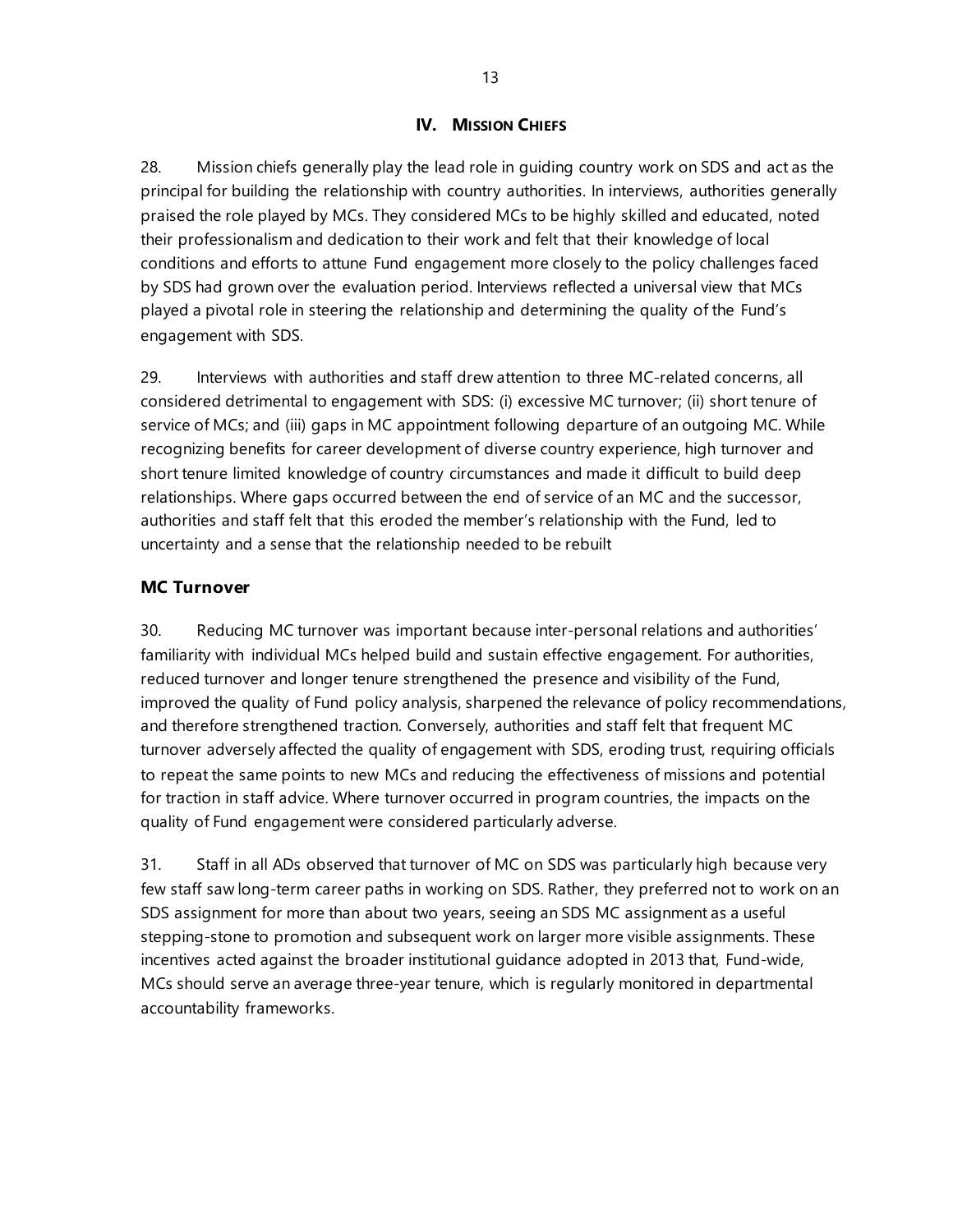32. To assess MC turnover, the evaluation reviewed MC participation in all SDS AIV missions between 2010–2020. In this period Fund staff conducted 216 AIV missions to SDS, led by 154 different MCs (Figure 10).<sup>[11](#page-21-0)</sup>



33. This evidence shows that MC turnover has been high across all ADs (Figure 11). Two-thirds of MCs who led missions to SDS (101 MCs) led only a single mission to their designated SDS, before moving to a new assignment. Of those that continued beyond a single consultation, 40 MCs led only one more mission to the same SDS. In only eight cases, the MC led three missions to their designated SDS;<sup>[12](#page-21-1)</sup> and in three SDS, the designated MC participated in four AIV missions.[13](#page-21-2)

34. MC turnover was particularly high for eight SDS, with every AIV mission during the evaluation period led by a different MC.<sup>[14](#page-21-3)</sup> Particularly notable was the absence of any mission continuity of MCs in four Pacific microstates. Interviews with authorities among the 12 Pacific SDS, as well as with staff, showed that while they strongly valued Fund policy advice and would welcome more frequent engagement, the regularity of MC turnover and the resulting mission

<span id="page-21-0"></span> $11$  Most missions were conducted in SDS in WHD (87), APD (79) and AFR (35). The average number of missions per SDS differed considerably: WHD (7.3), APD (5.6), AFR (5.8), EUR (9.0) and MCD (6.0), largely due to differences in AIV mission cycles among SDS members and in some cases the presence of programs, putting the country on a two-year AIV consultation cycle. In one instance (Antigua and Barbuda, 2020), the ensuing Board discussion did not materialize due to the onset of the COVID19 pandemic; and in three cases (Comoros, 2019; Barbados, 2020; and Tonga, 2020) AIV missions were conducted virtually.

<span id="page-21-1"></span><sup>12</sup> Bahamas, Belize, Djibouti, Eswatini, Guyana, Montenegro, St. Lucia, Suriname.

<span id="page-21-2"></span><sup>&</sup>lt;sup>13</sup> Dominica, Mauritius and Trinidad & Tobago.

<span id="page-21-3"></span><sup>&</sup>lt;sup>14</sup> Bhutan, Cabo Verde, Marshall Islands, Nauru, Palau, Sao Tome & Principe, the Seychelles and Tuvalu. Nauru joined the IMF in 2016 and consequently only two AIV missions were held during the evaluation period.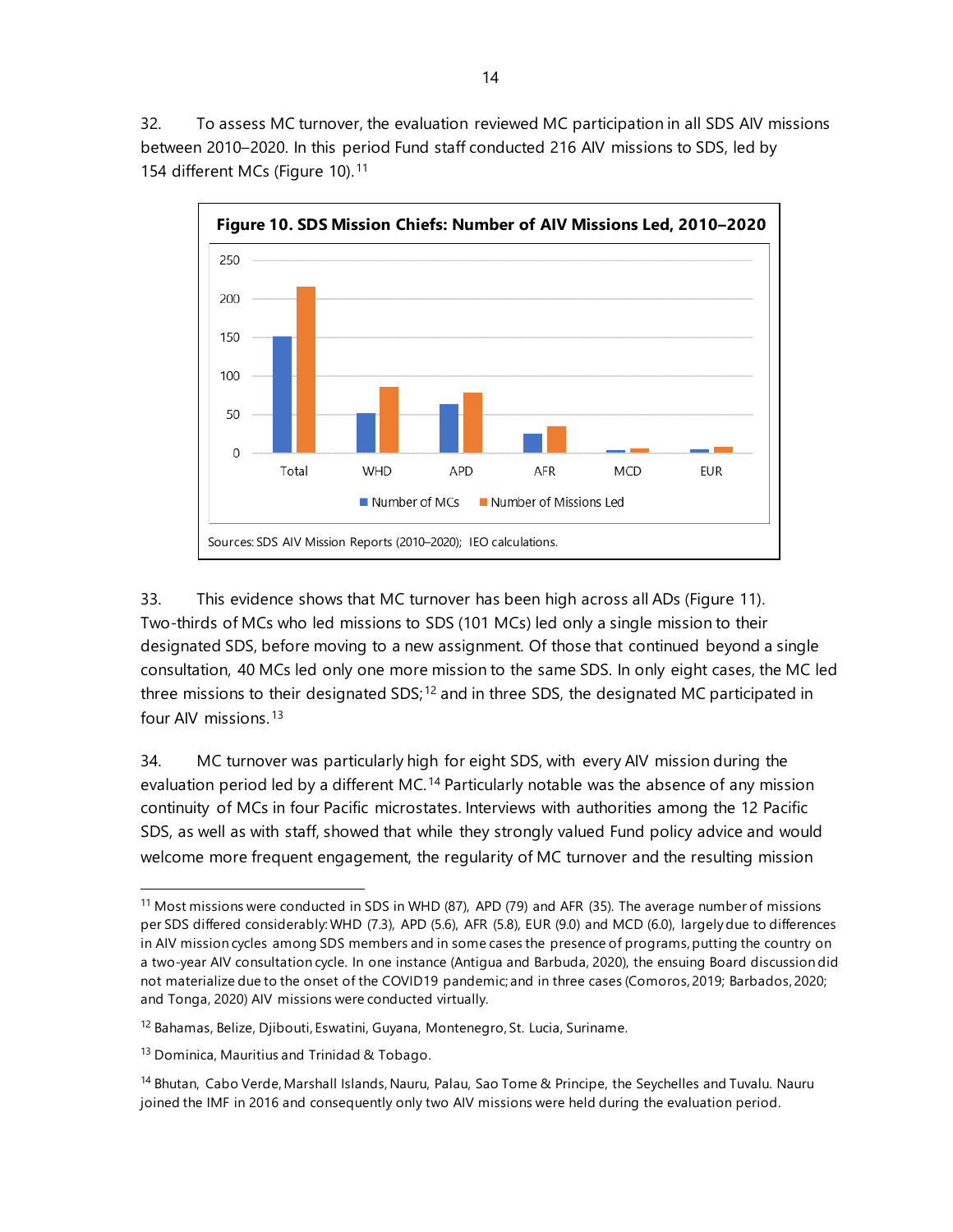discontinuity created a strong sense of detachment from staff at headquarters, particularly for SDS on a 24-month AIV cycle—see, for example, the country case study of Nauru (Maret, 2022).



35. High mission chief turnover, however, is a problem more generally in the Fund, not just in SDS. It was highlighted as a concern, for example, in recent evaluations in IMF work on fragile states (IEO, 2018) and in giving advice on unconventional monetary policy (UMP) (IEO, 2019b). Nevertheless, SDS MC turnover is particularly high in comparison with other country groups. For example, in a sample of 20 advanced economies and emerging market economies used in the UMP evaluation, none of those countries (all advanced or emerging market economies) had a different MC for every Article IV consultation.

36. To be sure, cross-country comparisons are complicated because measures of MC turnover are influenced by differences in AIV mission cycles.<sup>[15](#page-22-0)</sup> For example, the opportunity for an MC to serve more than one cycle is constrained when AIV missions are on a 24-month cycle. In these cases and depending on the date of entry in service as an MC, an MC serving a threeyear term could potentially complete at most two AIV cycles to the same SDS, and potentially only one. Consequently, for authorities of SDS on a 24-month mission cycle, concerns about excessive turnover of MCs can be exacerbated.

# **MC Tenure**

37. Short MC tenure goes hand in hand with high MC turnover. Board members, authorities and many staff also strongly emphasized time in service, or tenure, as a critical factor in sustaining Fund engagement with SDS members. Many country authorities felt that SDS MCs

<span id="page-22-0"></span><sup>&</sup>lt;sup>15</sup> Currently, 10 SDS, or just under a third of SDS members, are on a 24-month AIV mission cycle. All other members are on a 12-month cycle.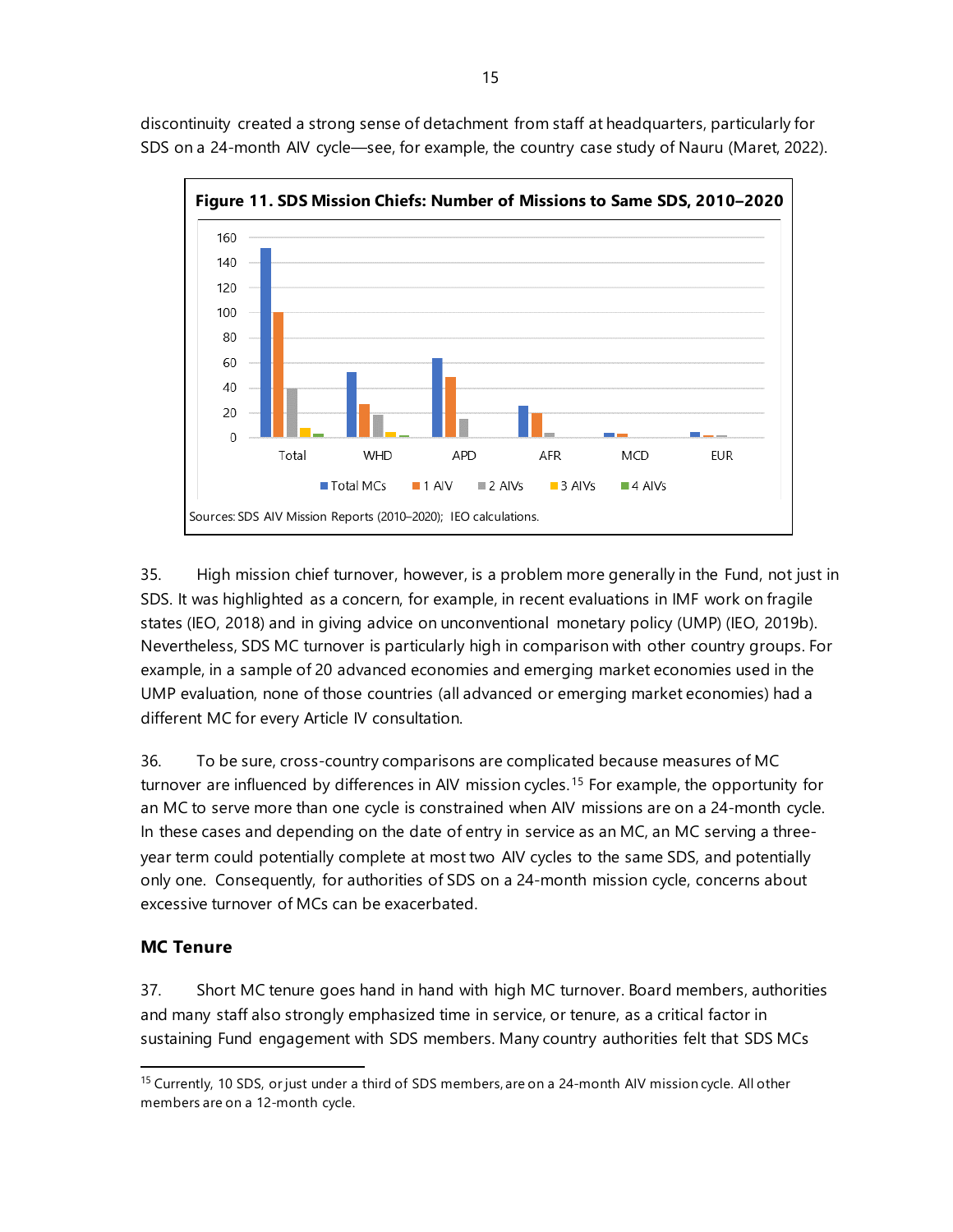remain for too short a period in their position. Many staff perceived SDS assignments to be a training ground, to test managerial skills and to provide promising staff with an opportunity to lead a country mission as stepping-stone to other non-SDS assignments.

38. Data for the evaluation period show the median tenure of MCs across all SDS was particularly low at around 2 years compared to Fund-wide average of 2½ years, and the benchmark of 3 years (Figure 12). In practice, MC tenure varied widely across countries. Examples of very short tenures, of less than six months occurred on five occasions. By contrast an MC served for five or more years in two instances (Dominica, Trinidad and Tobago). Following the recommendation of the IEO's 2013 evaluation on the IMF as a Trusted Advisor, the IMF Accountability Framework now targets an average of three-year tenure for each AD. This target was met by only 29 out of 154 SDS MCs between 2010–2020.



39. From a country perspective, looking at the evaluation period as a whole and taking the average period of service of all MCs appointed per SDS, average tenure exceeded three years (36 months) in just three countries.<sup>[16](#page-23-0)</sup> In seven other SDS, the average tenure of all MCs appointed during the evaluation period ranged from 30–36 months.<sup>[17](#page-23-1)</sup> In 8 others, average tenures reached between 24–30 months, while in 18 SDS, average tenures among MCs to the respective SDS, were less than 24 months.

<span id="page-23-0"></span><sup>&</sup>lt;sup>16</sup> Eswatini (3.3 years), Dominica (3.3 years) and Trinidad & Tobago (3.2 years).

<span id="page-23-1"></span><sup>&</sup>lt;sup>17</sup> Comoros, Sao Tome and Principe, Grenada, Suriname, St. Lucia, Guyana and Micronesia.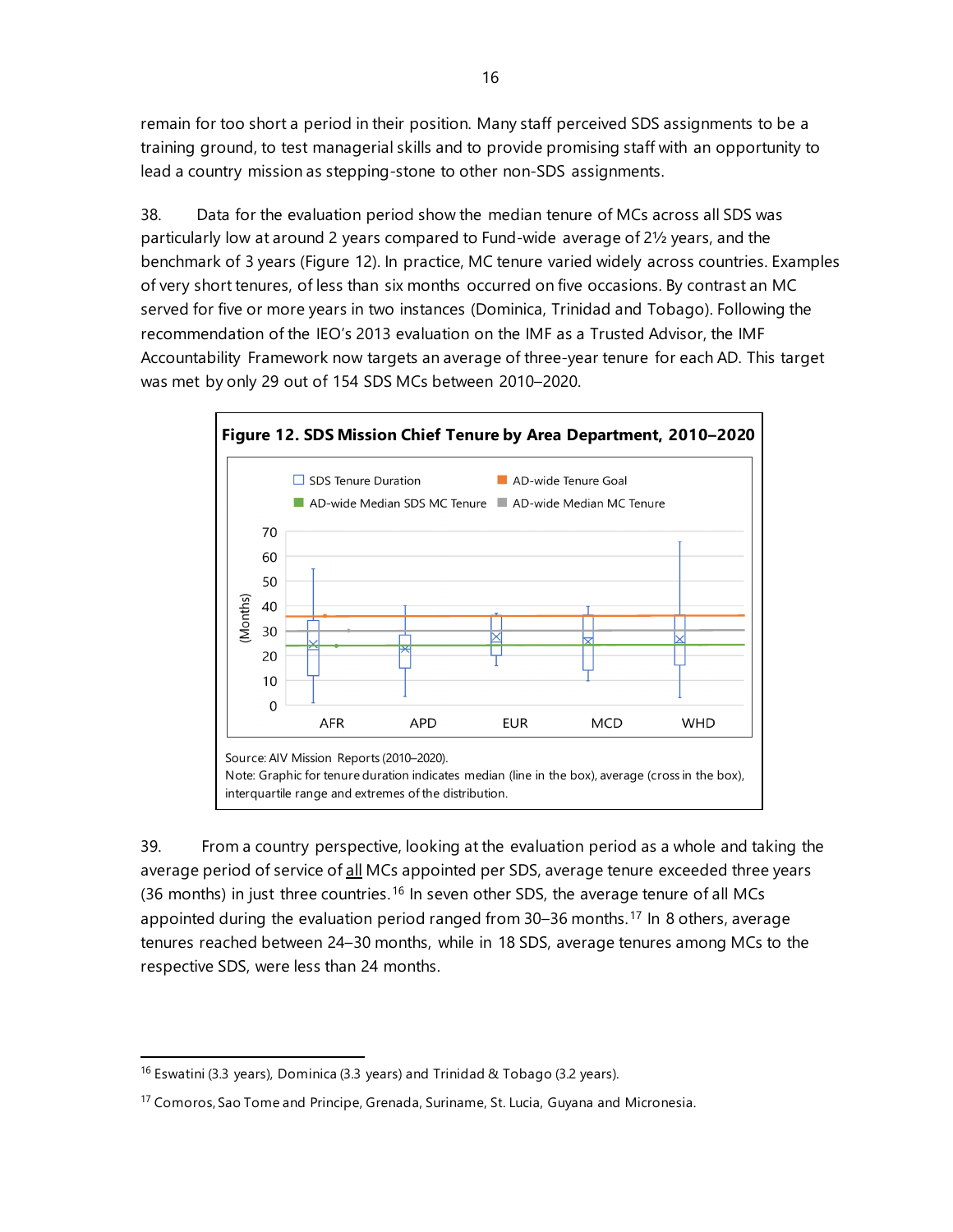# **Gaps in MC Assignments**

40. Gaps between the end of service of an MC and the appointment of their successor cause particular problems. Country officials viewed protracted gaps as a signal of disinterest by the IMF and lack of concern to ensure continuity in the relationship. During these periods, SDS authorities had no main interlocutor with the Fund, and subsequently would need to devote additional time to informing new MCs of the particular issues and challenges faced by the country once they were appointed. All of this, they felt, eroded trust and the value for the authorities to invest in the relationship with the Fund.

41. Drawing on HRD data, the evaluation found that over the evaluation period, gaps of one month or more between the end of service of an MC and appointment of their successor occurred in two-thirds of SDS.[18](#page-24-0) For 13 SDS, a gap occurred on one occasion; while 11 SDS experienced two or more gaps exceeding one month. Only ten SDS experienced no gap in continuity of service of MCs.<sup>[19](#page-24-1)</sup>

42. In discussing their experience during the COVID-19 pandemic, and following the suspension of in-country AIV missions due to travel restrictions, some authorities expressed frustration in high MC turnover and subsequent delays in appointments of new MCs. These changes in part stemmed from efforts to staff teams for the many countries requesting emergency financing. Subsequently, some departments received additional staff resources to augment AD's capacity to respond to members' needs. Staff noted that some of these allocations had enabled an augmentation of staff working on SDS.

# **Departmental Approaches to Mitigate High Turnover and Short Tenure**

43. All ADs have acknowledged the need to lengthen the tenure of MCs on SDS and have taken several actions to achieve this goal. As part of the department's key objectives and deliverables for FY 2020, APD included in its Accountability Scorecard for 2020 a new departmental goal to extend mission chief tenure for small states from two to three years. ADs have sought to address high MC turnover and short tenure in several ways. In 2015 APD, with support of OED delivered a two-day event with HRD, for MCs working on SDS. Sessions, which included former MCs, covered opportunities and challenges for MCs, support mechanisms, including toolkits, peer learning, interdepartmental collaboration and leveraging interdepartmental resources; and engaging with development partners. In 2017, APD also developed a comprehensive manual ("SDS Mission Chief Toolkit"). It included information on APD and intra-departmental resources, strategy and cross-country policy issues and analytical work, outreach, IT resources to manage engagement due to large distance between SDS and the regional hub in Fiji.

<span id="page-24-0"></span><sup>&</sup>lt;sup>18</sup> For this analysis, a gap between MCs is defined as a period exceeding one month, between an outgoing and an incoming MC. The analysis draws on HRD EMP and CIS databases.

<span id="page-24-1"></span><sup>&</sup>lt;sup>19</sup> Bhutan, Eswatini, Grenada, Marshall Islands, Montenegro, Nauru, Sao Tome and Principe, Samoa, and St. Vincent and the Grenadines and Vanuatu.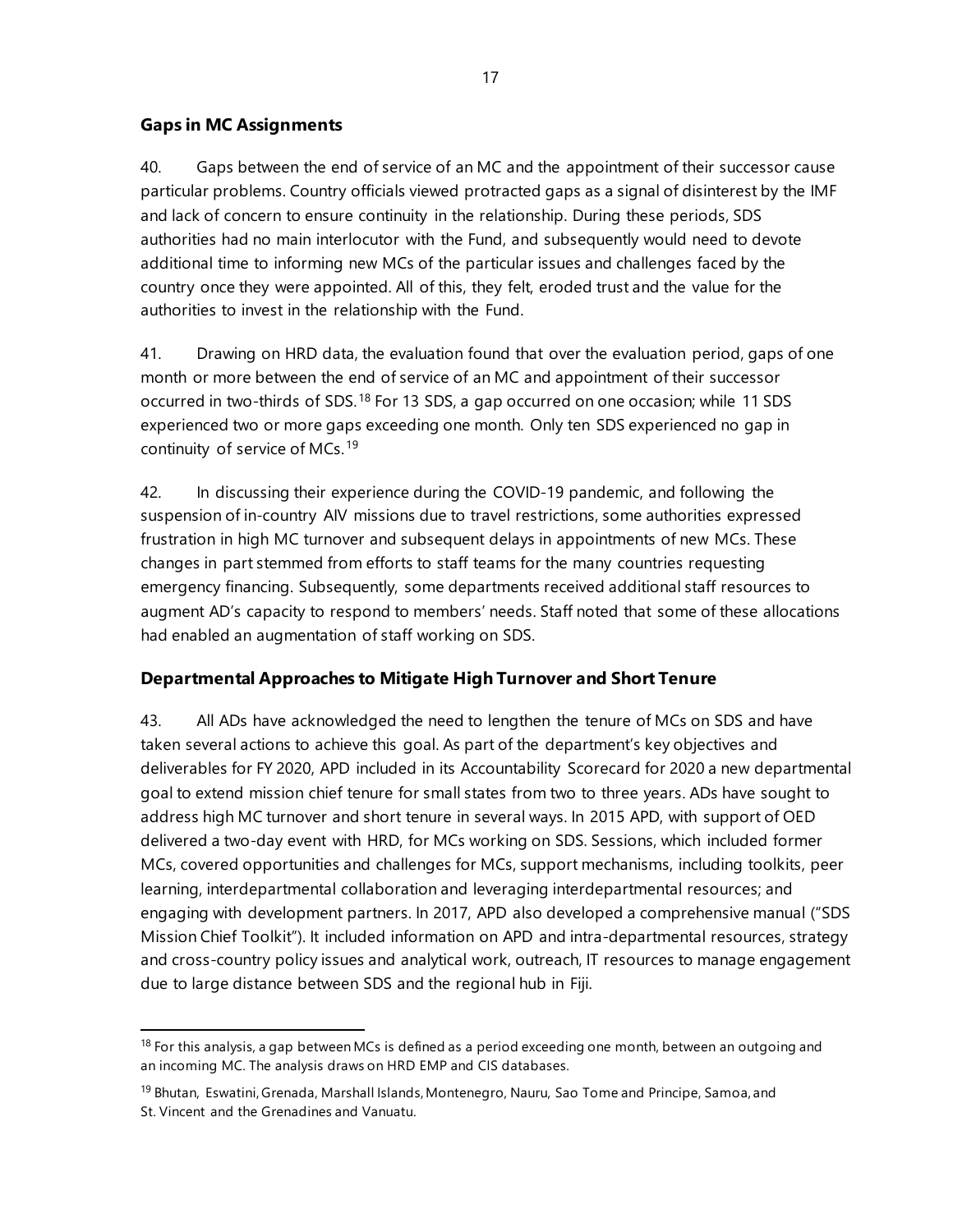44. WHD and APD pursued similar departmental approaches to encourage interest in SDS MC assignments and to identify staff with potential for promotion. APD has a long-standing practice of assigning staff as MC to an SDS while serving as co-desk on another often much larger country desk in a different division, to give them mission-leading experience. Similarly, WHD identified staff with strong promotion potential, assigning them SDS MC responsibilities, as well as other SDS or non-SDS desk assignments. Interviews with staff with close experience of these practices showed that both approaches strengthened MCs' interest in working on SDS, but also tended to exacerbate issues with short tenure and high turnover. Staff who were subsequently promoted to A15 level considered the experience of leading a mission to an SDS to have enriched their knowledge and experience, but also felt that opportunities for career progress lay elsewhere, once a term of service as MC had been completed.

45. Across all ADs, SDS MCs were typically either A14 or A15 over the evaluation period. APD relied particularly heavily on A14 MCs for SDS assignments. Fifty-seven percent of SDS MCs in APD were at the A14 level, about twice as high as in WHD (Figure 13). The practice of assigning MC responsibilities to A14 staff was not limited to SDS but used much more heavily with SDS. In line with interview evidence, both departments allowed for co-desk assignments to address staffing issues.<sup>[20](#page-25-0)</sup> In APD, almost 30 percent of A14 MCs on SDS assignment were simultaneously serving as a co-desk economist elsewhere. This practice was even more prevalent in WHD, where about 61 percent of A14 MCs working on an SDS assignment were also a co-desk economist on a second country. While the same practice was less common for non-SDS assignments in APD, WHD also saw 32 percent of its non-SDS A14 MCs having co-desk duties.



<span id="page-25-0"></span> $20$  Co-desk assignments varied, in some cases combining a desk assignment on an SDS with a co-desk assignment on a second SDS in the same division; in some cases involving a co-desk assignment on a non-SDS in another division; and where a division included both SDS and non-SDS members, comprising an assignment working on an SDS and on a non-SDS member in the same division.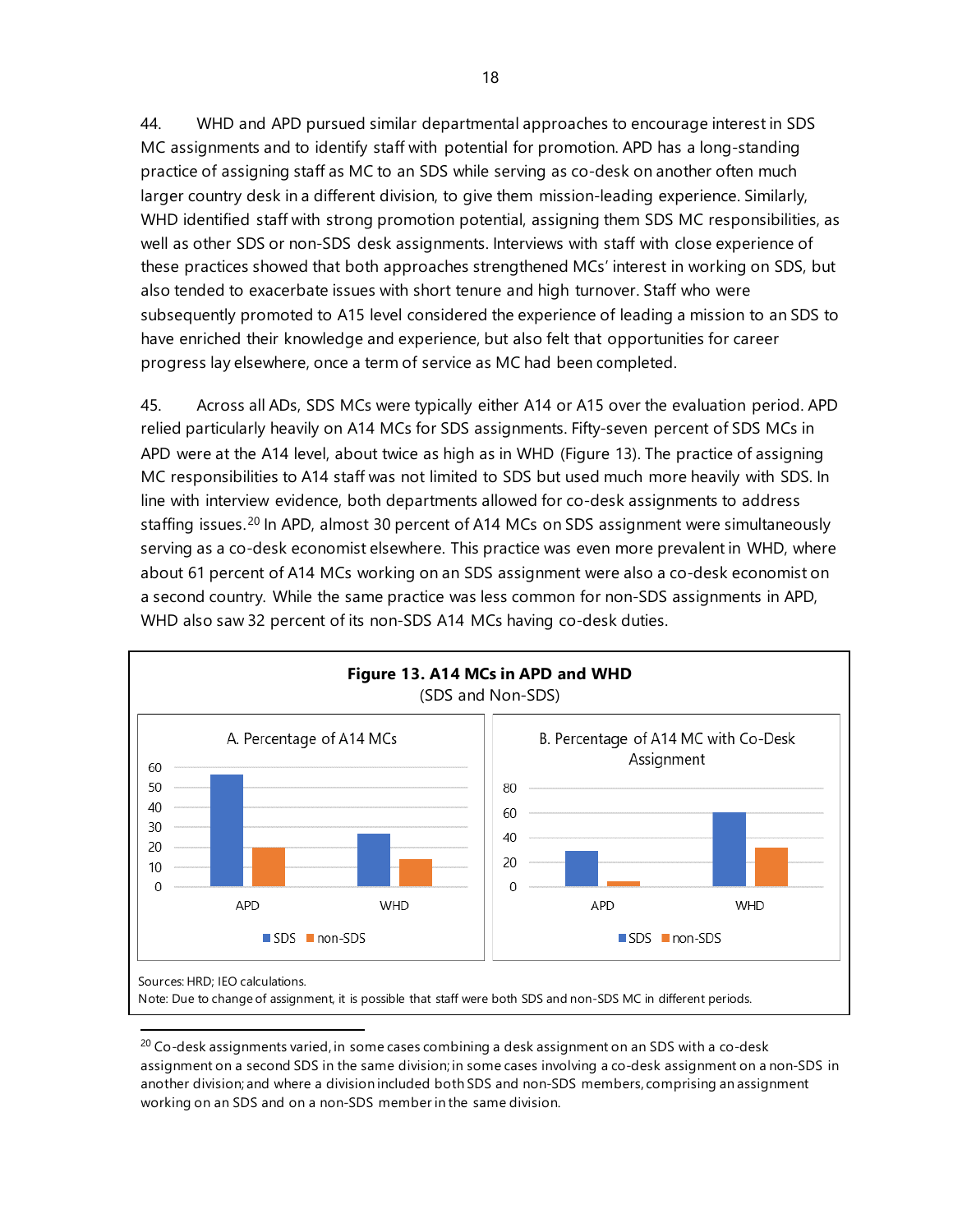46. Data on ensuing career progress among APD and WHD staff confirms the important role of an MC assignment in promotion. In APD, 54 percent of staff with an SDS MC assignment were subsequently promoted at some time during the evaluation period, even higher than the 46 percent who were promoted after their non-SDS MC assignment (Figure 14).<sup>[21](#page-26-0)</sup> In WHD, regardless of the type of MC assignment, 60 percent of staff were subsequently promoted. A14 staff without MC experience were much less likely to be promoted. About 35 percent of such staff were promoted in APD, and about 20 percent in WHD without an MC assignment.



#### **Assessment**

47. Empirical data for the evaluation period confirms that MC turnover was high. This was a particular challenge among microstates and other members on a 24-month AIV cycle. Similarly, MC tenure was low and for all ADs fell well short of the accountability framework objective of achieving an average MC tenure of 3 years (36 months). To be sure, high MC turnover and low turnover are problems at the Fund more generally, but the problem seems to be greater for SDS, with the damaging consequences noted by country officials in interviews.

48. Departmental efforts to reduce turnover and extend tenure made little progress during the evaluation period. In part, this reflects the use of SDS MC assignments as an opportunity for economists to gain mission leading experience to enhance promotion prospects. Turnover is particularly high in APD when the MC is quite often someone from a different non-SDS division. This use of more junior but able economists as MC can provide a valuable way for filling the MC role—but should be combined with greater commitment to avoid one-off assignments.

<span id="page-26-0"></span><sup>&</sup>lt;sup>21</sup> The dataset to assess promotion experience included only MCs with a period of at least three years following the end of the MC assignment. Consequently, the sample included all MCs that finished their assignment by FY2017.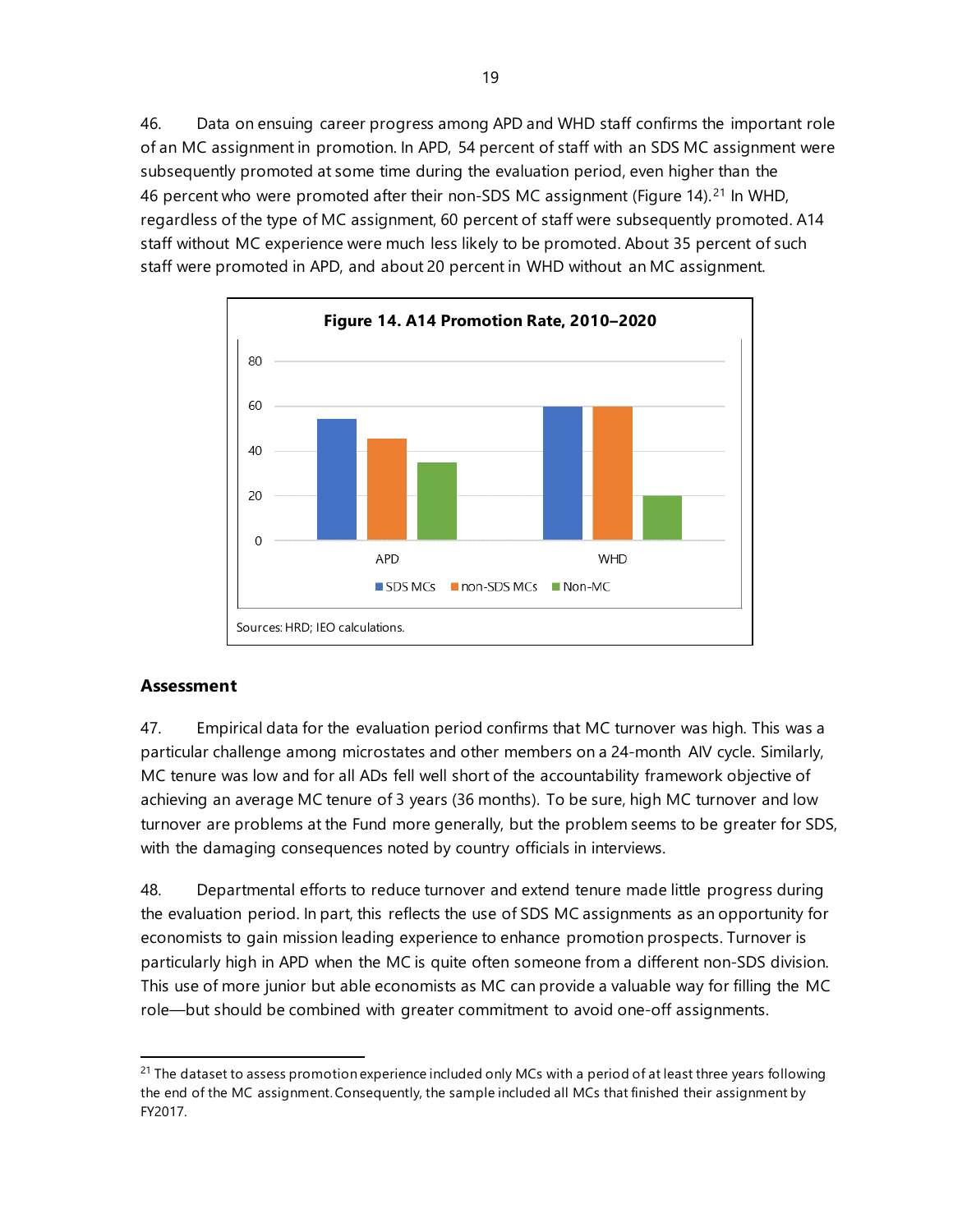49. Gaps in appointment of MCs are a particular problem for SDS. Gaps have occurred too frequently and attention is needed to systematically reduce and close these. More generally, more systematic handover procedures would be helpful to reduce the disruption from frequent MC turnover but cannot fully relieve the problem.

#### **V. COUNTRY TEAMS**

50. While systematic HR data is not available to compare the size of SDS country teams in surveillance to non-SDS teams, it is clear from budgetary data that on average SDS surveillance resources per country are somewhat lower than for other groups.<sup>[22](#page-27-0)</sup> On average over the five year period FY2016–2020, on a per country basis, "standard" surveillance for an SDS member absorbed about 24 percent less than the average spending on "standard" surveillance per Fund member and about 66 percent less than the average spent per Fund member on "intensive" surveillance. (Figure 15). Spending on intensive surveillance cases occurred in two ADs (WHD and APD) but total resources applied were not that different from standard surveillance cases. MCD and AFR devoted the highest levels of spending per SDS on standard surveillance. In APD, spending per SDS on standard surveillance is particularly low. It averaged US\$0.3m per SDS, slightly less than half of the level of spending in WHD and in EUR, and just over a third of that in AFR.



51. Country authorities had mixed views on the adequacy of staff teams but concerns about turnover were expressed by all. Some felt that the composition and experience of SDS teams were generally appropriate to local circumstances and had improved over the evaluation period, but that gains had been dissipated due to high turnover. Several others felt that mission teams were not always sufficiently experienced and that greater staff familiarity with country conditions was needed. Particular gaps included insufficient awareness of the political economy context in

<span id="page-27-0"></span><sup>&</sup>lt;sup>22</sup> These data include both area department staff and functional department staff assigned to work on specific SDS.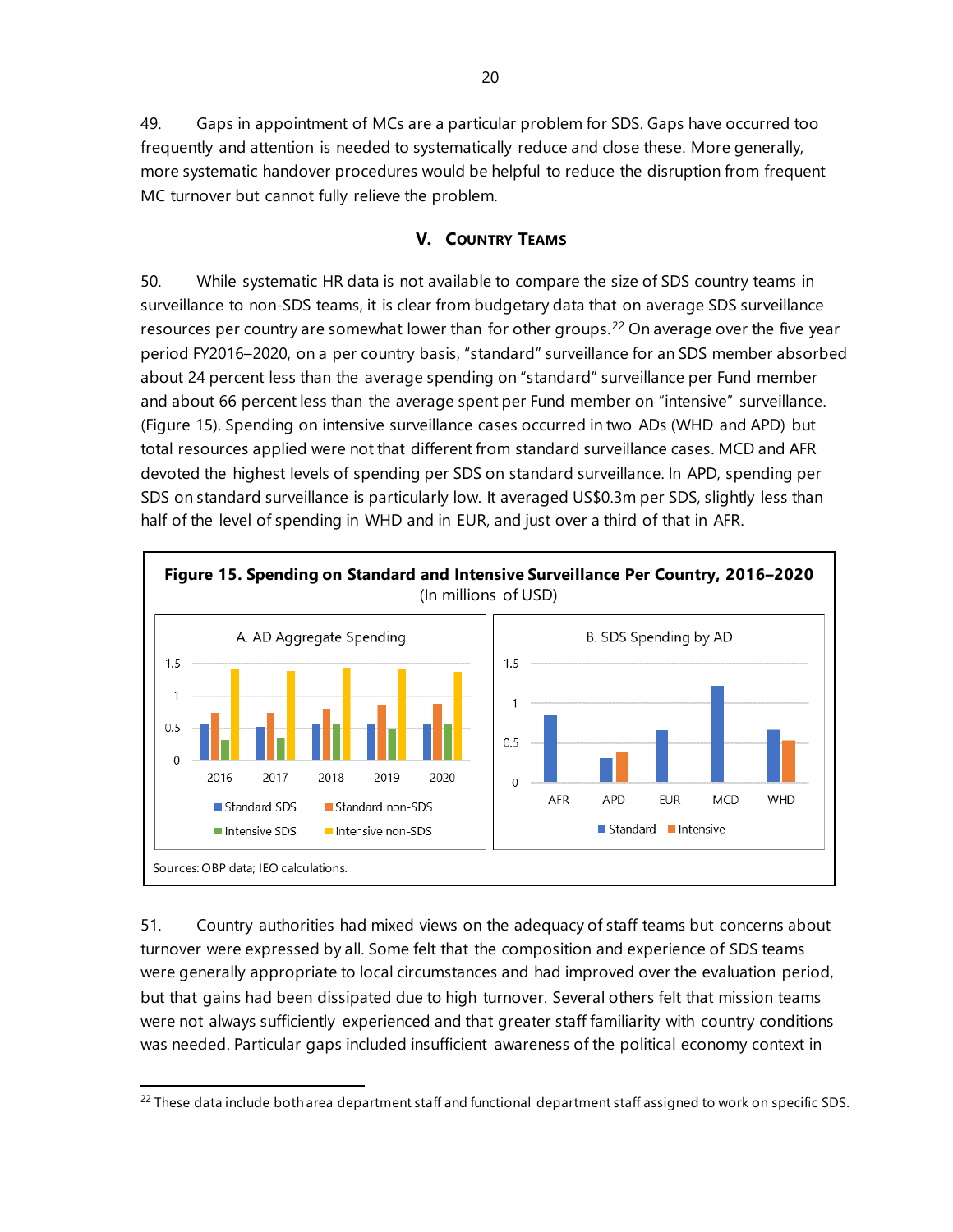which policy decision-making takes place and limited expertise on specific challenges, including limited economic diversification, low growth and managing large shocks. While staff were generally able to analyze country challenges, authorities felt that they were less able to provide guidance and concrete/specific options to implement policy advice. Officials felt that staff advice tended to have more traction in the program context, where it was backed up by larger and more experienced teams as well as by program conditionality.

52. Challenges due to high staff turnover were also raised repeatedly in interviews with staff; and results of the staff survey reinforced the perception. An overwhelming 70 percent of respondents found that high turnover adversely affected IMF engagement with SDS to a great or moderate extent compared to non-SDS (Appendix 1).

# **Size of Country Teams**

53. Core country teams comprise the MC, area department economists assigned to work on the country desk (full time or part time), and in some cases resident representatives. Country mission teams can also include FD economists and economists from other departments (ODs).

54. OBP allocates a non-binding resource envelope of full-time equivalent staff to area departments according to several criteria, including surveillance cycle, program status and intensity of programs and whether or not members are in a state of fragility or crisis.<sup>[23](#page-28-0)</sup> Since 2016, staff allocations for surveillance have also been guided by a risk-based framework to ensure evenhandedness of treatment among members.<sup>[24](#page-28-1)</sup>

55. Within this broad framework, country team size is determined by each AD. Departmental practices in staffing country teams have differed according to departmental needs and structure.<sup>[25](#page-28-2)</sup> Departments reported that they have generally been able to staff surveillance work on SDS in line with OBP's non-binding assessment of staffing needs, albeit with challenges in some instances. In AFR, EUR and MCD, SDS country teams typically comprise of an MC (who usually has in addition another country or policy assignment), two desk economists, with at least

<span id="page-28-0"></span> $^{23}$  Since 2015, OBP, in consultations with ADs, developed the Area Department Staffing Tool as an input for budget negotiations. The tool uses common metrics, including whether countries are assessed to be in crisis, in programs, near programs, systemic and whether countries are on 12- or 24-month cycles, to provide allocations, on a full-time equivalent basis, for Mission Chiefs, Economists and Resident Representatives. Budgets are agreed at the aggregate level and ADs then allocate staff resources to country teams flexibly within their overall resource envelope, allowing departments to respond to individual country circumstances and changes over time. The tool is not a rigid basis for allocations, indeed, allocations to ADs have often exceeded the aggregated output of the tool—based on nuances in bilateral discussions.

<span id="page-28-1"></span><sup>&</sup>lt;sup>24</sup> This risk-adjustment process is overseen by SPR. A key principle of this process is that the resources allocated for surveillance should be adjusted to reflect countries' individual and/or systemic risk factors, noting that this could reflect a range of factors, such as: (i) the size, experience and expertise of a country team; (ii) staff turnover; (iii) the frequency and duration of missions or other engagement. See IMF (2016b).

<span id="page-28-2"></span><sup>&</sup>lt;sup>25</sup> Country-specific and departmental practices are described in separate evaluation background papers, for selected SDS in AFR, APD, EUR, MCD, and WHD.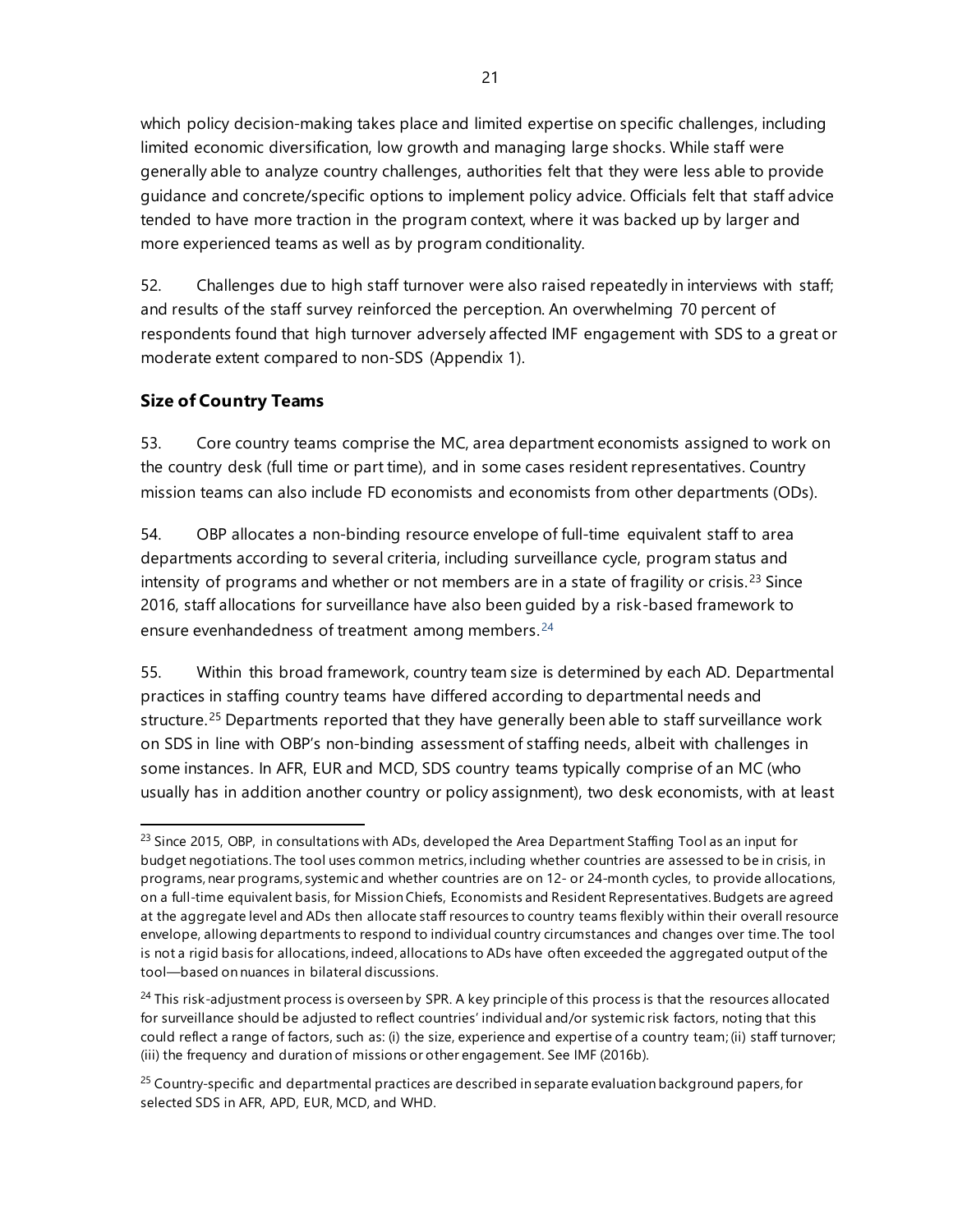one dedicated to the country, and the second usually a shared resource. On missions, these country teams are supplemented by another staff member, typically a Research Assistant or a junior economist from the same department.<sup>[26](#page-29-0)</sup> In WHD, country teams comprise an MC and between 2–4 economists, depending on the SDS; most economists have additional country assignments. Some MCs also act as chiefs for the three divisions responsible for SDS in WHD. In APD, country teams typically consist of the MC and one or in some cases two desk economists, all with other assignments absorbing at least 50 percent of their time. In a program context, in all departments, country teams will also include at least one FD economist (one from SPR, and possibly others from FAD or MCM).

56. In practice, as indicated by budgetary data, SDS country teams have tended to be smaller than for other country groups. While teams will typically include two desk economists in principle, the practice prevalent among SDS country teams is to rely on co-desk economists, whereby staff have two or more country assignments, which may be another SDS or a non-SDS.<sup>[27](#page-29-1), [28](#page-29-2)</sup> The prevalence of co-desk responsibilities in SDS has meant that many staff in SDS country teams spend only a fraction of their time on the SDS in question. Indeed, some SDS teams are run on a skeleton basis until some months before a surveillance cycle begins. The staff survey found that only one-fifth of staff who responded devoted 100 percent of their time to a single SDS country. About half of respondents spent less than half of their work hours on their SDS assignments and more than a quarter of the respondents spent less than 25 percent of their time on SDS.

57. Given that comprehensive, Fund-wide historical data on country team composition is not available, the evaluation estimated the size of SDS country teams, based on a review of Board reports of all AIV missions to SDS between 2010–2020. Mission participants were disaggregated by: (i) MC; (ii) AD team members; (iii) FD team members; (iv) OD team members; and (v) resident representative/regional representative (RR/RRR) and staff from these offices.<sup>[29](#page-29-3)</sup>

58. Excluding MCs, over the evaluation period country team size per Article IV consultation averaged 3.4 staff per mission. The largest teams were assembled for AIV missions to AFR (an average of 3.7 staff per mission excluding the MC). By contrast, in APD, team size averaged 3.1 persons (Figure 16). This low number partly reflected the prevalence of micro-states among APD SDS where staffing is typically lower.

<span id="page-29-0"></span><sup>&</sup>lt;sup>26</sup> See Lane and de Las Casas (2022).

<span id="page-29-1"></span><sup>27</sup> IMF (2016a), p. 56.

<span id="page-29-2"></span> $^{28}$  In FY2020, for example, there were on average 1.4 co-desk economists per SDS desk, compared to an average of 0.9 co-desk economists per country desk (HRD data).

<span id="page-29-3"></span> $^{29}$  Staff assigned to SDS teams from FAD, FIN, LEG, MCM, SPR and STA were included as FD economists. Other departments included staff from COM (former EXR), ICD (former INS), ITD, KMU, RES, RMU, and SEC.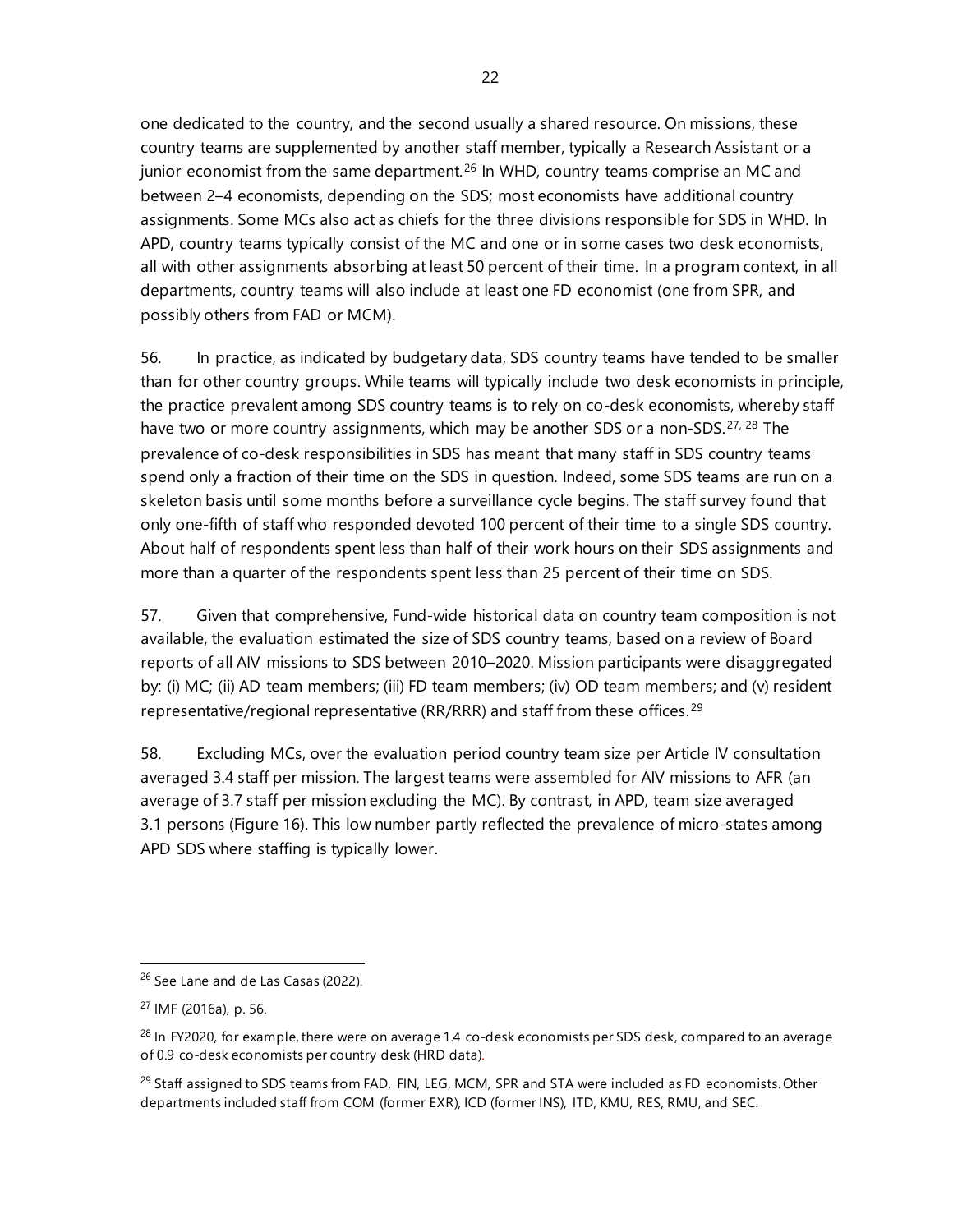

59. Similar to experience with MC turnover, turnover of AD staff on SDS was also high. Seventy-one percent of non-MC AD staff (327) participated only once in an AIV mission to a specific SDS. This compares to a (still high) 52 percent for 20 large economies, estimated in an earlier IEO evaluation (IEO, 2019b). A further 23 percent (107) returned to the SDS for a second AIV mission, while 6 percent (18) participated more than twice. All ADs registered single-mission percentages of over 65 percent (Figure 17). Among ADs, the percentage of AD staff who returned for a second or further AIV mission varied widely, as follows: WHD (35 percent); MCD (29 percent), AFR and EUR (24 percent); APD (18 percent).

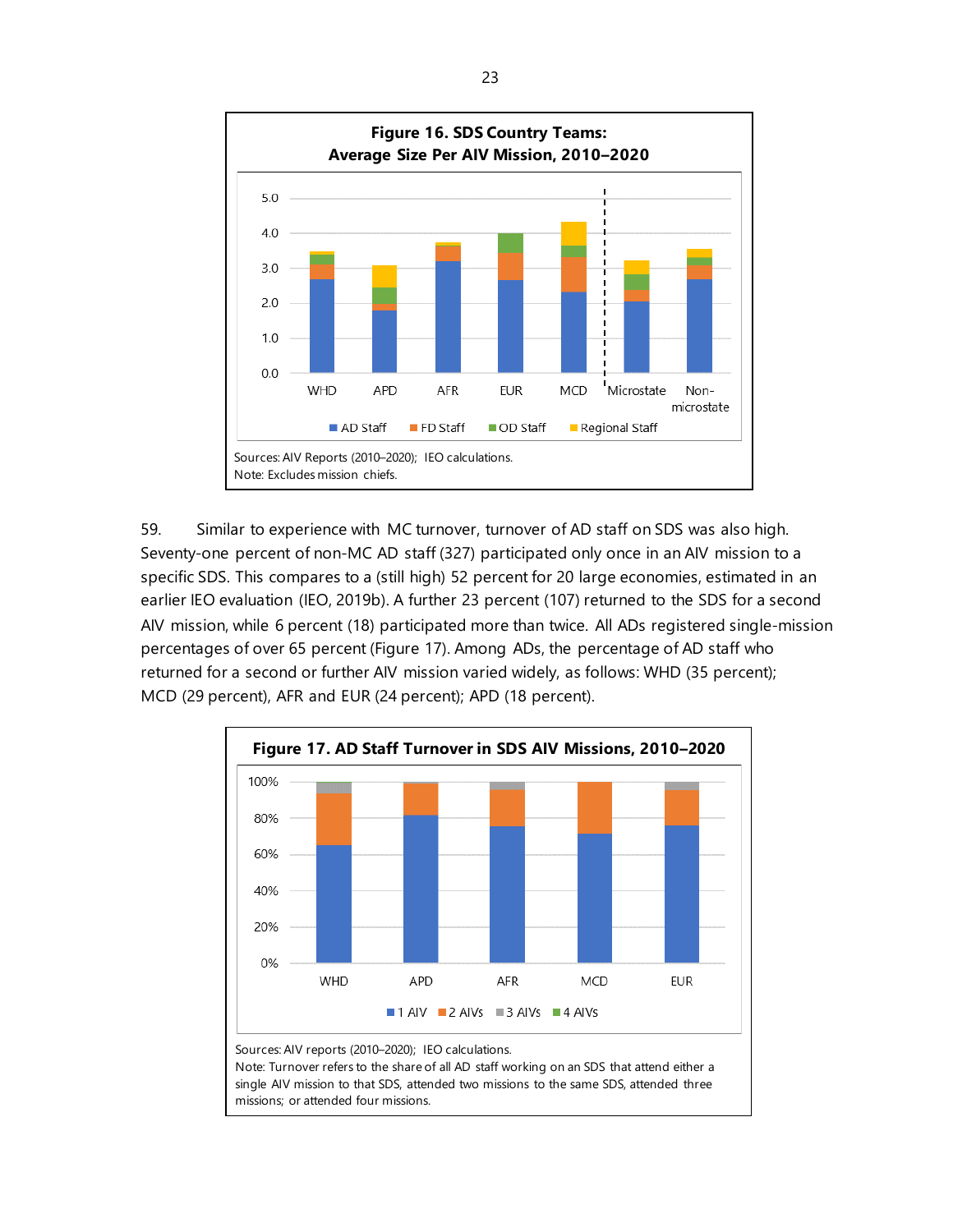60. Functional department participation in SDS Article IV consultations is generally quite limited. Between 2010–2020, 117 FD economists participated in SDS AIV missions, or an average of 0.5 staff per mission. SPR, FAD and MCM provided two-thirds of these functional economists. (Figure 18).



61. Participation also varied among regions. On average, an FD economist participated in an SDS AIV mission in WHD and in AFR about once every two missions and about once in every three SDS AIV missions in APD. By contrast, on average, at least one FD economist participated, on average, in each AIV mission to Djibouti (MCD), which is a fragile state and to Montenegro (EUR) (Figure 19).

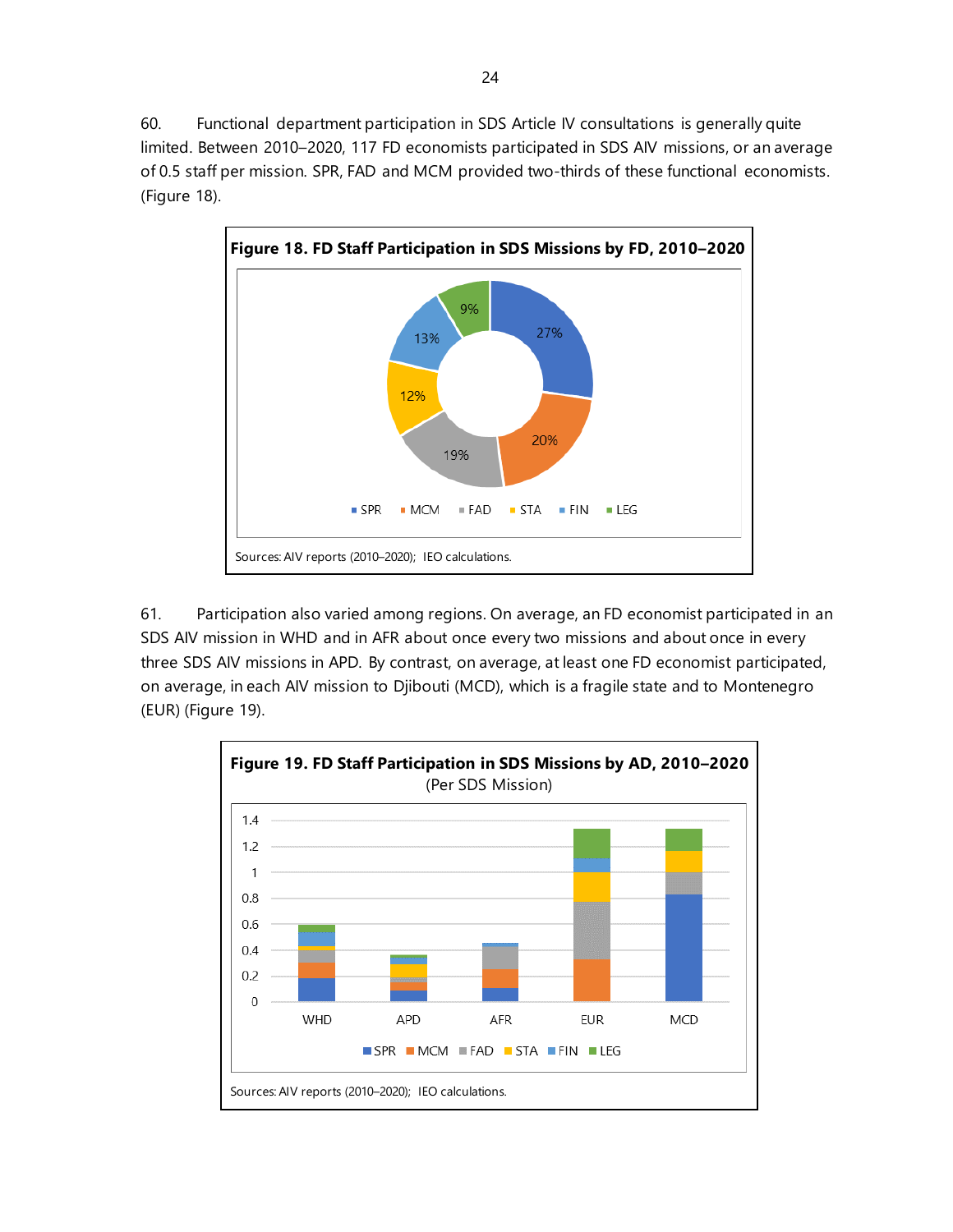62. Country authorities welcomed the participation of functional economists on AIV and program missions where it occurred, considering FD staff to have specialist skills relevant to the policy challenges of SDS. They felt that increased FD staff participation would be particularly useful to help provide SDS policymakers with more granular options to address particular fiscal policy, growth-related, financial sector issues and challenges related to volatility and shocks.

# **Regionally Located Staff**

63. Resident representatives (RR) generally play a very limited role in SDS work. In 2020, only one SDS with a program—Barbados, benefitted from an individual country RR—out of a total of 50 RR assignments Fund-wide. Most RRs are assigned to programs countries, but even SDS with programs typically do not have RRs. Nevertheless, some SDS do benefit from an RRR office, including in APD (Fiji), and EUR (Vienna). In total, 12 SDS are covered by RRR offices, with relative staff time determined by the number of SDS covered in each RRO.<sup>[30](#page-32-0)</sup> Each RR and RRR office is allocated one IMF staff economist and some locally hired staff during research and administrative work.

64. In addition to RR and RRR, regional staff also include Regional Capacity Development Center (RCDC) coordinators, RCDC advisors, as well as long-term experts and short-term experts. At present, of 17 RCDCs, three are located in SDS: Barbados (Caribbean Regional Technical Assistance Center, CARTAC), serving 12 SDS;<sup>[31](#page-32-1)</sup> Fiji (Pacific Regional Technical Assistance Center, PFTAC), serving 12 SDS; [32](#page-32-2) and Mauritius (African Regional Technical Assistance Center, AFRITAC- South) serving 4 SDS.<sup>[33](#page-32-3)</sup> Five other SDS are served by four RCDCs that are not located in SDS. [34](#page-32-4)

<span id="page-32-0"></span><sup>&</sup>lt;sup>30</sup> The Regional Representative Office in Fiji covers 11 Pacific SDS including Fiji, Kiribati, Marshall Islands, Micronesia, Nauru, Palau, Samoa, Solomon Islands, Tonga, Tuvalu and Vanuatu. The office opened in 2010. The Regional Office for the Western Balkans, opened in 2019 and is located in Austria. It covers Montenegro and three other non-SDS countries including Albania, Kosovo and the Republic of North Macedonia.

<span id="page-32-1"></span><sup>&</sup>lt;sup>31</sup> CARTAC covers 12 SDS (Antigua and Barbuda, the Bahamas, Barbados, Belize, Dominica, Grenada, Guyana, St. Kitts and Nevis, St. Lucia, St. Vincent and the Grenadines, Suriname and Trinidad and Tobago), as well as 11 non-SDS countries and territories. In 2021, CARTAC staff included the Coordinator, as well as 13 economists and 7 administrative and other staff.

<span id="page-32-2"></span><sup>32</sup> PFTAC covers 12 SDS (Micronesia, Fiji, Kiribati, Marshall Islands, Nauru, Palau, Samoa, Solomon Islands, Timor Leste, Tuvalu, Tonga and Vanuatu), as well as three non-SDS members. In 2021, PFTAC staff included the Coordinator, 10 economists and 8 administrative and other staff.

<span id="page-32-3"></span> $33$  AFRITAC-South covers four SDS (Comoros, Eswatini, Mauritius and the Seychelles) as well as nine other members. In 2021, AFTRITAC-South Staff included the Coordinator, 12 economists and 7 administrative and other staff.

<span id="page-32-4"></span><sup>&</sup>lt;sup>34</sup> AFRITAC-West covers Cabo Verde and five other non-SDS members; AFRITAC-Central covers Sao Tome & Principe and 8 other non-SDS members; SARTAC covers Maldives, Bhutan and four non-SDS; METAC serves Djibouti and 13 other non-SDS. At present Montenegro is not served by an RCDC.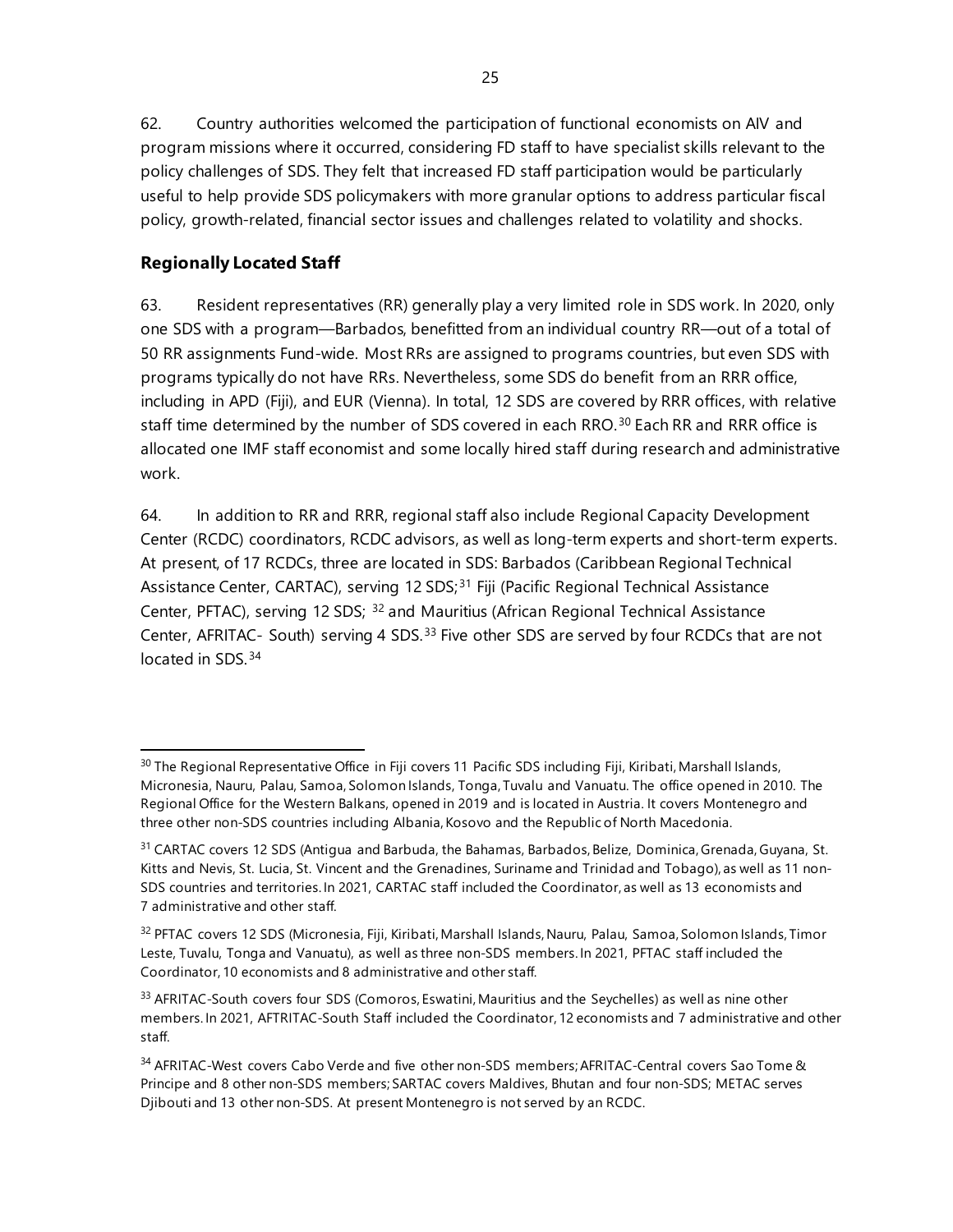65. HRD data, which includes details of, among others, each individual assignment, by country, title, location and duration, shows that including all these types of regional staff, the share of regional staff allocated to SDS is still considerably lower than the share of regional staff working on non-SDS members (Figure 20), mainly because of the much fewer RRs and RCDC coordinators.[35](#page-33-0)



66. In practice, between 2010–2020, RR and RRR participated in 65 percent, or 30 percent of SDS AIV missions, while RCDC coordinators participated in 6 missions, or about 3 percent of all missions. Three-quarters of all regionally located staff who participated in AIV missions were from APD. Other departments used this approach much less frequently (WHD, AFR, MCD), or not at all (EUR). [36](#page-33-1)

67. Authorities generally praised the role played by Fund staff who are located locally or regionally, including RRs and RRRs, in strengthening the Fund's engagement with SDS.<sup>[37](#page-33-2)</sup> They felt that RRs and RRRs played an important role in promoting visibility of the Fund, maintaining continuity in Fund engagement, providing frequent hands-on advice to authorities and supporting coordination between the Fund, other IFIs and development partners. However, particularly in program and near program cases, authorities complained that there were too few

<span id="page-33-0"></span><sup>&</sup>lt;sup>35</sup> These data count RCDC coordinators based in SDS as SDS regional staff, but not RCDC coordinators based outside SDS, even though they have some SDS responsibility.

<span id="page-33-1"></span><sup>&</sup>lt;sup>36</sup> While Montenegro is covered by a RRR, that office was only opened in 2019; and no regionally-based staff have yet participated in an AIV to Montenegro.

<span id="page-33-2"></span><sup>&</sup>lt;sup>37</sup> RRs are AD staff. For purposes of engagement with members, SDS do not perceive RRs as AD staff, but rather as staff who are regionally located and therefore more accessible to authorities.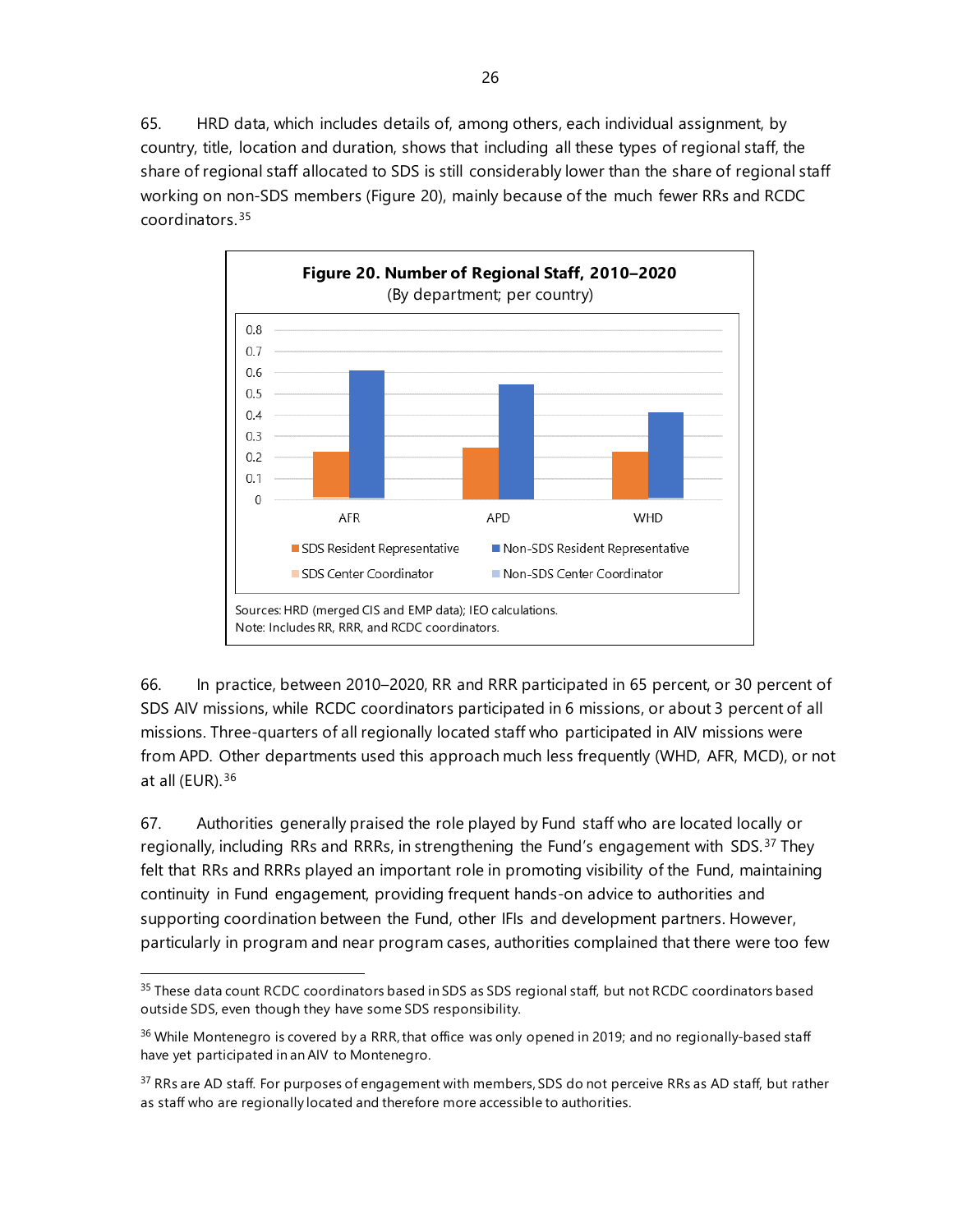RR positions in SDS. Similarly, authorities of SDS on a 24-month AIV cycle and with no program engagement considered that additional regional staff could have helped to further improve the quality and continuity of engagement with the Fund, due to the relative proximity of regional staff and resources, especially in years between missions. A number of countries appreciated the part played by the APD RRRs, but observed that its staff were stretched quite thinly, particularly in the Pacific. Interviews with staff, including RRs and RRRs for SDS, corroborated authorities' views regarding the role and contribution of RR and RRR posts, in helping strengthen the quality and depth of Fund engagement with SDS and providing continuity to engagement, but also recognizing that these posts were typically under-resourced.

## **Staff from Other Departments**

68. Staff from ODs are included in country teams for SDS much more frequently than for non-SDS, a practice that has helped fill gaps in country teams. Between 2010–2020, approximately 5 percent of all staff participating in AIV missions came from departments other than AD and FD. They attended missions in two ADs: APD (23 missions) and WHD (8 missions) (Figure 21). No other ADs drew on staff from these ODs. Staff from ODs rarely returned on successor missions. In four instances, missions were led by staff outside of the AD itself, presumably attracted by the possibility of gaining mission leadership experience, but not providing any continuity of engagement.<sup>[38](#page-34-0)</sup> In five other instances, except for the MC, no AD staff participated in the mission. [39](#page-34-1)



<span id="page-34-0"></span><sup>&</sup>lt;sup>38</sup> AIV missions for Vanuatu (2011, led by staff from OMD); Kiribati (2018, RES), Micronesia (2017, STA), and Tuvalu (2018, SPR).

<span id="page-34-1"></span> $39$  AIV missions for Samoa (2017, 2019), Tonga (2013, 2017) and Tuvalu (2016).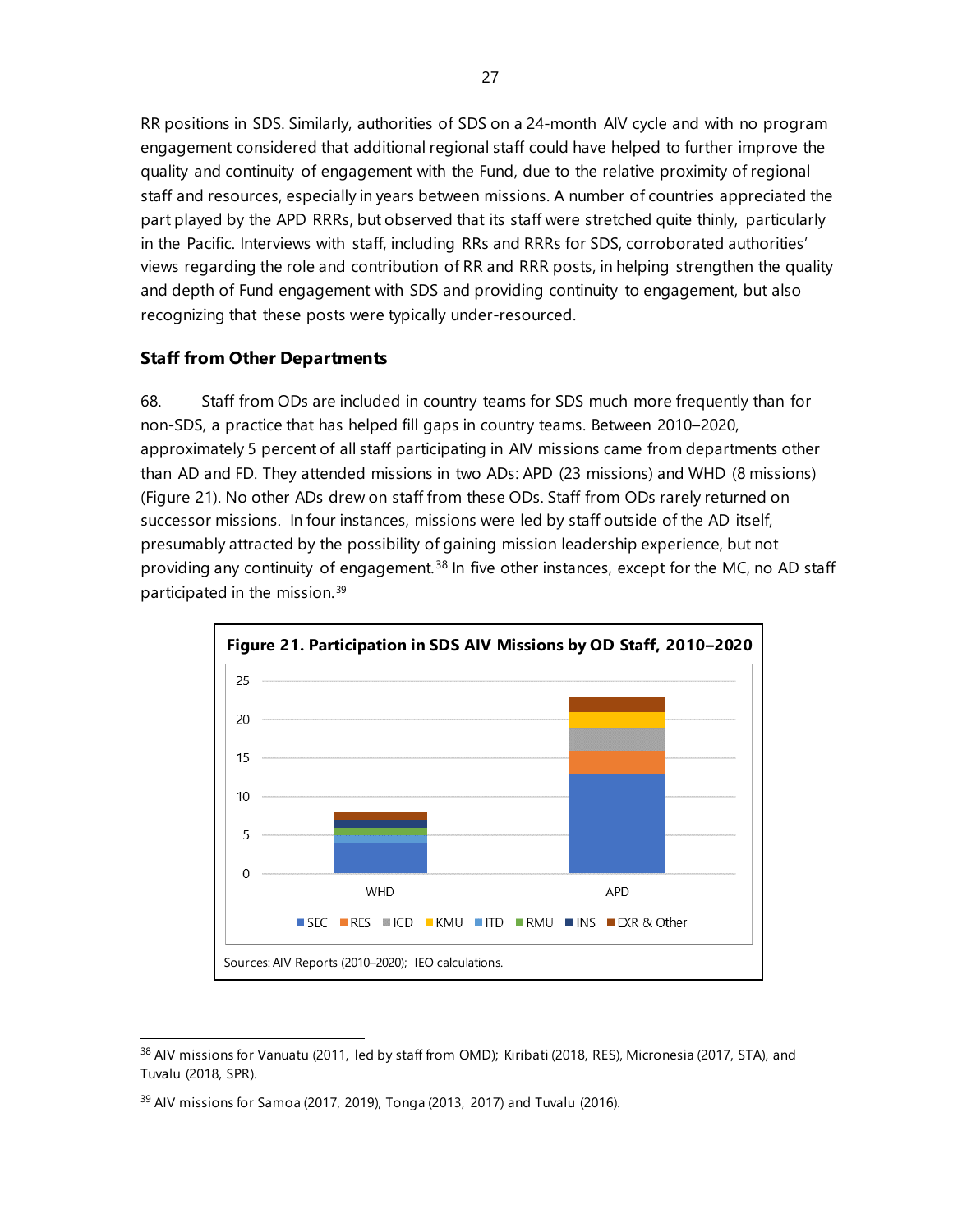69. While expedient as a short-term stop-gap measure, these practices often resulted in participation of staff with little or no experience of working on SDS or even AIV more generally. In staff's view, this fueled the cycle of high mission team turnover, eroding confidence among AD staff and affecting authorities' confidence in the mission team.

# **Innovations in Addressing Staffing Challenges**

70. Interviews with staff highlighted challenges faced by ADs in attracting staff to take on SDS assignments and participate in AIV missions. While many emphasized concerns related to career prospects, some also pointed to other more immediate disincentives, including reluctance to participate in AIV missions due to very long distance and travel time, remoteness from families, and limited outward and return travel connection options. A few also cited concerns related to health and physical safety in some SDS.<sup>[40](#page-35-0)</sup>

71. ADs have sought to overcome these challenges through various innovations, including by drawing on staff from departments that do not generally provide opportunities to participate in AIV missions. Other innovations to encourage participation have included providing opportunities to staff to conduct research and prepare SIPs during non-mission years for SDS on a 24-month AIV cycle, initiatives to strengthen country desk handover procedures and greater use of video conferencing. [41](#page-35-1)

# **Assessment**

72. Staff have devoted considerable resources to surveillance work on SDS—albeit somewhat less than large members—but doing so has required various innovations, with associated costs in terms of turnover.

73. On top of the earlier finding that MC turnover was very high during the evaluation period, turnover of AD country teams, based on AIV mission participation, was similarly very high in all ADs, particularly in SDS on 24-monthly AIV mission cycles. Interviews with authorities, Board members and staff highlighted that frequent MC and country team turnover interrupted continuity of members' engagement with the Fund, diminished the quality of engagement and meant that relationships had to be regularly rebuilt. Similarly, the staff survey found that high staff turnover was a significantly more severe problem in SDS than in non-SDS. Two-thirds of staff thought that high turnover more adversely affected SDS to a great or moderate extent, and

<span id="page-35-0"></span><sup>&</sup>lt;sup>40</sup> Similar concerns were identified for the IEO's 2018 evaluation on the IMF and Fragile States (IEO, 2018), in interviews with staff working on several FCS, including some SDS.

<span id="page-35-1"></span> $41$  For example, in 2016 APD set out to use innovative approaches for surveillance of small states/islands, originally as part of the department's savings objective. Steps included greater use of video conferencing; smaller staff visits; economists from local offices, other departments and institutions, with the goal to save 3.5 full-time equivalents. (APD Accountability Framework, 2016). These initiatives have subsequently continued. For example, APD has developed and rolled out mandatory division-wide "handover templates" for mission chiefs, desk economists, research assistants, and coordinators.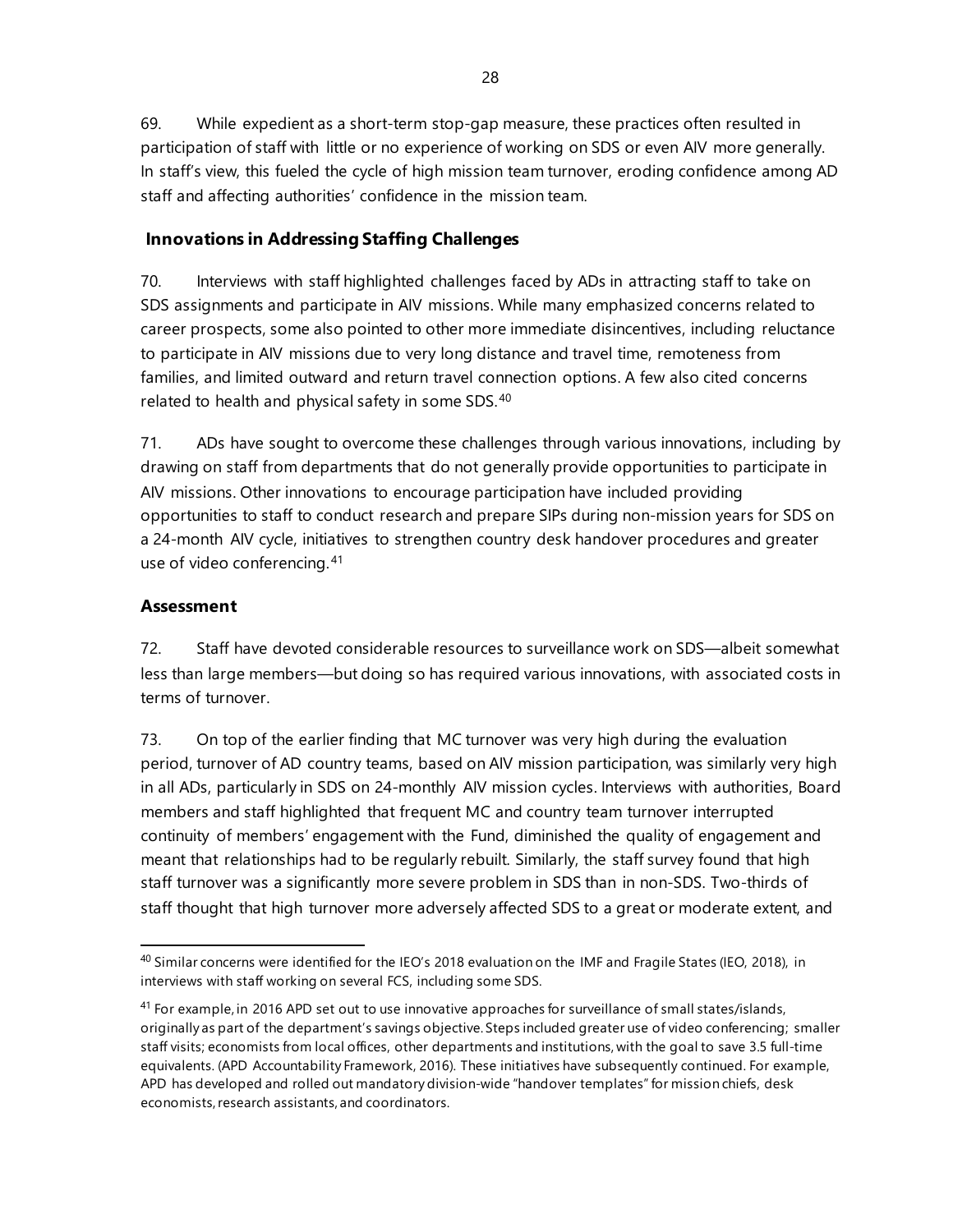just over 20 percent believed that there was no difference between the two groups. Excessive turnover was found, both in the current and previous IEO evaluations, to erode the quality of Fund engagement with members, to diminish trust and to convey a sense of limited Fund interest in the challenges faced by members, in turn contributing to reduced traction of Fund policy advice.

74. Departments have innovated to support MCs working on SDS, in recognition of the particular challenges in ensuring effective engagement with SDS. However, pioneering initiatives, for example, APD's 2015 two-day workshop for MCs and its 2017 MC manual, were not followed up. There remains considerable scope to revisit past initiatives where these proved successful, expand online tools for MCs and to better share these as intra-departmental resources for other SDS MCs. It will also be important to strengthen handover procedures to reduce the costs associated with turnover.

75. ADs have sought to follow OBP staffing guidelines, although generally country teams have tended to be smaller than for other country groups. The prevalence of co-desk responsibilities among AD staff working on SDS has been a particular challenge, resulting in dilution of staff time spent on individual SDS and a sense that the assignment is less important.

76. There has been varying experience among AD in participation of FD staff on AIV missions. While FD participation in SDS would need to be balanced against other priorities, such as FCS and programs, challenges faced by SDS in managing fiscal policy (Heller, 2022), financial sector policies (Marston, 2022), growth (Rustomjee, Balasubramanian, and Li, 2022) and managing the effects of NDs (Lombardi and Rustomjee, 2022), suggest that there may be value added by considering more FD participation in AIV missions, for example, to SDS most vulnerable to large shocks.

77. Use of staff from ODs has generally been a stopgap measure to fill mission teams. This approach should be avoided if possible; and used more parsimoniously, as the value added is likely to be small and the participation of OD staff can send an adverse message to country authorities. This challenge is particularly concentrated in APD.

78. The inclusion of staff from regional offices has improved visibility, coordination and feel for local conditions, but RRs and RRRs still play quite a limited role relative to non-SDS. There is scope to expand the contribution of these offices, as much of the sunk cost in establishing these offices has already been incurred. Options to address need while limiting cost include creating more multi-country RR offices and strengthening staffing resident offices, through the allocation of two or three Fund staff economists as well as research officer staff located in each regional office. This would allow for more regular participation in AIV missions and to provide continuity and follow-up support following missions.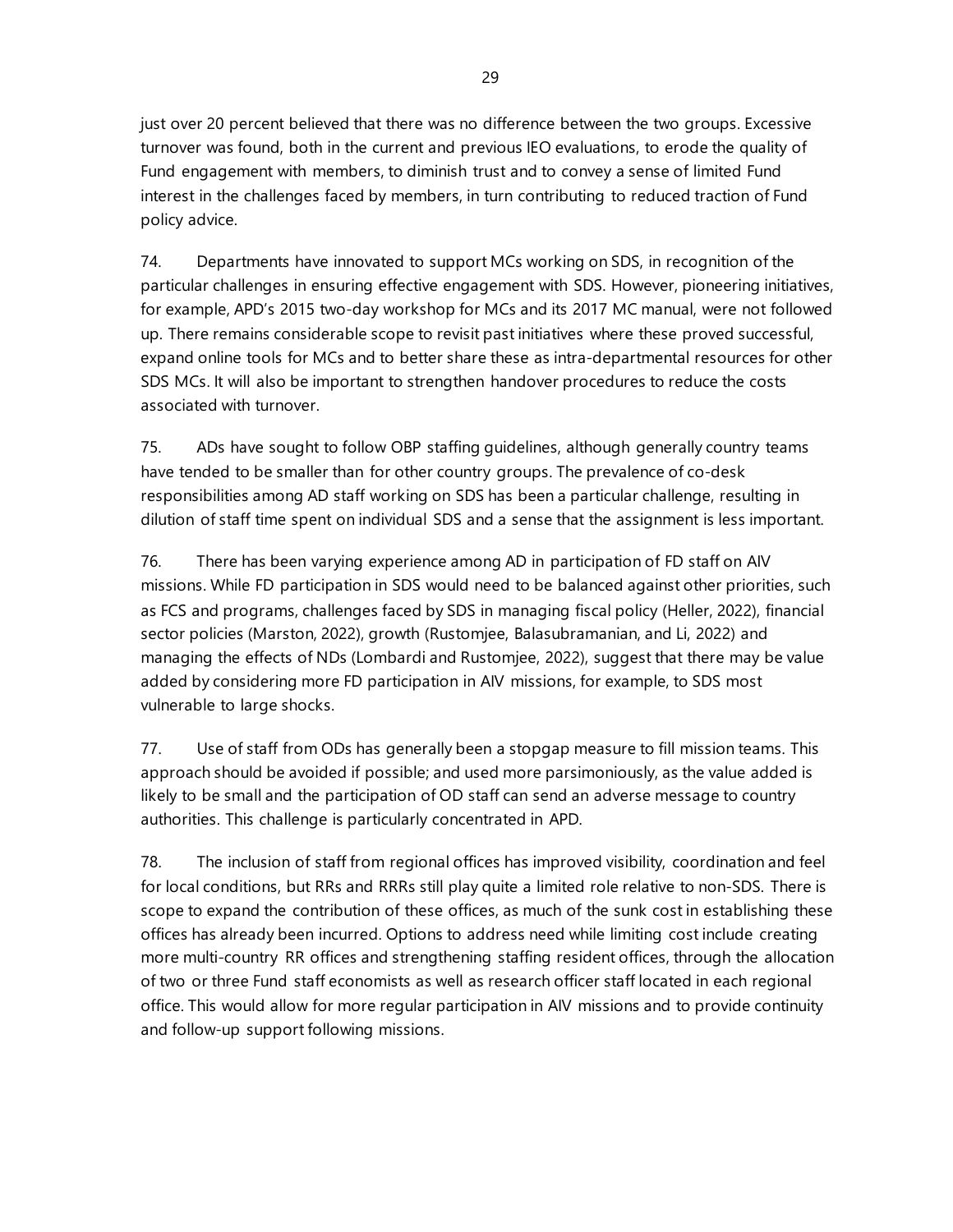#### **VI. INCENTIVES**

79. Do institutional incentives adequately support and encourage staff working on SDS? The evaluation compared experience among SDS and non-SDS staff, using three metrics: evidence of staff ratings; promotions; and vacancy and application rates for SDS.

## **A. Performance Ratings**

80. Annual performance review ratings of SDS staff members were compared with those for non-SDS members, for the period 2010–2019.<sup>[42](#page-37-0)</sup> The data shows that SDS staff at both A13 and A14 levels generally fared less well in attaining the higher "Superior" and "Outstanding" performance ratings. Between 2010–2016, SDS staff received on average only a 21 percent share of "Superior" and "Outstanding" ratings, compared to 25 percent of other Fund staff at these grades (Figure 22). The numbers did improve over 2017 to 2019, when a significantly higher share of staff on SDS countries received "Superior" and "Outstanding" ratings.



81. By contrast, SDS staff at A15 level received a higher share of "Superior" and "Outstanding" ratings than non-SDS counterparts—an average of 44 percent compared to 37 percent, respectively (Figure 23). This may reflect that A15s working on SDS uniformly benefit from the challenges and exposure of being a mission chief, combined with the fact that higher performing staff have typically received the MC opportunities.

<span id="page-37-0"></span> $42$  In the Annual Performance Review process, staff members whose performance has been satisfactory during the past year is rated as "effective," "superior," or "outstanding." The IMF's HR practice aims to assign "effective" ratings to 70 percent of Fund staff, while "superior" ratings and "outstanding" ratings are each assigned to 15 percent of staff. SDS staff at A13 and A14 level. In 2020, performance ratings were not provided as part of the Fund's prioritization of work related to the pandemic.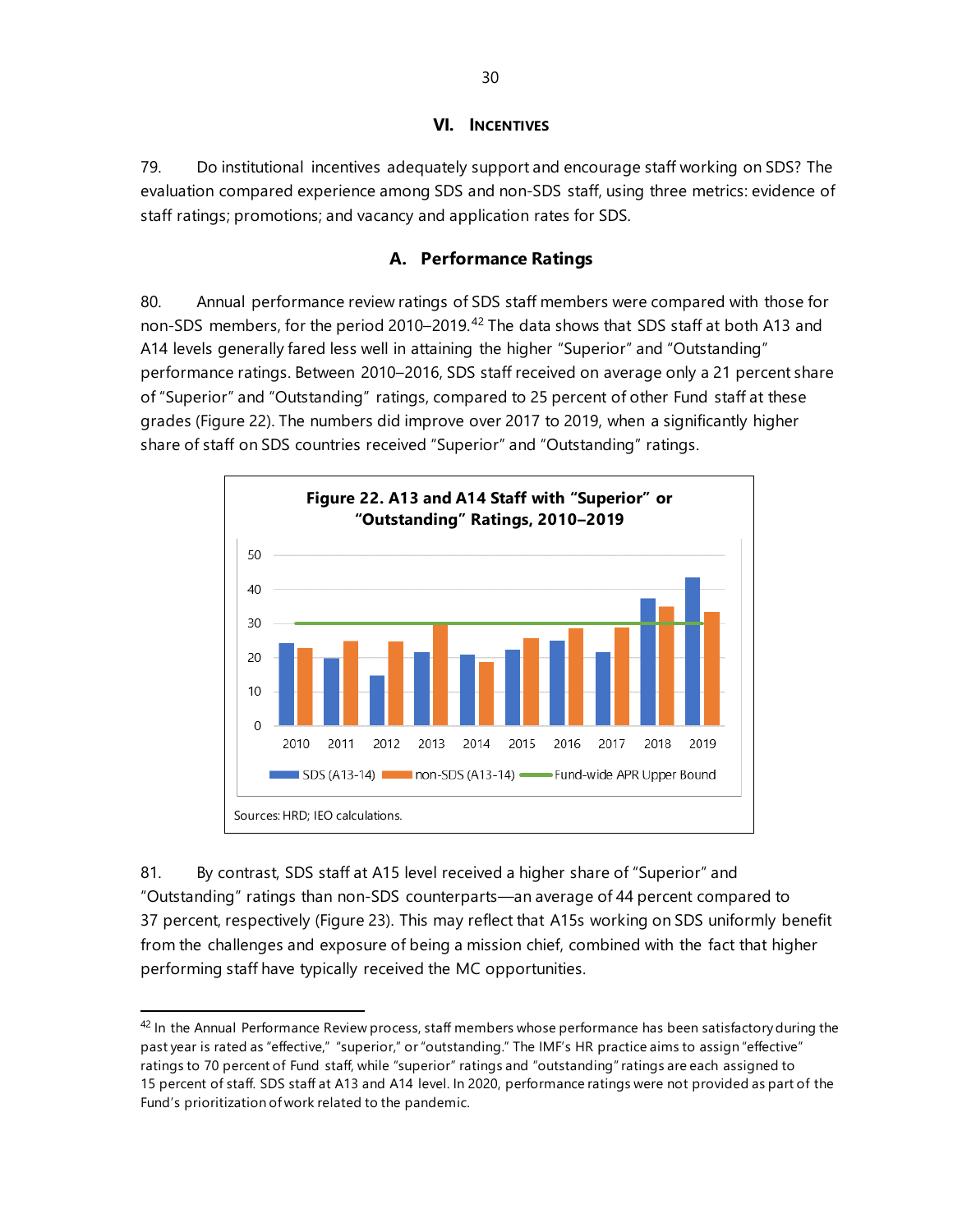



82. The evaluation reviewed experience with Area Department staff promotions over the period 2010–2020, comparing promotion experience among staff working on SDS and staff working on non-SDS country assignments on a year-by-year basis. This difference was most pronounced for promotions from A13 to A14. For promotions from A14 to A15 and those from A15 to B1 level, SDS staff experienced a marginally smaller share of promotions (Figure 24).



83. Evidence of slower rates of promotion among staff on an SDS position does not seem to have adversely affected staff views on prospects for career progression when taking on an SDS assignment. According to the staff survey of 149 respondents, including both those who did and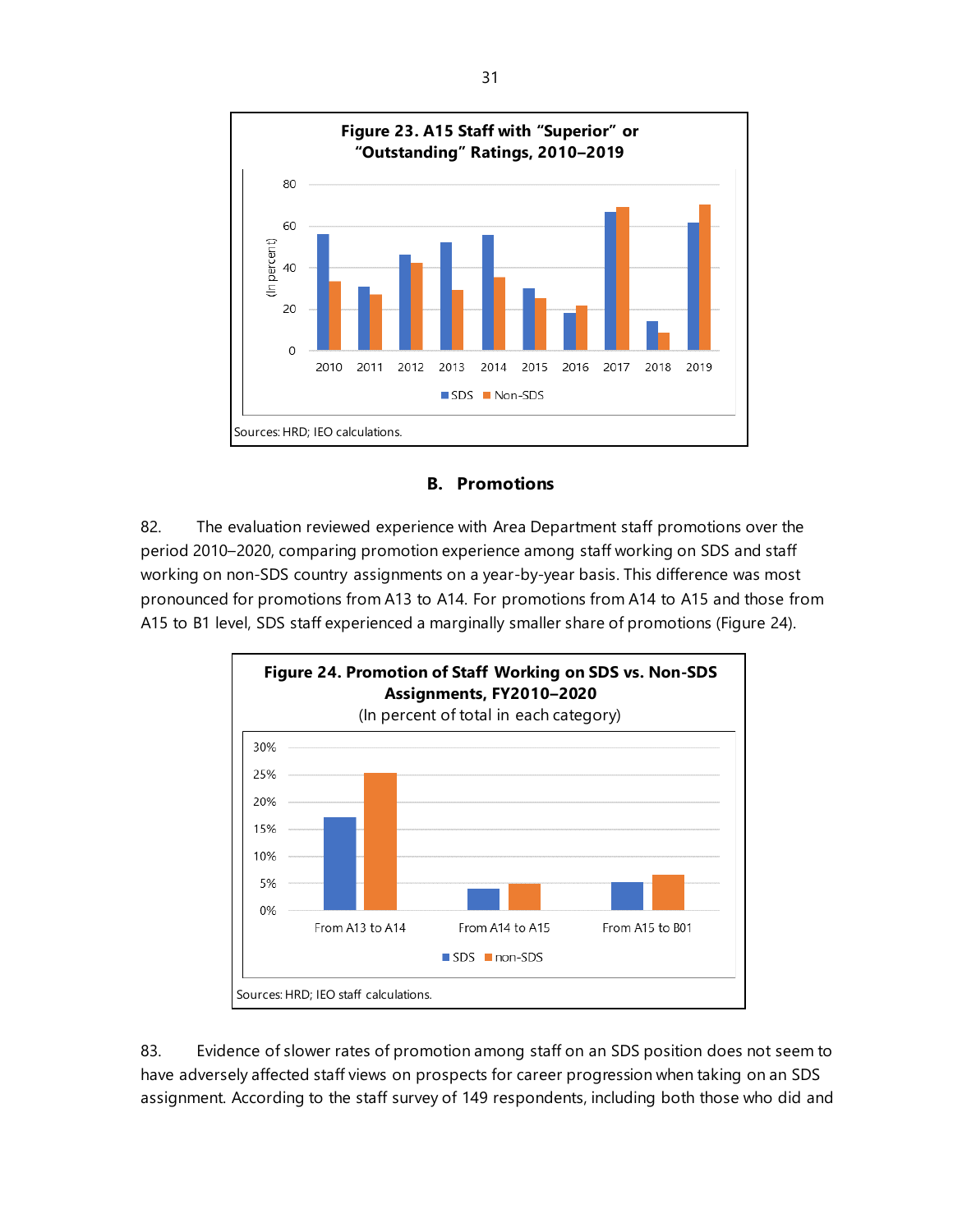who did not work on an SDS assignment over the evaluation period, one-half of staff thought that it would make no difference or were not sure, and the other half were about equally split between those who thought such an assignment would positively affect their career and those who thought it would negatively affect their career. Staff who worked on an SDS assignment provided closely similar responses to those who had not worked on an SDS assessment.

# **C. Vacancies and Applications**

84. When they become vacant, staff positions are openly advertised and applicants compete for these positions. The number of applications for vacant positions can therefore provide an indicator of the extent of staff interest in the position. We compared the number of applications per staff position, for all advertised SDS and non-SDS positions, [43](#page-39-0) for all headquarters-based AD assignments between 2016–2020.

85. For vacancies at A11-A14 level, interest in SDS positions was on average about 20 percent less than for non-SDS positions, a situation that was generally stable between 2016–2019, although application rates rose noticeably in 2020 and for the first time since 2016 exceeded levels of interest in non-SDS assignments. By contrast, A15 positions attracted much higher interest throughout 2016–2020, with average numbers of applications (46 applications per SDS position), higher than average numbers of applications for A15 positions in ADs (36 applications per non-SDS position) (Figure 25).



<span id="page-39-0"></span> $43$  Data on vacancies are not always listed by country assignment, but often by division. Where a division includes an SDS, a vacancy was assumed to relate to an SDS assignment, unless the vacancy specifically referred to a non-SDS assignment. In addition, records on applications for each vacant assignment were not kept consistently; and a comparison of vacancy and application data with data in the CIS and EMP database suggests that not all applicants indicated as having been offered the vacant position took up the position. Finally, the migration of vacancy and application data from the HRD Taleo system after 2017 necessitates treating time series data on vacancies and applications with caution.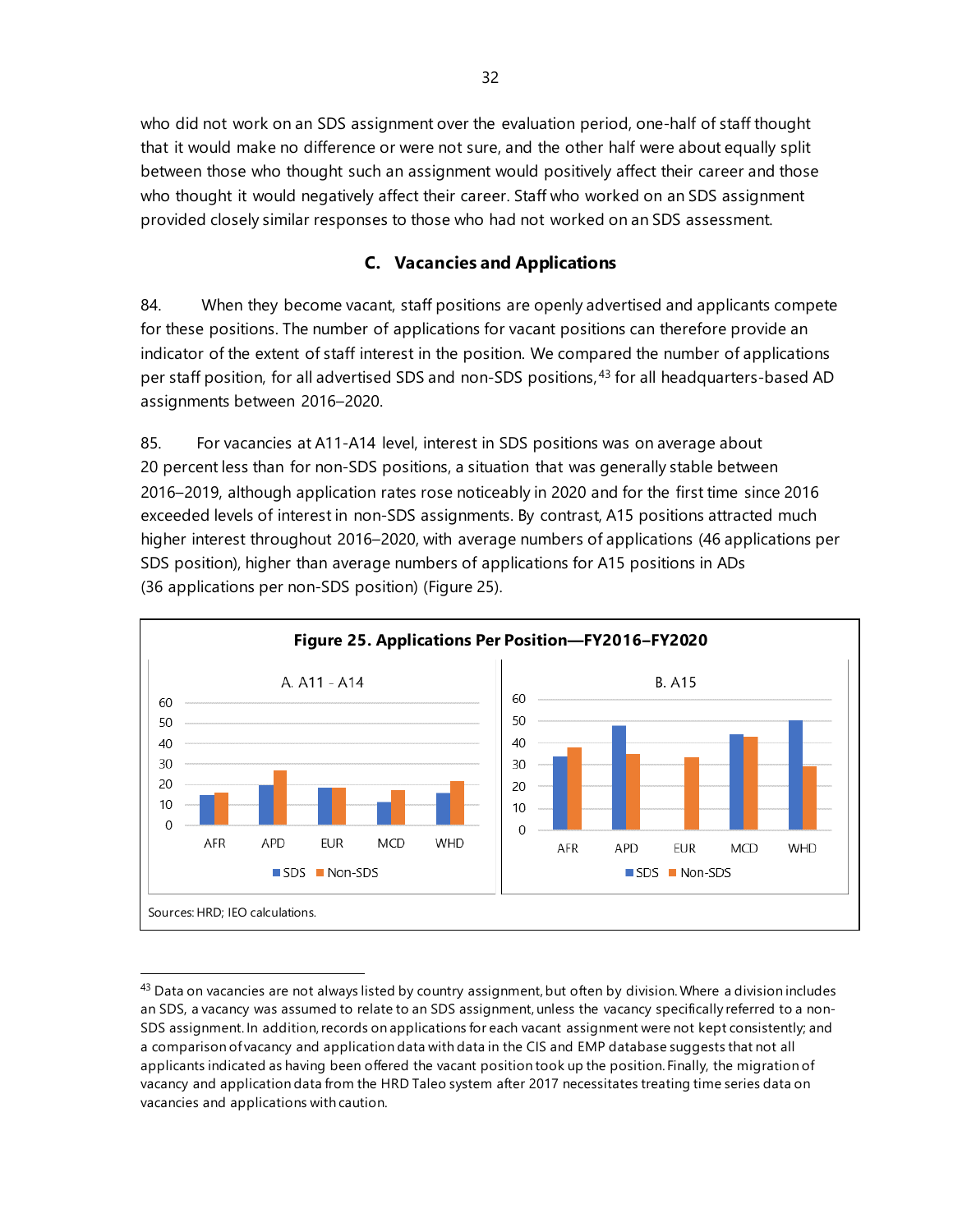### **Assessment**

86. Evidence from staff ratings, promotion experience and vacancy and application rates—all important measures of the robustness of institutional incentives to support staff working on SDS—show that by these measures, the incentive framework yielded mixed outcomes. In general, the incentive framework tended to better reward SDS staff at A15 level, compared to more junior SDS staff, while comparisons between SDS and non-SDS counterparts tended to show mixed results, depending on grade level.

87. While a smaller share of SDS staff at A13 and A14 attained the higher "Superior" and "Outstanding" in the early and mid-evaluation period compared to non-SDS counterparts, numbers improved substantially later in the evaluation. SDS staff at A15 level consistently received a higher share of these ratings, compared to non-SDS staff, possibly reflecting the advantages of exposure to MC experience. This effect is compounded by the fact that higher performing staff typically received the MC opportunities.

88. For all grades A13–A15, staff working on SDS tended to be promoted less often than staff working on non-SDS country assignments on a year-by-year basis, with the difference most pronounced for promotions from A13 to A14 and less for promotions from A14 to A15 and from A15 to B1.

89. For vacancies at A11–A14 level, interest in SDS positions was on average about 20 percent less than for non-SDS positions, between 2016–2019, although it rose noticeably in the last year of the evaluation. By contrast, A15 positions attracted much higher interest throughout 2016–2020.

90. Overall, incentives to take up SDS desk positions have been quite weak and there have been few incentives to increase the attraction of an SDS assignment, other than to pair such an assignment with another larger country assignment. The recent decision to increase the promotion benefits of experience on an LIC or FCS assignment seems likely to further complicate the task of recruiting for many SDS desks that are not included in these categories.

# **VII. FINDINGS AND LESSONS**

# **Context**

91. Notwithstanding the particular challenges of SDS, there are no specific overall HR or budgetary guidelines and rules applying to SDS work with the exception of the guideline for promotion on LIC/FCS. Individual ADs with SDS members are responsible for developing their own approaches, including organization of SDS in the divisional structure, selection of MCs, mission size and staffing, within the broad set of IMF HR and budgetary procedures. In practice, this has meant distinct approaches being taken in the three main ADs with SDS members (AFR,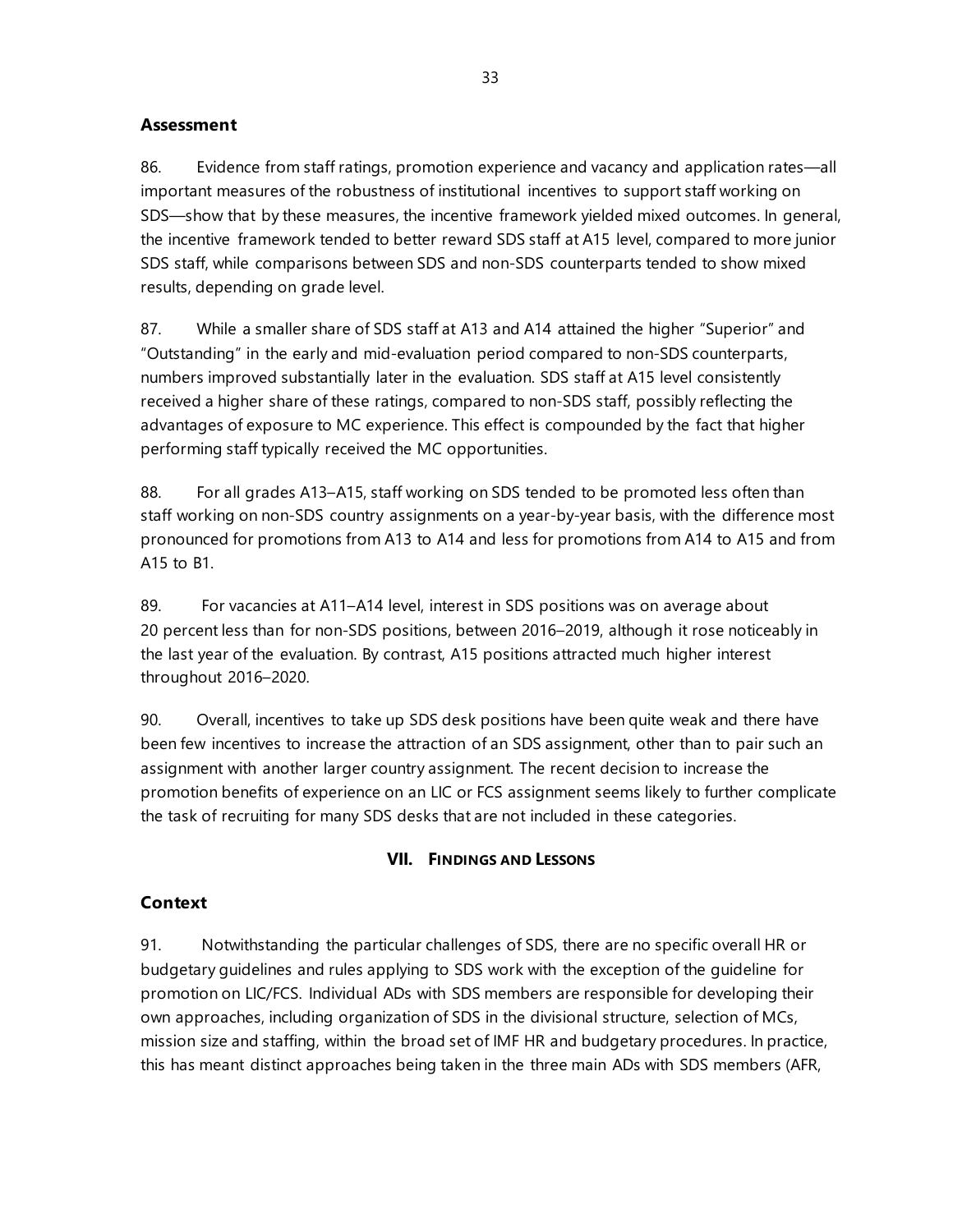APD, and WHD). Each department has responded to somewhat different specific circumstances of countries covered and broader departmental considerations.

92. The Fund spends considerable staff resources in engaging with SDS. In FY2020, total IMF spending on SDS amounted to \$40.2 million, or slightly over 10 percent of the IMF's operational budget for country work.[44](#page-41-0) Spending per SDS averaged \$1.2 million, compared to an average spending across the whole membership of \$2.1 million and an average spending of \$2.4 million per FCS, but only somewhat less than spending on a standard surveillance case (\$1.3 million). The share of spending on CD, as opposed to surveillance or lending is significantly higher in SDS than average across the membership.

93. In interviews, staffing of Fund work on SDS proved to be a particularly prominent focus of concern. Country authorities generally praised the high quality of staff analytical work, surveillance and policy advice. At the same time, there were widespread concerns about high turnover and short tenure of both MCs and country teams working on SDS, gaps in continuity of MC assignments, and the limited size and narrow skill set of country teams. Staff expressed interest and satisfaction in work on SDS countries, many feeling personally rewarded by their experience and with a sense that their efforts made a difference in a small country setting. However, they also highlighted concerns due to heavy workload, small country team size and limited country level data. They also expressed concerns about limited incentives to work on SDS, due to low visibility and insufficient recognition of SDS assignments for career advancement, some sense of stigma in working on SDS countries and a general preference to work on larger, systemic countries where high-quality data is more readily available, providing research opportunities which many staff see as important for career progress. A survey of staff currently working on SDS was broadly consistent with evidence from interviews.

94. Departments have taken steps seeking to address these issues, but scope to do so is limited by overall resource constraints and the need to meet other departmental goals. Nevertheless, some shift in approach to staffing SDS work to place greater emphasis on continuity and understanding of SDS issues could yield dividends with limited additional costs.

# **Experience Working on SDS**

95. Across the full evaluation period, about a third of Fund economists, the majority A14 staff, had some experience working on an SDS assignment. Very few economists, only 1.4 percent of economists working at the Fund between 2010–2020, were nationals of the IMF's 34 SDS members. This was much lower than the share of Fund economists from LICs and from non-SDS fragile states, a factor that may further challenge building relationships with SDS.

<span id="page-41-0"></span><sup>44</sup> IMF (2020c).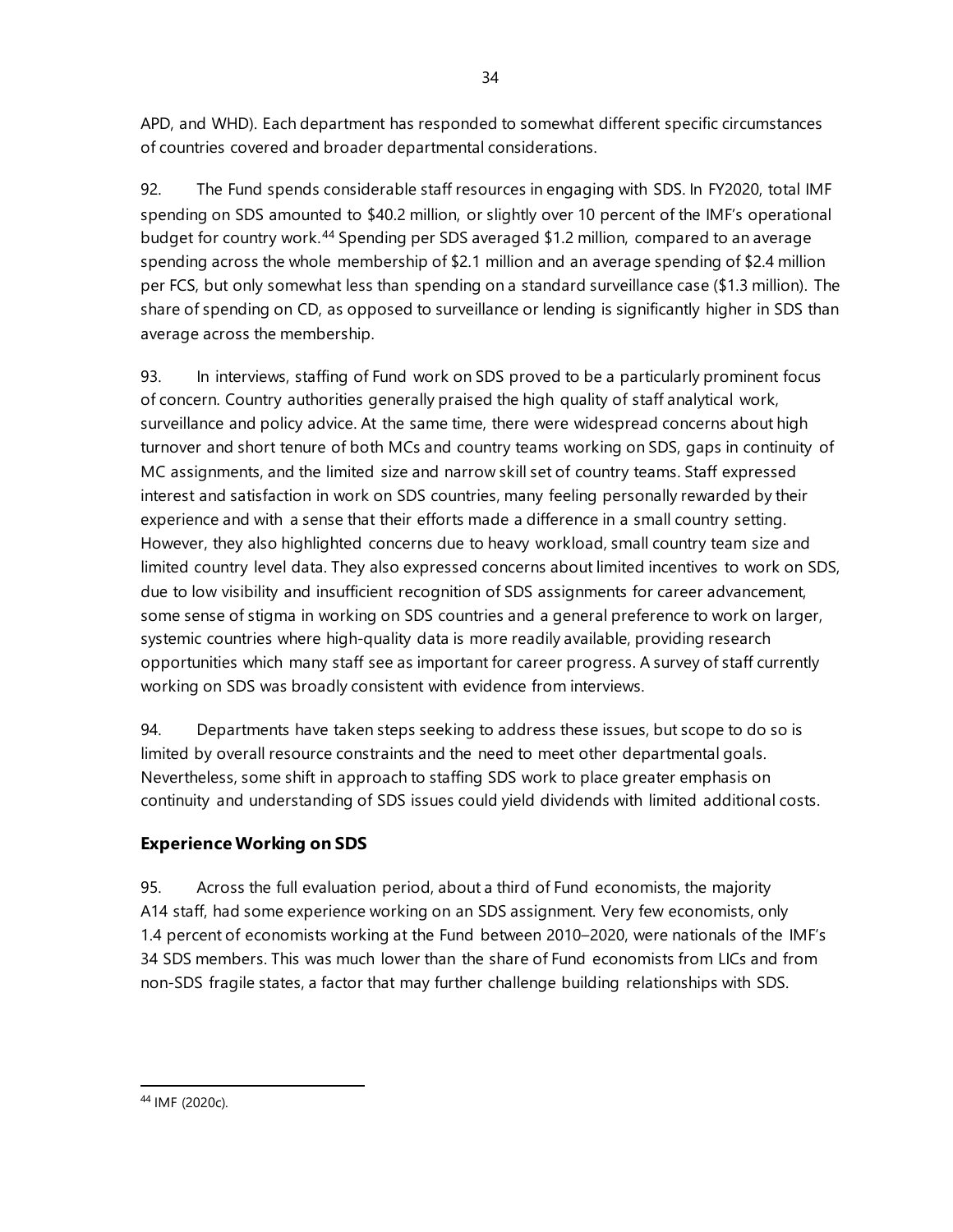96. The number of AD staff who worked on at least one SDS country assignment during the year rose steadily in the early years of the evaluation period and since 2014 has since remained broadly stable at approximately 110 staff. Two-thirds are located in WHD and APD.

# **Mission Chiefs**

97. Mission Chiefs generally play a lead role in guiding country work on SDS and act as the principal for building the relationship with country authorities. Authorities praised the role played by MCs, regarding MCs working on SDS to be highly skilled, professional, and dedicated to their work and felt that their knowledge of local conditions had grown over the evaluation period. They highlighted three areas of particular concern: excessive MC turnover, short tenure of MC service; and gaps in MC appointments between outgoing and incoming MCs.

98. Empirical data for the evaluation period confirms that MC turnover is high. This has been a particular challenge among microstates and other members on a 24-month AIV cycle. Similarly, MC tenure is low and for all ADs falls well short of the accountability framework objective of achieving an average MC tenure of 3 years (36 months). To be sure, high MC turnover and low turnover are problems at the Fund more generally, but the problem seems to be greater for SDS, with the damaging consequences noted by country officials in interviews.

99. Departmental efforts to reduce turnover and extend tenure made little progress during the evaluation period, in part reflecting the use of SDS MC assignments as an opportunity for economists to gain mission leading experience to enhance promotion prospects. Turnover was particularly high in APD where the MC was quite often someone from a different non-SDS division. This use of more junior but able economists as MCs can provide an expedient way for filling the MC role—but should be combined with greater commitment to avoid one-off assignments. Another option would be to make greater use of locally based resident representatives or regional resident representatives, particularly for more geographically remote microstates.

100. Gaps in appointment of MCs are a particular problem for SDS. Gaps have occurred too frequently and attention is needed to systematically reduce and close them. More systematic handover procedures would be helpful to reduce the disruption from frequent MC turnover but cannot fully relieve the problem.

101. Departments have innovated to support MCs working on SDS, in recognition of the particular challenges in ensuring effective engagement with SDS. However pioneering initiatives, for example, APD's 2015 two-day workshop for MCs and its 2017 MC manual, were not followed up. There remains considerable scope to revisit past initiatives where these proved successful, expand online tools for MCs and to better share these as intra-departmental resources for other SDS MCs. It will also be important to strengthen handover procedures to reduce the costs associated with turnover.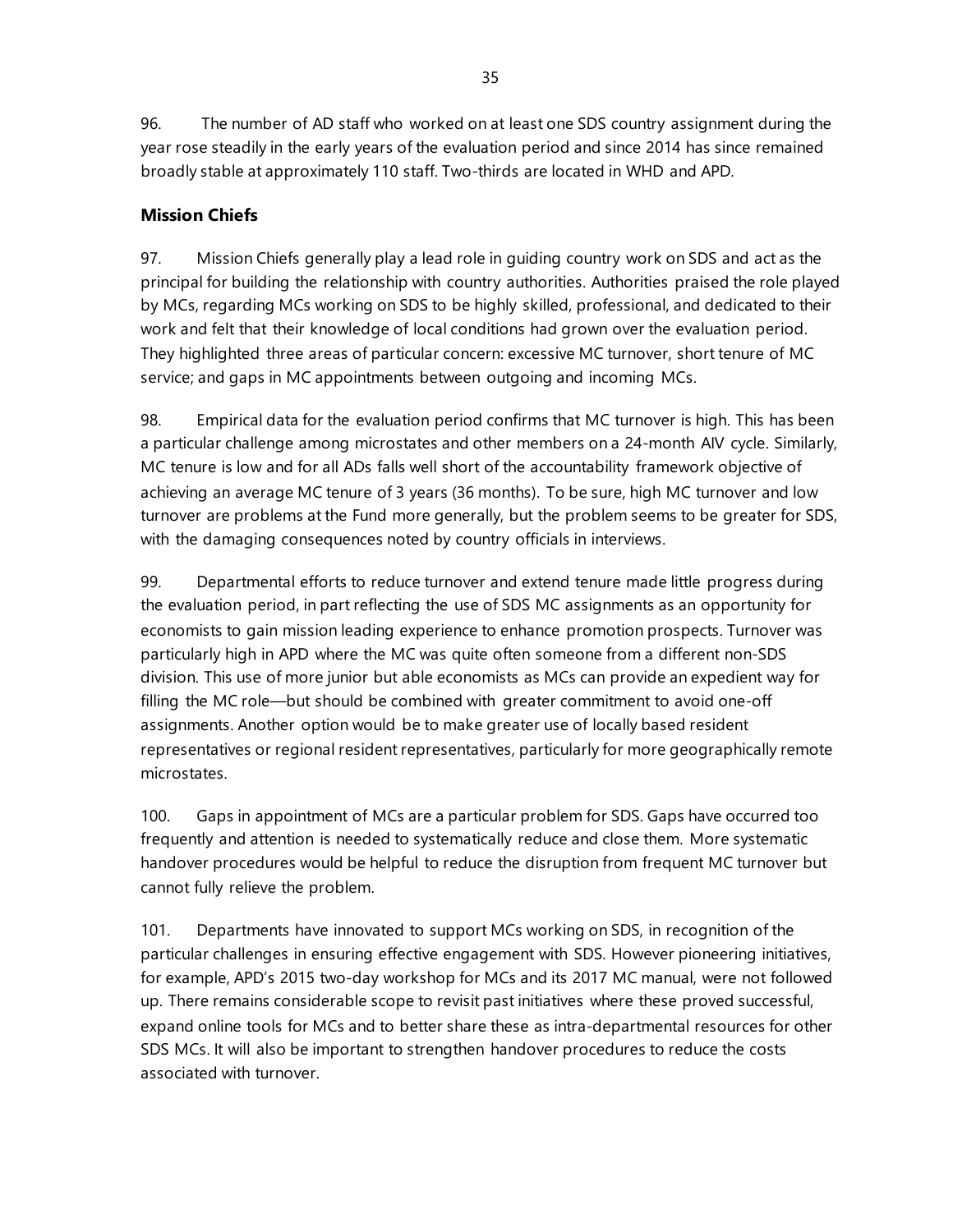# **Country Teams**

102. ADs have devoted considerable staff resources to work on SDS—only somewhat less than longer members—but doing so has required various innovations, with associated costs in terms of turnover.

103. Turnover of mission teams, based on AIV mission participation, has been high in all ADs, particularly on SDS on 24-monthly AIV mission cycles. Interviews with authorities, Board members and staff highlighted that frequent MC and country team turnover interrupted continuity of members' engagement with the Fund, diminished the quality of engagement and meant that relationships had to be regularly rebuilt. Similarly, the staff survey found that high staff turnover was a significantly more severe problem in SDS than in non-SDS. Two-thirds of staff thought that high turnover more adversely affected SDS to a great or moderate extent, and just over 20 percent believed that there was no difference between the two groups. Excessive turnover has been found, both in the current and previous IEO evaluations, to erode the quality of Fund engagement with members, to diminish trust and to convey a sense of limited Fund interest in the challenges faced by members, in turn contributing to reduced traction of Fund policy advice.

104. ADs have sought to follow OBP staffing guidelines, although generally country teams have tended to be smaller than for other country groups. The prevalence of co-desk responsibilities among AD staff working on SDS has been a particular challenge, resulting in dilution of staff time spent on SDS and a sense that the assignment is less important.

105. There has been varying experience among ADs in participation of FD staff on AIV missions. While FD participation in SDS would need to be balanced against other priorities, challenges faced by SDS on specific issues identified elsewhere in the evaluation including in managing fiscal policy (Heller, 2022), financial sector policies (Marston, 2022) growth (Rustomjee, Balasubramanian and Li, IEO, 2022) and managing the effects of NDs (Lombardi and Rustomjee, IEO, 2022), suggest that there may be value added from greater granularity of advice by fostering greater FD participation in AIV missions, for example to SDS most vulnerable to large shocks. Participation in virtual meetings can provide an efficient way to achieve this end.

106. Use of staff from ODs has generally been a stopgap measure to fill mission teams. This approach should be avoided if possible; and used more parsimoniously, as the value added is likely to be small and the participation of OD staff can send an adverse message to country authorities. This challenge is particularly concentrated in APD.

107. The inclusion of staff from regional offices has improved visibility, coordination and feel for local conditions, but RRs and RRRs play a very limited role relative to non-SDS. There is scope to expand the field presence and contribution of these offices, as much of the sunk cost in establishing these offices has already been incurred. Options to address need while limiting cost include creating dual, or multi-country RR assignments and strengthening staffing in RR and RRR offices, through the allocation of two or three Fund staff economist as well as locally-hired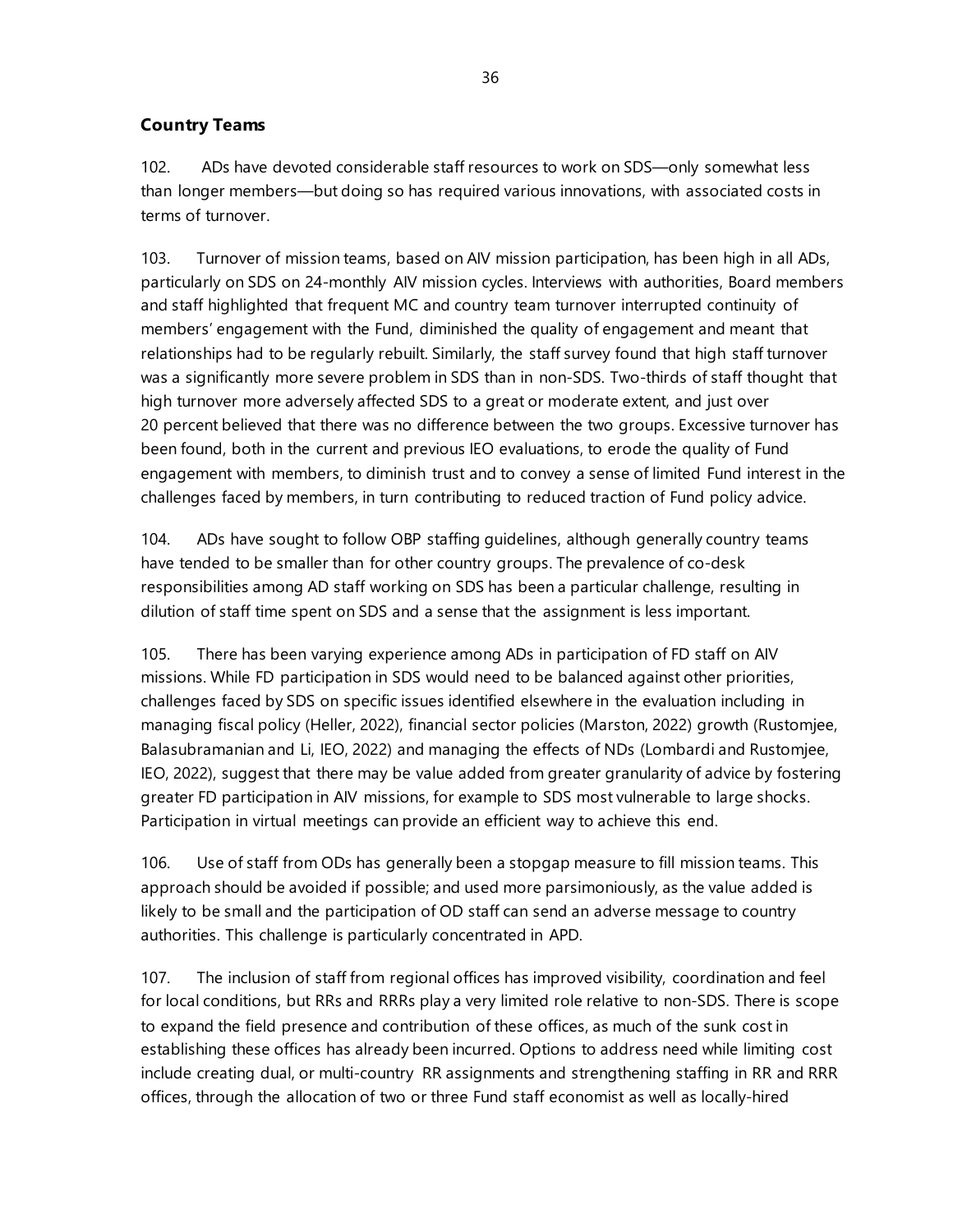economist or research officer staff located in each regional office, to allow for more regular participation in AIV missions—in turn improving the proportion of FD staff attending AIV missions—and to provide continuity and follow-up support following missions.

## **Incentives**

108. Evidence on institutional incentives to support staff working on SDS, including staff experience with annual performance ratings and promotions and staff interest in working on SDS, measured by vacancy and application data, suggested that such incentives were generally weaker for economists working on SDS country teams. Staff working on SDS at A15 tended to be better rewarded compared to more junior SDS staff, through higher ratings and greater promotion rates.

109. When comparing experience among staff working on SDS and non-SDS assignments, a smaller share of SDS staff at A13 and A14 attained the higher "Superior" and "Outstanding" in the early and mid-evaluation period compared to non-SDS counterparts, although numbers improved substantially later in the evaluation. SDS staff at A15 level consistently received a higher share of these ratings, compared to non-SDS staff, possibly reflecting the advantages of exposure to mission chief experience. This effect may have been compounded by the fact that higher performing staff have typically received MC assignment opportunities.

110. For all grades A13–A15, staff working on SDS tended to be promoted less often than staff working on non-SDS country assignments, with the difference most pronounced for promotions from A13 to A14. For promotions from A14 to A15 and those from A15 to B1 level, staff experienced a marginally smaller share of promotions. This evidence is corroborated by findings from staff interviews, which showed that three quarters of staff interviewed staff felt that an SDS assignment would either negatively affect their career prospects, felt uncertain about their prospects or considered that such an assignment would make no difference to their career prospects.

111. For vacancies at A11–A14 level, interest in SDS positions was on average about 20 percent less than for non-SDS positions, between 2016–2019, though rose noticeably in the last year of the evaluation. By contrast, A15 positions attracted much higher interest throughout 2016–2020.

112. Overall, greater recognition of the value of staff work on SDS is needed to sustain and encourage staff interest and satisfaction in working on SDS countries, and better acknowledge concerns arising from heavy workloads, small country small country team size and limited country level data. To achieve this, a stronger set of incentives to work on SDS assignments is needed. However, the recent decision to increase the promotion benefits of an LIC or FCS assignment seems likely to further complicate this task.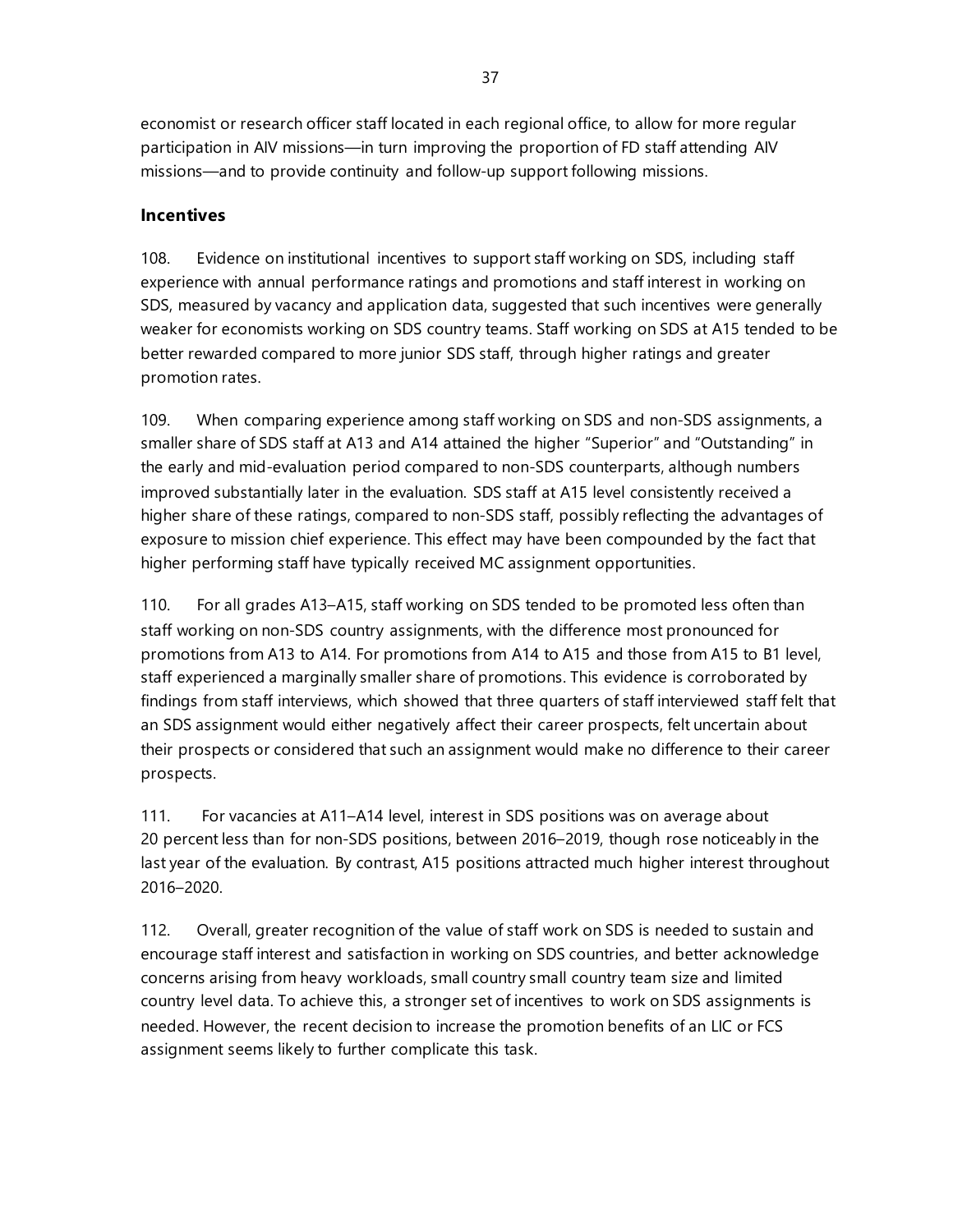#### **APPENDIX I. STAFF AND AUTHORITIES' SURVEY RESPONSES**

#### <span id="page-45-0"></span>**Survey of IMF Staff—Key Questions and Responses**

SECTION I—DEMOGRAPHICS: In your opinion, how do you think your career progression at the Fund would be affected by having a SDS-related assignment as compared to having a non-SDSrelated assignment?

| <b>Choices</b>           | <b>Answers</b> | Percentage |
|--------------------------|----------------|------------|
| No difference            | 37             | 24.83%     |
| I'm not sure             | 48             | 32.21%     |
| More negatively          | 14             | 9.40%      |
| Somewhat more negatively | 15             | 10.07%     |
| Somewhat more positively | 16             | 10.74%     |
| More positively          | 19             | 12.75%     |

#### SECTION II—OVERALL ASSESSMENT OF IMF ENGAGEMENT IN SDS: What proportion of time was spent working on your chosen SDS assignment?

| <b>Choices</b>           | <b>Answers</b> | Percentage |
|--------------------------|----------------|------------|
| 100 percent              | 46             | 20.72%     |
| 76 percent to 99 percent | 32             | 14.41%     |
| 51 percent to 75 percent | 34             | 15.32%     |
| 26 percent to 50 percent | 57             | 25.68%     |
| Less than 25 percent     | 53             | 23.87%     |

SECTION V—HUMAN RESOURCES: How has your career progression at the Fund been affected by having SDS-related assignment(s) as compared to having non-SDS-related assignment(s)?

| <b>Choices</b>           | <b>Answers</b> | Column1 |
|--------------------------|----------------|---------|
| No difference            | 105            | 53.57%  |
| More negatively          | 31             | 15.82%  |
| Somewhat more negatively | 17             | 8.67%   |
| Somewhat more positively | 29             | 14.80%  |
| More positively          | 14             | 7.14%   |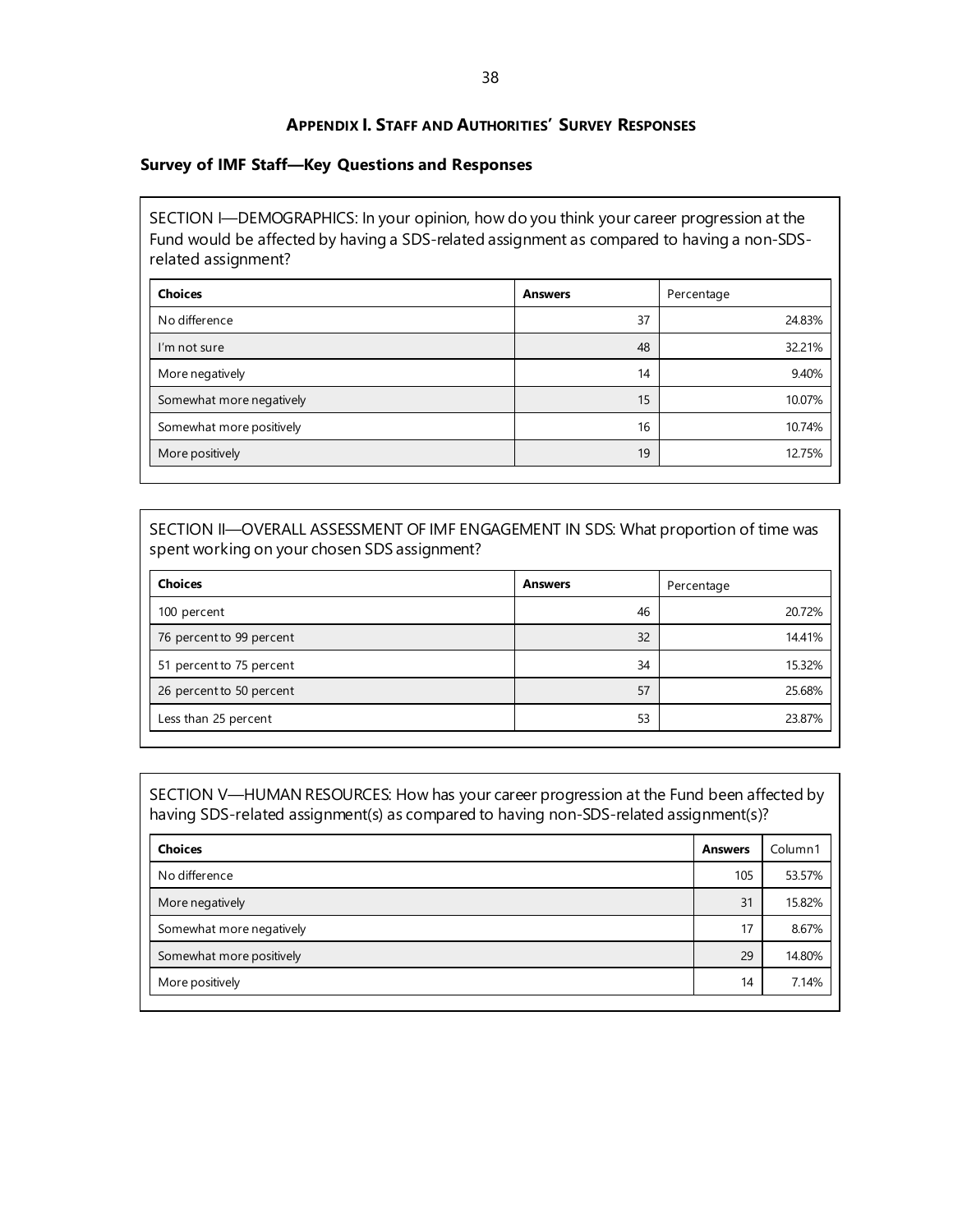SECTION V—HUMAN RESOURCES: Please rate the sufficiency of staff resources dedicated to work on SDS.

| <b>Choices</b>        | <b>Answers</b> | Column1 |
|-----------------------|----------------|---------|
| Insufficient          | 29             | 14.80%  |
| Somewhat insufficient | 59             | 30.10%  |
| Somewhat sufficient   | 60             | 30.61%  |
| Sufficient            | 48             | 24.49%  |

SECTION V—HUMAN RESOURCES: To what extent has IMF engagement on SDS been adversely affected by high staff turnover as compared to non-SDS?

| <b>Choices</b>       | <b>Answers</b> | Percentage |
|----------------------|----------------|------------|
| No difference        | 38             | 19.39%     |
| To a slight extent   | 25             | 12.76%     |
| To a moderate extent | 72             | 36.73%     |
| To a great extent    | 61             | 31.12%     |

# **Survey of Country Authorities**

SECTION III—SURVEILLANCE AND POLICY ADVICE: To what extent do you agree with the following statements regarding engagement with IMF country teams working on your country?

| Statement: Country teams' size has been adequate |                |            |
|--------------------------------------------------|----------------|------------|
| <b>Choices</b>                                   | <b>Answers</b> | Percentage |
| Strongly agree                                   | 5              | 27.77%     |
| Agree                                            | 12             | 66.67%     |
| Disagree                                         | 0              |            |
| Strongly disagree                                | $\mathbf{0}$   |            |
| Not applicable or don't know                     |                | 5.56%      |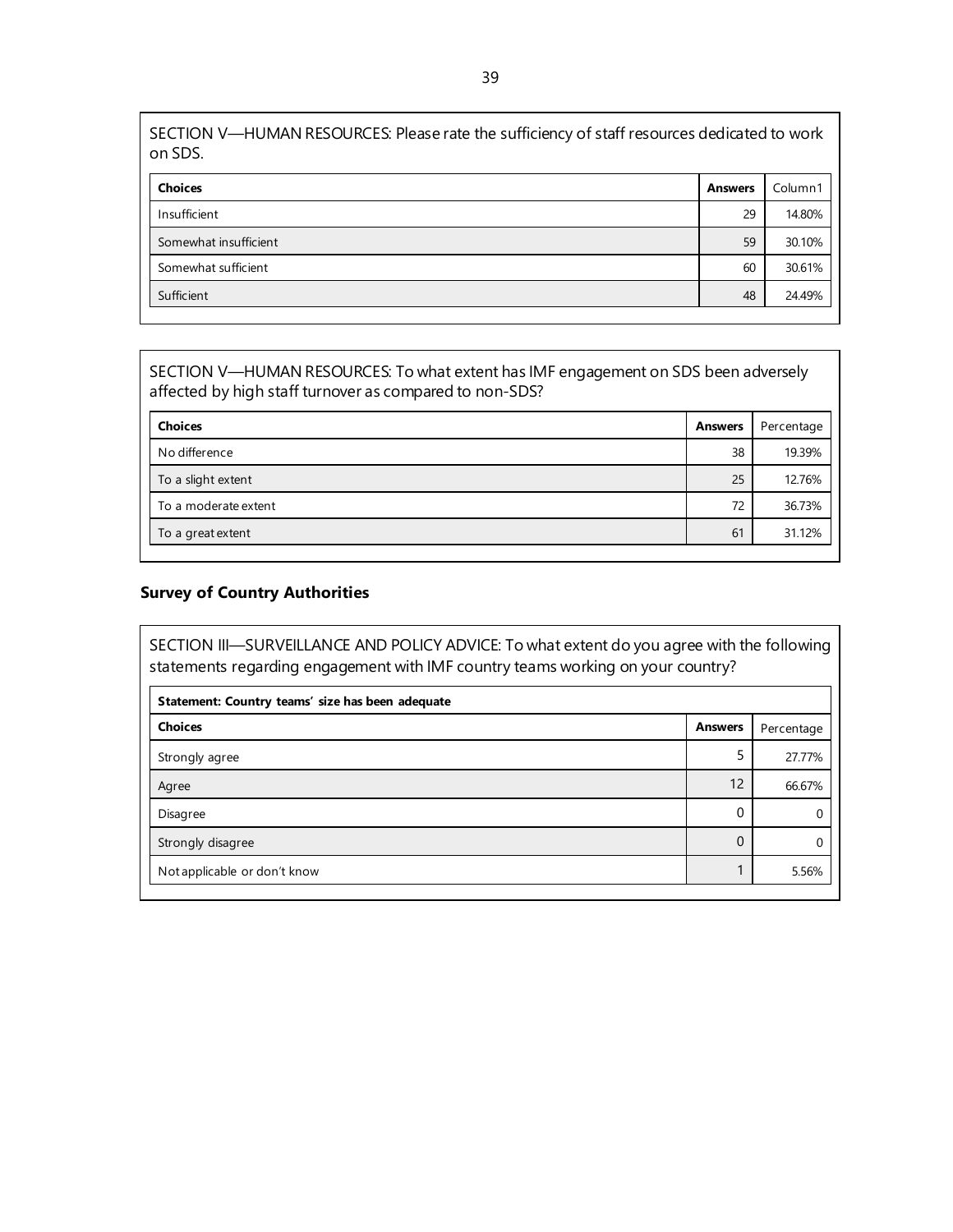| Statement: Country teams' expertise has been adequate |                |            |
|-------------------------------------------------------|----------------|------------|
| <b>Choices</b>                                        | <b>Answers</b> | Percentage |
| Strongly agree                                        | 4              | 23.53%     |
| Agree                                                 | 10             | 58.82%     |
| Disagree                                              |                | 5.88%      |
| Strongly disagree                                     |                | 5.88%      |
| Not applicable or don't know                          |                | 5.88%      |

SECTION III—SURVEILLANCE AND POLICY ADVICE: To what extent do you agree with the following statements regarding engagement with IMF country teams working on your country?

| Statement: Country teams' turnover (duration of tenure) has been adequate |                |            |
|---------------------------------------------------------------------------|----------------|------------|
| <b>Choices</b>                                                            | <b>Answers</b> | Percentage |
| Strongly agree                                                            |                | 5.56%      |
| Agree                                                                     | 13             | 72.22%     |
| Disagree                                                                  | 2              | 11.11%     |
| Strongly disagree                                                         | $\mathbf{0}$   | 0.00%      |
| Not applicable or don't know                                              | $\overline{2}$ | 11.11%     |

SECTION III—SURVEILLANCE AND POLICY ADVICE: To what extent do you agree with the following statements regarding engagement with IMF country teams working on your country?

| Statement: Country teams' responsiveness to requests has been adequate |            |
|------------------------------------------------------------------------|------------|
| <b>Answers</b>                                                         | Percentage |
| 9                                                                      | 50.00%     |
| 8                                                                      | 44.44%     |
| 0                                                                      | 0.00%      |
| $\Omega$                                                               | 0.00%      |
| 1                                                                      | 5.56%      |
|                                                                        |            |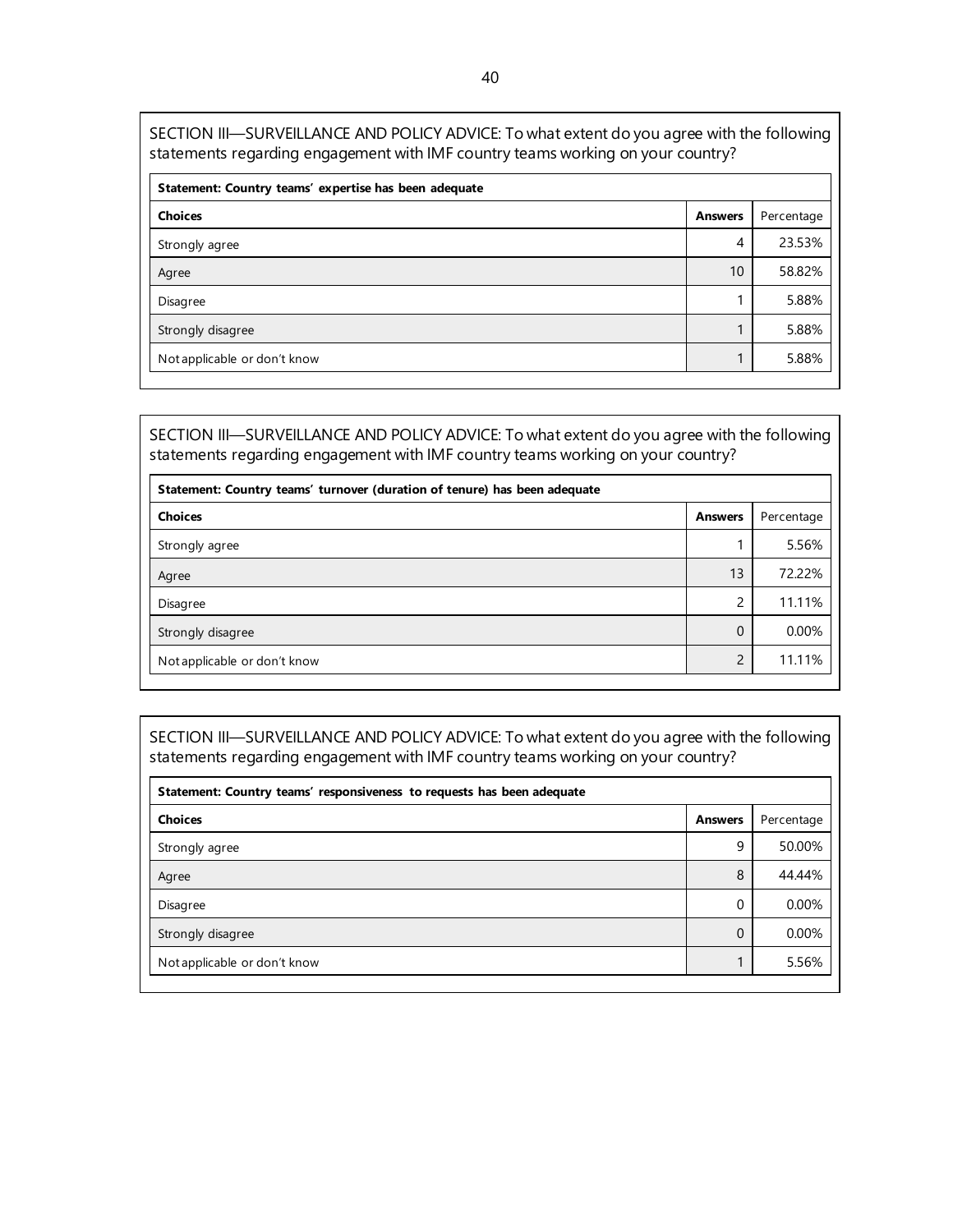SECTION III—SURVEILLANCE AND POLICY ADVICE: To what extent do you agree with the following statements regarding engagement with IMF country teams working on your country?

| Statement: The frequency of country teams' visits/missions has been adequate |                |            |  |
|------------------------------------------------------------------------------|----------------|------------|--|
| <b>Choices</b>                                                               | <b>Answers</b> | Percentage |  |
| Strongly agree                                                               | 3              | 16.67%     |  |
| Agree                                                                        | 13             | 72.22%     |  |
| Disagree                                                                     | $\Omega$       | 0.00%      |  |
| Strongly disagree                                                            |                | 5.56%      |  |
| Not applicable or don't know                                                 |                | 5.56%      |  |

SECTION III—SURVEILLANCE AND POLICY ADVICE: To what extent do you agree with the following statements regarding engagement with IMF country teams working on your country?

**Statement: The responsiveness and continuity of contact with Washington-based IMF staff during the COVID19 pandemic has been adequate for my country's needs**

| <b>Choices</b>               | <b>Answers</b> | Percentage |
|------------------------------|----------------|------------|
| Strongly agree               | 5              | 27.78%     |
| Agree                        | 11             | 61.11%     |
| Disagree                     | 0              | 0.00%      |
| Strongly disagree            | $\mathbf 0$    | 0.00%      |
| Not applicable or don't know | $\overline{2}$ | 11.11%     |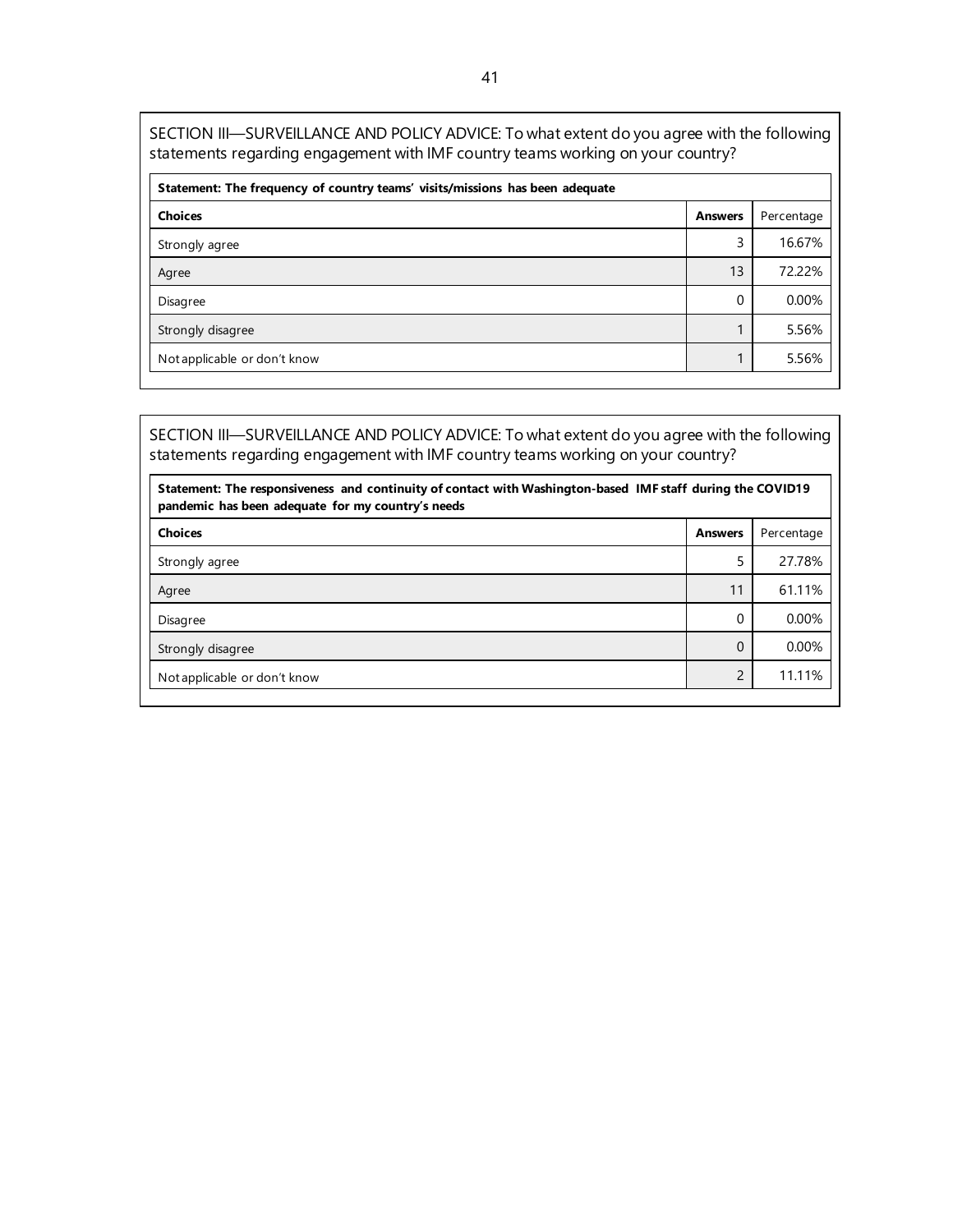#### **REFERENCES**

- <span id="page-49-0"></span>Independent Evaluation Office of the International Monetary Fund (IEO), 2013, *The Role of the IMF as Trusted Advisor* (Washington: International Monetary Fund).
- \_\_\_\_\_\_\_\_\_\_, 2014, *IMF Forecasts: Process, Quality and Country Perspectives,* (Washington: International Monetary Fund).
- \_\_\_\_\_\_\_\_\_\_, 2018, *The IMF and Fragile States* (Washington: International Monetary Fund).
- \_\_\_\_\_\_\_\_\_\_, 2019a, *IMF Financial Surveillance,* (Washington: International Monetary Fund).
- \_\_\_\_\_\_\_\_\_\_, 2019b, *IMF Advice on Unconventional Monetary Policies* (Washington: International Monetary Fund).
- International Monetary Fund (IMF), 2016a, "2016 Risk Report Connecting the Dots," (Washington).
	- \_\_\_\_\_\_\_\_\_\_, 2016b, "Evenhandedness of Fund Surveillance—Principles and Mechanisms for Addressing Concerns," Policy Paper (Washington).
	- \_\_\_\_\_\_\_\_\_\_, 2019a, "A Framework to Address Open Management Actions in Response to Board-Endorsed IEO Recommendations," Policy Paper (Washington).
	- \_\_\_\_\_\_\_\_\_\_, 2020a, "Tenth Periodic Monitoring Report on the Status of Management Implementation Plans in Response to Board-endorsed IEO Recommendations," Policy Paper (Washington).
	- \_\_\_\_\_\_\_\_\_\_, 2020b, "Categorization of Open Actions in Management Implementation Plans," Policy Paper (Washington).
	- \_\_\_\_\_\_\_\_\_\_, 2020c, "FY2020—Output Cost Estimates and Budget Outturn, Office of Budget and Planning," Policy Paper (Washington).
		- \_\_\_\_\_\_\_\_\_\_, 2021a, "Eleventh Periodic Monitoring Report on the Status of Management Implementation Plans in Response to Board-endorsed IEO Recommendations," Policy Paper (Washington).
	- \_\_\_\_\_\_\_\_\_\_, 2021b, "Implementation Plan in Response to the Executive Board-Endorsed Categorization of Open Actions in Management Implementation Plans," Policy Paper (Washington).
- Heller, P., 2022, "IMF Fiscal Policy Engagement in Small States," IEO Background Paper No. BP/22-01/06 (Washington: International Monetary Fund).